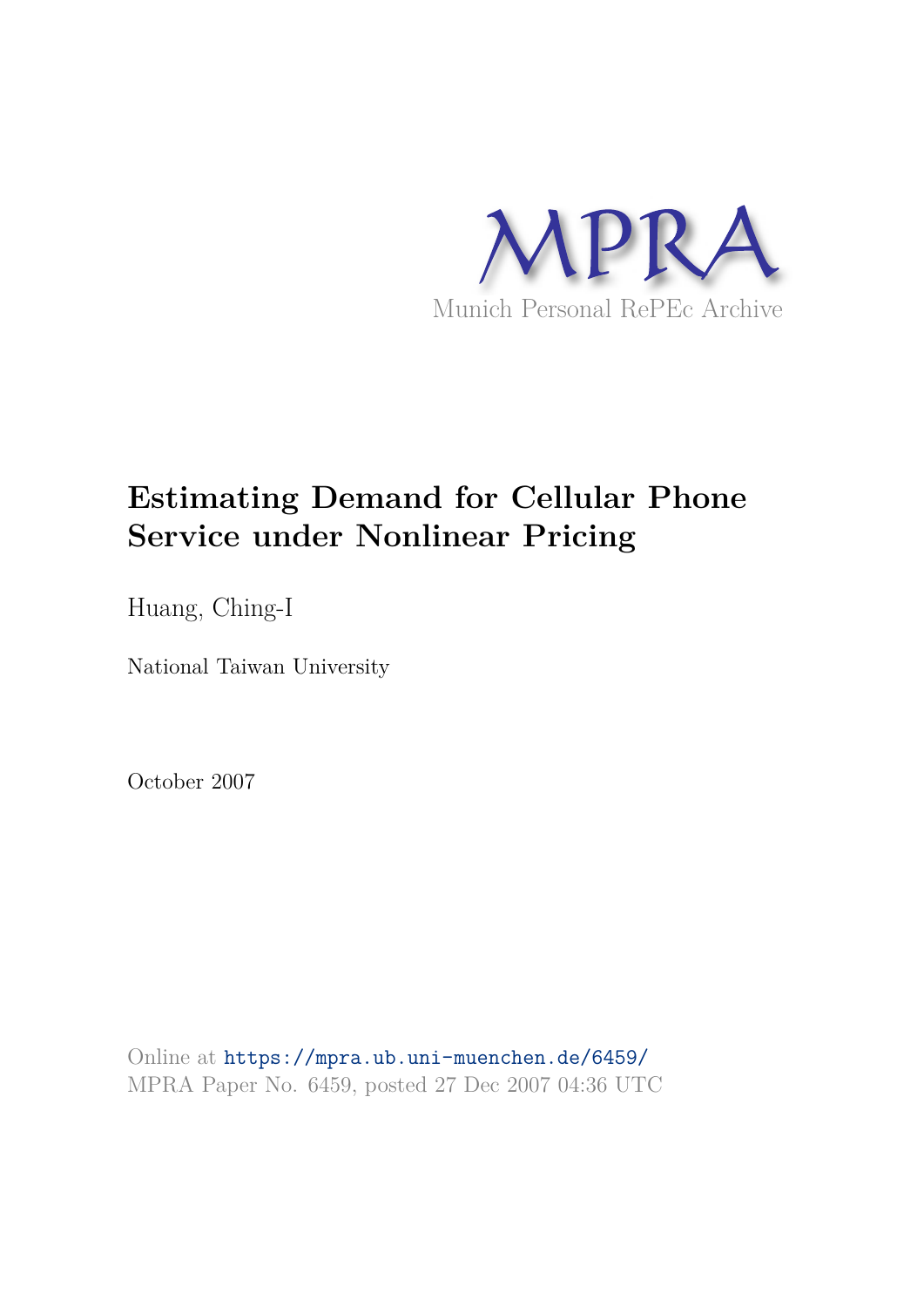# Estimating Demand for Cellular Phone Service under Nonlinear Pricing

Ching-I Huang<sup>∗</sup>

October 2, 2007

#### Abstract

Cellular phone carriers typically offer complicated nonlinear tariffs. Consumers make a discrete choice among several rate plans. Each plan has a nonlinear price schedule, and price is usually lower for in-network calls. I present an empirical framework to estimate demand under such nonlinear pricing schemes by using parsimonious data and apply the estimation method to analyze the cellular phone service market in Taiwan. Based on the estimated model, I evaluate the impacts of termination-based pricing schemes on the market structure. While the existence of in-network discounts causes considerable tipping effects on market shares, the effects come primarily from reducing the average prices, not from the difference between in-network and off-network prices. There is no evidence showing that termination-based pricing by itself has significant effects on market structure.

<sup>∗</sup>Department of Economics, National Taiwan University, Taipei, Taiwan. E-mail: chingihuang@ntu.edu.tw. I would like to thank Aviv Nevo, John Panzar, Robert Porter, and William Rogerson for helpful comments and discussions. The Survey of Family Income and Expenditure was carried out by the Directorate General of Budget, Accounting, and Statistics of the Taiwan Government. The Center for Survey Research of Academia Sinica is responsible for the data distribution. I appreciate the assistance in providing data. Financial supports from Chiang Ching-kuo Foundation for International Scholarly Exchange, Center for the Study of Industrial Organization at Northwestern University and the National Science Council in Taiwan are gratefully acknowledged. All remaining errors are mine.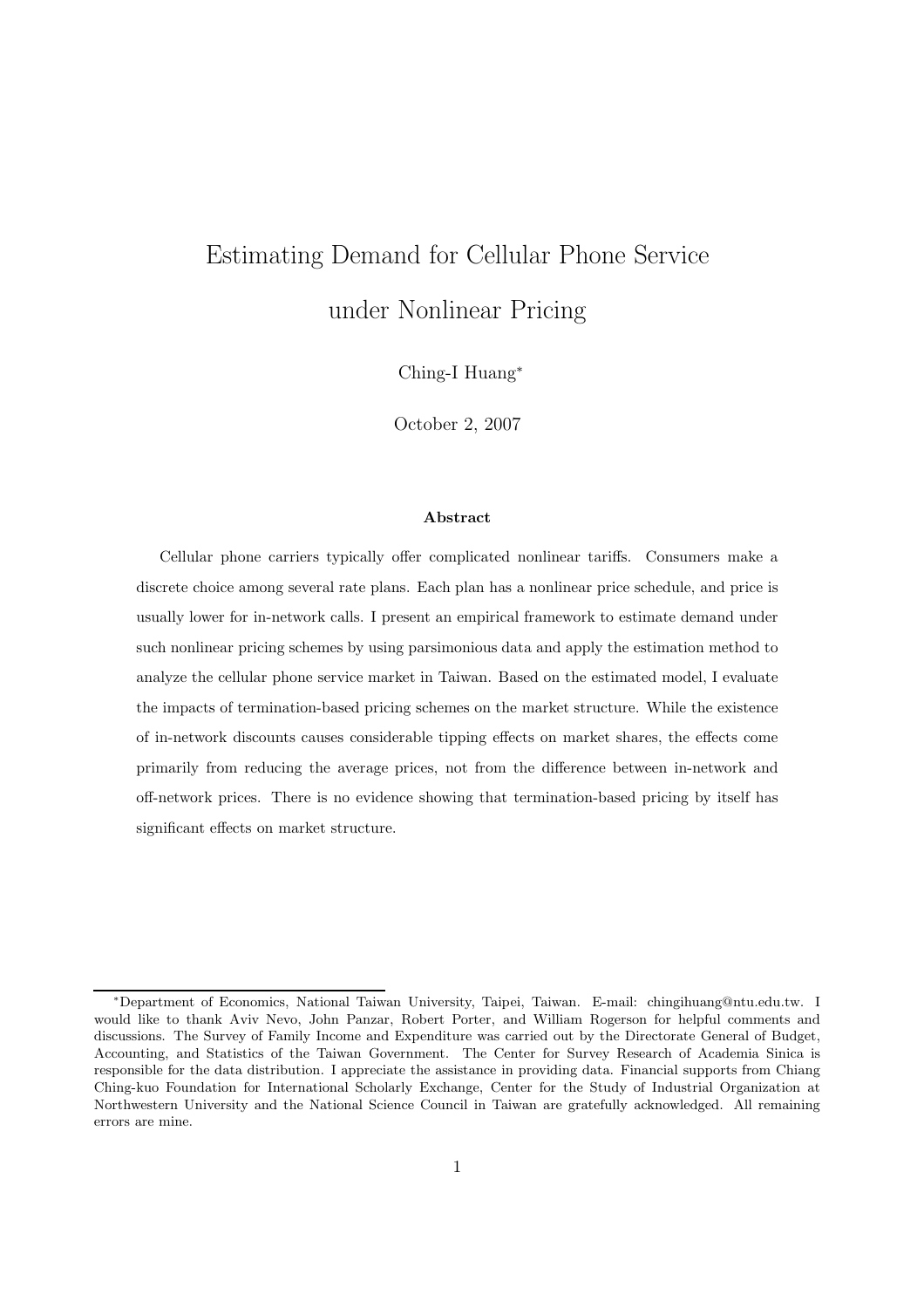# 1 Introduction

Cellular phone carriers generally offer several rate plans at the same time. The price schedule differs across rate plans. Consumers select one of the rate plans if they want to use cellular phone service. Furthermore, the price schedule under a rate plan is typically nonlinear in quantity. A rate plan usually involves a fixed subscription fee and unit prices, which depend on both the total volume and the termination location of a phone call. The price of a call terminated within the caller's network (in-network call) is often lower than the price of a call terminated in other networks (off-network call). The in-network discounts reduce compatibility among different networks. As a result, consumers would prefer a large network for any given price schedule. Theoretical results of such termination-based pricing are sensitive to model specifications<sup>1</sup>. The effect of nonlinear pricing on market competition is thus an empirical issue. The motivation of this paper is to access the effects of termination-based pricing schemes on the market structure.

To capture the impact of the entire nonlinear price schedule on consumer behavior, I propose a preference-based structural model, which is conceptually similar to Miravete (2002). Consumers are heterogeneous in their marginal utilities of making phone calls, which is determined by their ex ante tastes and interim random shocks. The ex ante taste is known prior to the subscription decision and is private information. This asymmetric information induces firms to screen consumers by providing a menu of rate plans. After consumers subscribe to a rate plan from a carrier, there are carrier-level shocks on signal quality and consumer-level shocks on taste. Both types of shocks affect ex post taste of using cellular service. Consumers choose the volume that maximizes their surplus under the chosen rate plan, taking into account the realized interim shocks. But because only the distribution of the interim shocks, not the realized values, is known at the subscription stage, consumers select a rate plan according to their expected utilities. Standard nonlinear tariff theory ignores the time lag between the subscription decision and the volume choice, implying that the effective price scheme is the lower envelope of all available price schedules. In the telephone industry, however, the expected usage at the moment of subscription decision could differ from the actual usage because of the temporal separation. Therefore, the actual payment could be above

<sup>&</sup>lt;sup>1</sup>For example, see Laffont, Rey, and Tirole  $(1998)$ , Gans and King  $(2001)$ .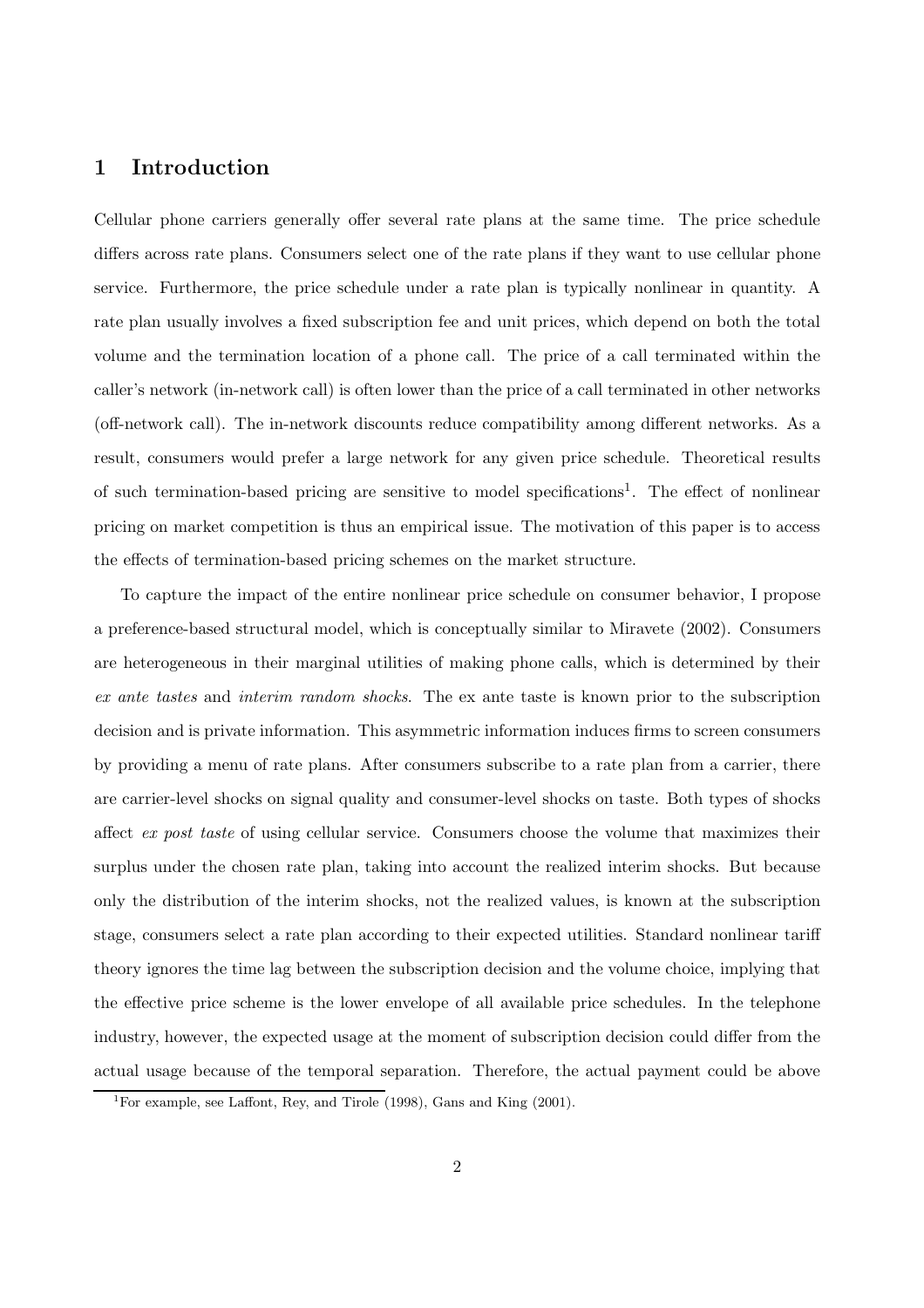the lower envelope.

While individual-level data on cellular phone consumption is preferred for this kind of empirical analysis, they are less available to researchers. I estimate consumer demand by combining monthly carrier-level aggregate output data with cross-sectional expenditure survey data. The market share of a carrier can be measured in two different ways, either by the number of its subscribers or by the total traffic volume. The first measure of market shares allows me to identify the discrete plan choice while the second measure identifies consumers' volume choice Distribution of iterim shocks is inferred from the difference between the two measures. Furthermore, I incorporate the expenditure distribution among consumers to identify the heterogeneity of their tastes. The estimation approach is to construct moment conditions from both data sources. These moment conditions are jointly used as constraints in the maximum likelihood estimation to obtain parameters in the behavior model.

I apply the model to study the cellular phone service market in Taiwan, where in-network discounts are large and common since the deregulation in 1998. In addition, the carrier of a phone number can be easily recognized from its prefix. Therefore, callers are aware of the discounts whenever they dial an in-network phone number. This feature allows consumers to make different volume choices based on the termination of a phone call.

The estimation finds significant heterogeneities on the taste of cellular service among consumers. For any given quantity of phone calls, the standard deviation of consumers' marginal utilities is 0.0736 Taiwan dollars per second.<sup>2</sup> Income variation can explain 9.38% of the taste variation. On the supply side, carriers are vertically differentiated in two aspects. First, carriers differ in their attractiveness at the subscription stage for any given level of expected surplus from making phone calls. The monetary value of the difference between the most attractive carrier and the least one is 447 Taiwan dollars a month. Second, carriers have different perceived signal qualities which affect consumers' quantity choices. The marginal utility of calling from the highest quality carrier is higher than from the lowest quality carrier by 0.0890 Taiwan dollars per second.

Although some simplification assumptions imposed on the model seem strong, an out-of-sample

 $2\text{As a comparison, the median in-network and off-network prices among all rate plans are } 0.07 \text{ and } 0.13 \text{ Taiwan}$ dollars per second, respectively.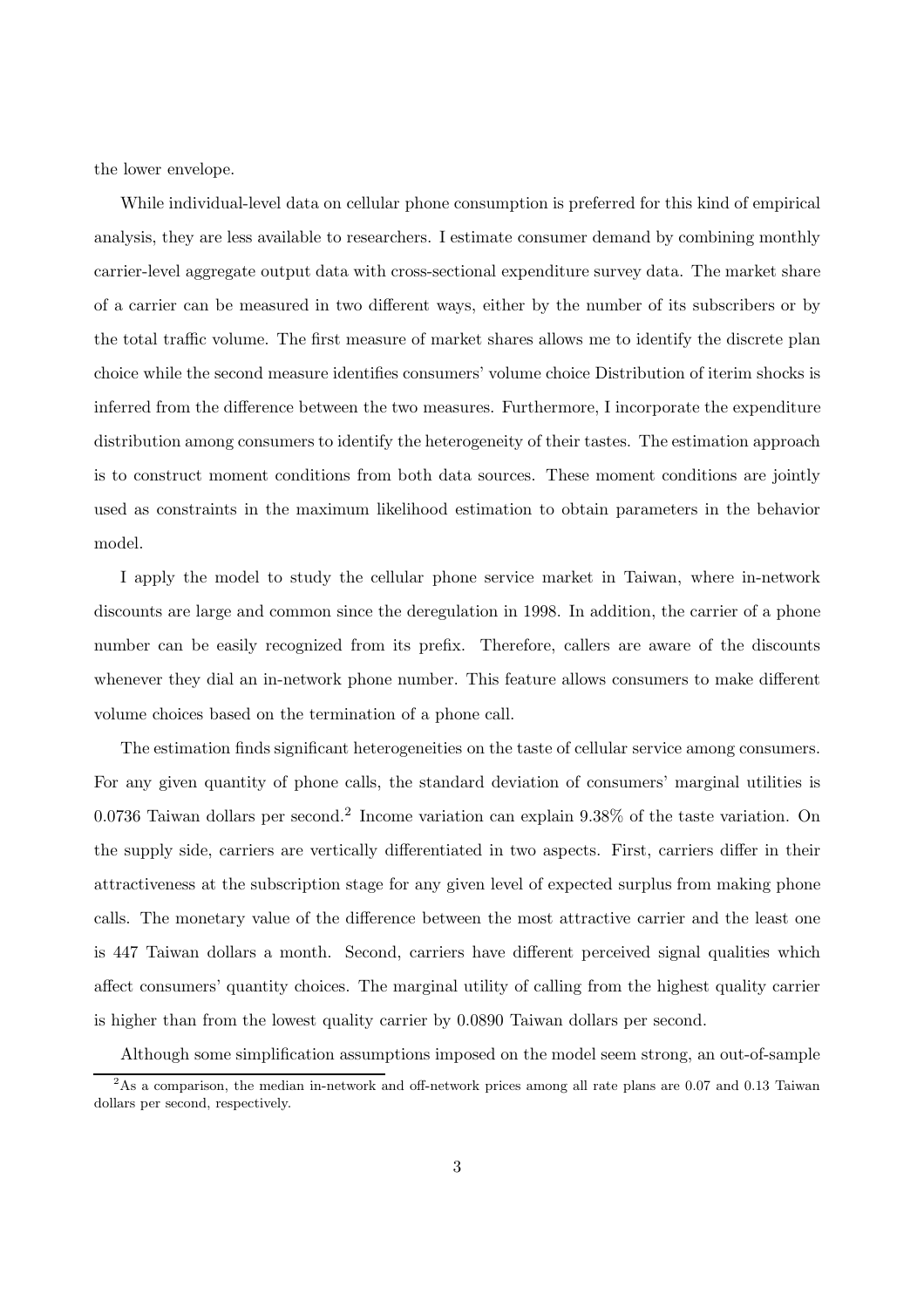test shows the estimated model can approximate the observed market reasonably well. I use the estimated model to predict monthly churn rates<sup>3</sup> for Chunghua Telecom and find the predicted rates are close to those observed in the data.

I perform two counterfactual simulations to evaluate the effects of termination-based pricing schemes on the market structure. In the first simulation, I eliminate all the discounts by setting innetwork prices equal to the observed off-network prices. The simulation shows that in-network discounts have a large impact on the market structure, on average increasing the Herfindahl-Hirschman Index (HHI) by 218 points in this highly concentrated market. In the second simulation, I eliminate consumers' ability to recognize the carrier of a receiver from the phone number. As a result, consumers cannot make termination-specific quantity choices, essentially eliminating the substitution between in-network and off-network calls caused by termination-based pricing. The second simulation finds very tiny effects on the market structure. Combining these two simulations, I conclude that in-network discounts have a large effect on the market primarily because of reducing average prices, and the effects resulting from the price difference between in-network and off-network calls are almost negligible.

The rest of the paper is organized as follows. In the next section, I discuss the related literature. I then provide a brief background of the industry and describe the data in Section 3. The structural model is presented in Section 4, followed by my estimation approach in Section 5. I show the estimation results of the structural model in Section 6 and perform counterfactual simulations to evaluation the effects of termination-based pricing in Section 7. Conclusions are in the final section.

# 2 Related Literature

In this section, I briefly review some previous researches on demand estimation of the telecommunication industry and summarize my contributions over the previous works.

Because firms usually offer a collection of optional rate plans in the telecommunication market, a consumer needs to make a discrete choice over rate plans, followed by a continuous choice of the

<sup>3</sup>Churn rate, as is commonly used in the industry, is the proportion of subscribers who leave a carrier during the month.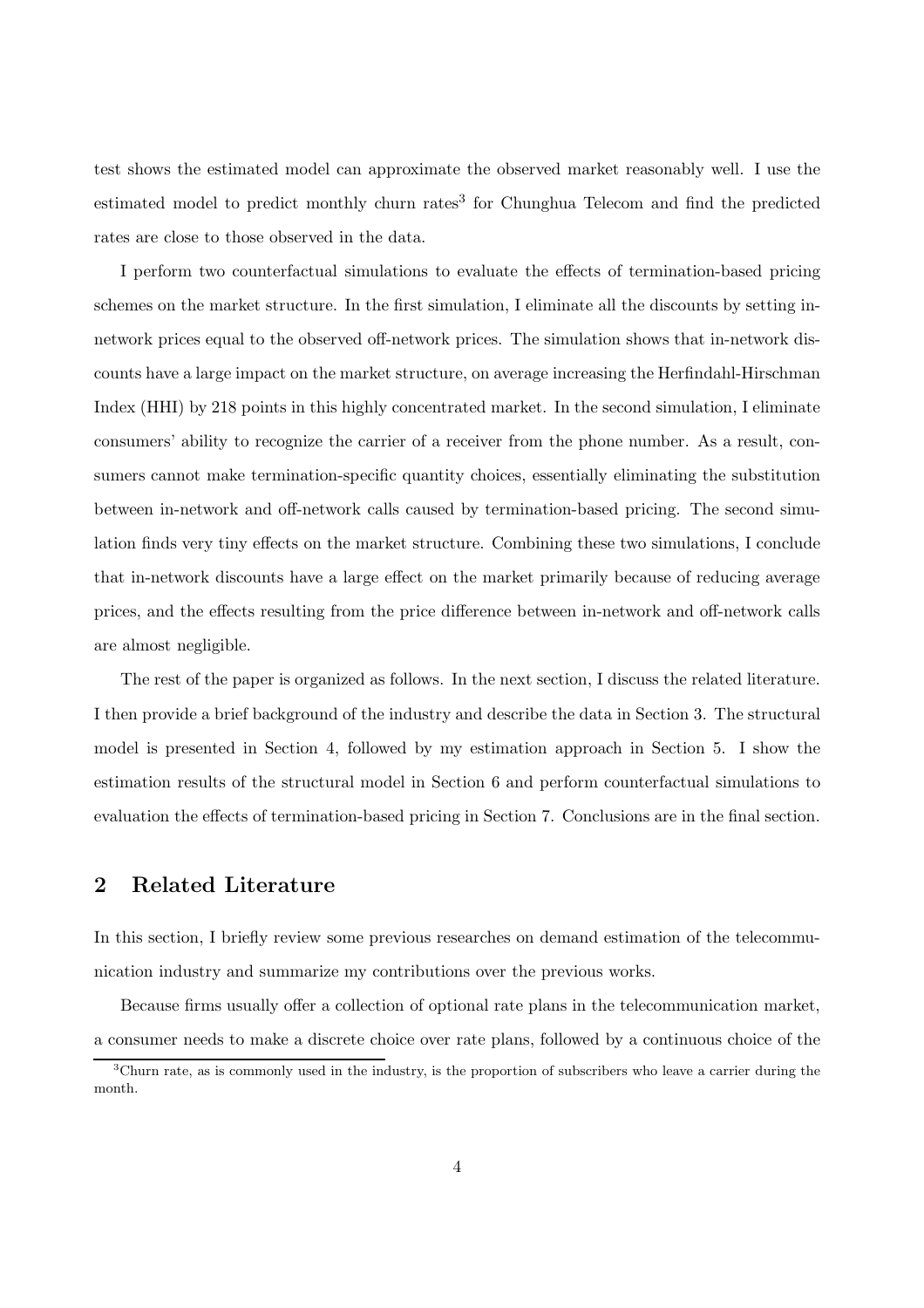volume.<sup>4</sup> Train, McFadden, and Ben-Akiva (1987) estimate a nested logit model in which plan choice and volume choice are simultaneous, and both are discrete. Hanemann (1984) provides a framework to estimate discrete/continuous models in which the discrete and continuous choices are linked by the same utility maximization problem. This framework can be used to analyze the simultaneous choices of brand and quantity, but does not account for the time lag between plan choice and volume choice. Miravete (2002) points out the importance of this time lag. His theoretical model provides a justification for a carrier to offer several rate plans with a nonlinear price schedule. He examines experimental data from a local telephone company in two cities in Kentucky. He concludes that the asymmetry of information between the firm and the consumers about both ex ante tastes and interim shocks is significant. The monopoly uses a menu of optional calling plans to screen consumers with respect to the ex ante tastes and nonlinear price schedule within each plan to screen them with respect to the interim demand shocks.

My model is close to that of Narayanan, Chintagunta, and Miravete (2007), who analyze demand for local telephone service. As in my model, they assume that interim shocks are observed after the plan choice. They use subscriber-level data on consumption choices to obtain model parameters, while my data are more aggregate. Economides, Seim, and Viard (2006) study local phone service in a competitive environment using phone bill information from a survey of residential customers in New York State. The moment conditions from the plan choice and from the volume choice are jointly estimated. However, they do not explicitly account for the time separation between plan choice and volume choice. Similarly, Iyengar (2004) uses subscriber-level billing records from a cellular phone carrier to study demand for wireless service. The difference between ex-ante optimal volume and ex-post actual volume is modelled as white noise, independent of other variables. In my framework, the difference results from interim shocks and is endogenously determined by a consumer's taste and the price schedule of the chosen rate plan.

Berry, Levinsohn, and Pakes (1995) propose a parsimonious empirical approach to analyze discrete choice with heterogeneous consumers using brand-level aggregate data. They recover the average utility level of each product from observed market shares. In their model, there is no

<sup>4</sup>Some earlier studies on cellular phone demand abstract away the volume choice by assuming all subscribers make the same amount of phone calls. (Parker and Röller, 1997; Hausman, 1997)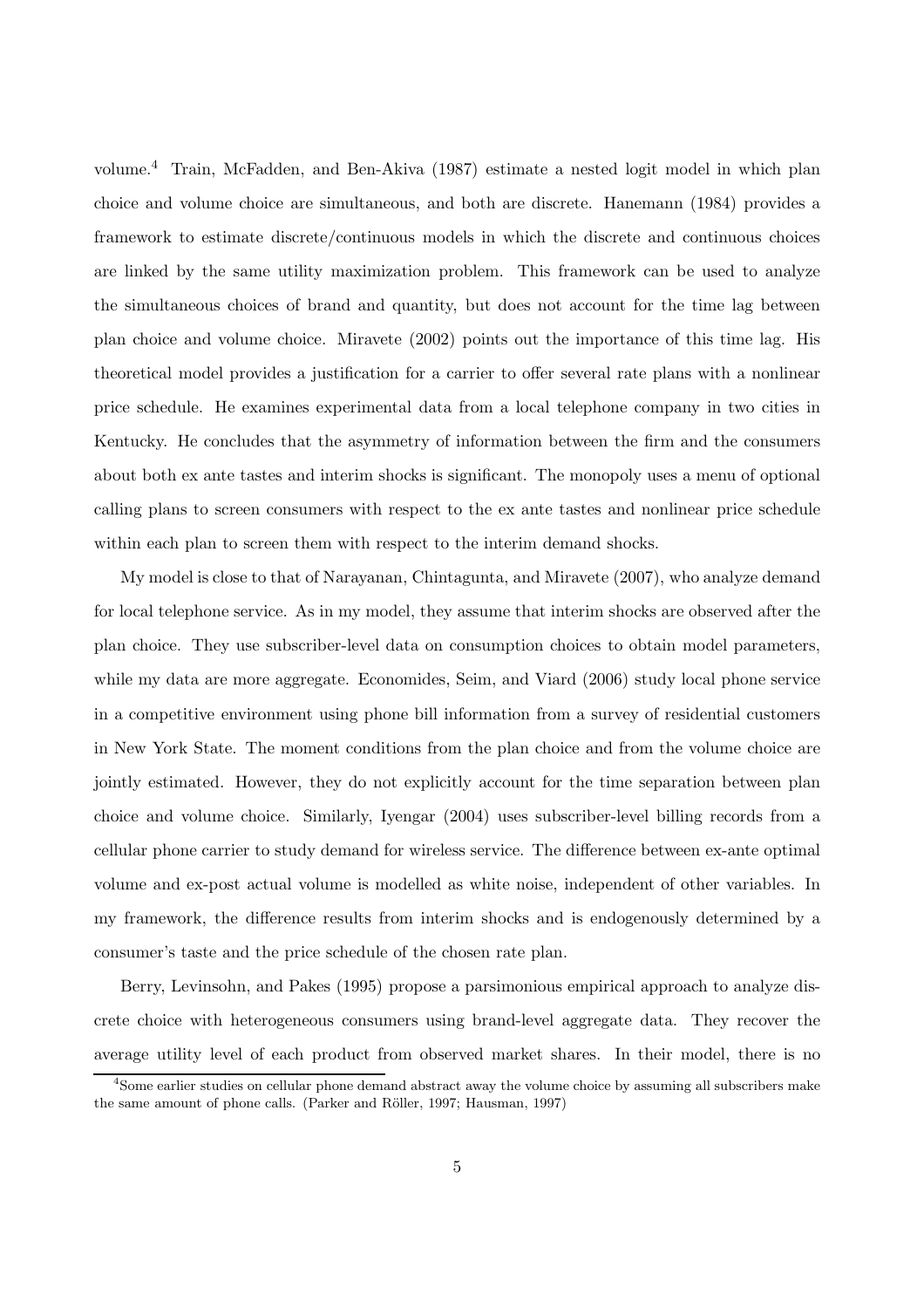quantity choice. Consumers are assumed to purchase a single unit of one product. This is appropriate for the automobile market they study. Their approach has been adapted to study price discrimination with discrete quantity (or quality) choice in Broadway theatre (Leslie, 2004), paper towers (Cohen, 2001), and specialty coffee (McManus, 2006). Nonetheless, this approach has to be modified if consumers purchase different quantities and the quantity choice is on a continuous spectrum. Nair, Dubé, and Chintagunta (2005) account for the continuous quantity choice in the refrigerated juice market. As in the discrete/continuous choice model, the discrete brand choice and the continuous quantity choice are linked by specifying the utility function. Different from the telephone service market, however, consumers make these two choices simultaneously.

To my knowledge, there are very few pervious studies to quantify the effect of in-network discounts on market demand. By using reduced-form estimation, Kim and Kwon (2003) and Fu (2004) find that large networks are more attractive to consumers. However, it is difficult to separate the effect of in-network discounts from other factors such as reputation. By using carrierlevel subscription data, Grajek (2003) proposes a structural model to estimate network effects in the Polish mobile phone industry. By comparing the network effects before and after in-network discounts are eliminated in the market, he finds a significant increase in compatibility among carriers.

## 3 The Cellular Phone Service in Taiwan

This section briefly illustrates the cellular phone service market in Taiwan and describes the data. The research period in the empirical part of this study is between May 2000 and June 2005.

## 3.1 Cellular Carriers

I focus on GSM carriers<sup>5</sup> since they dominate the wireless telephone service in Taiwan. The industry is regulated through licenses by the Directorate General of Telecommunications. During the research period, the number of GSM licences is fixed. The regulator divides Taiwan into North,

<sup>&</sup>lt;sup>5</sup>GSM (global system for mobile communications) is a digital technology to transmit mobile voice and data. It is one of the second generation wireless systems and is the most widely used technology in the world for mobile telephones.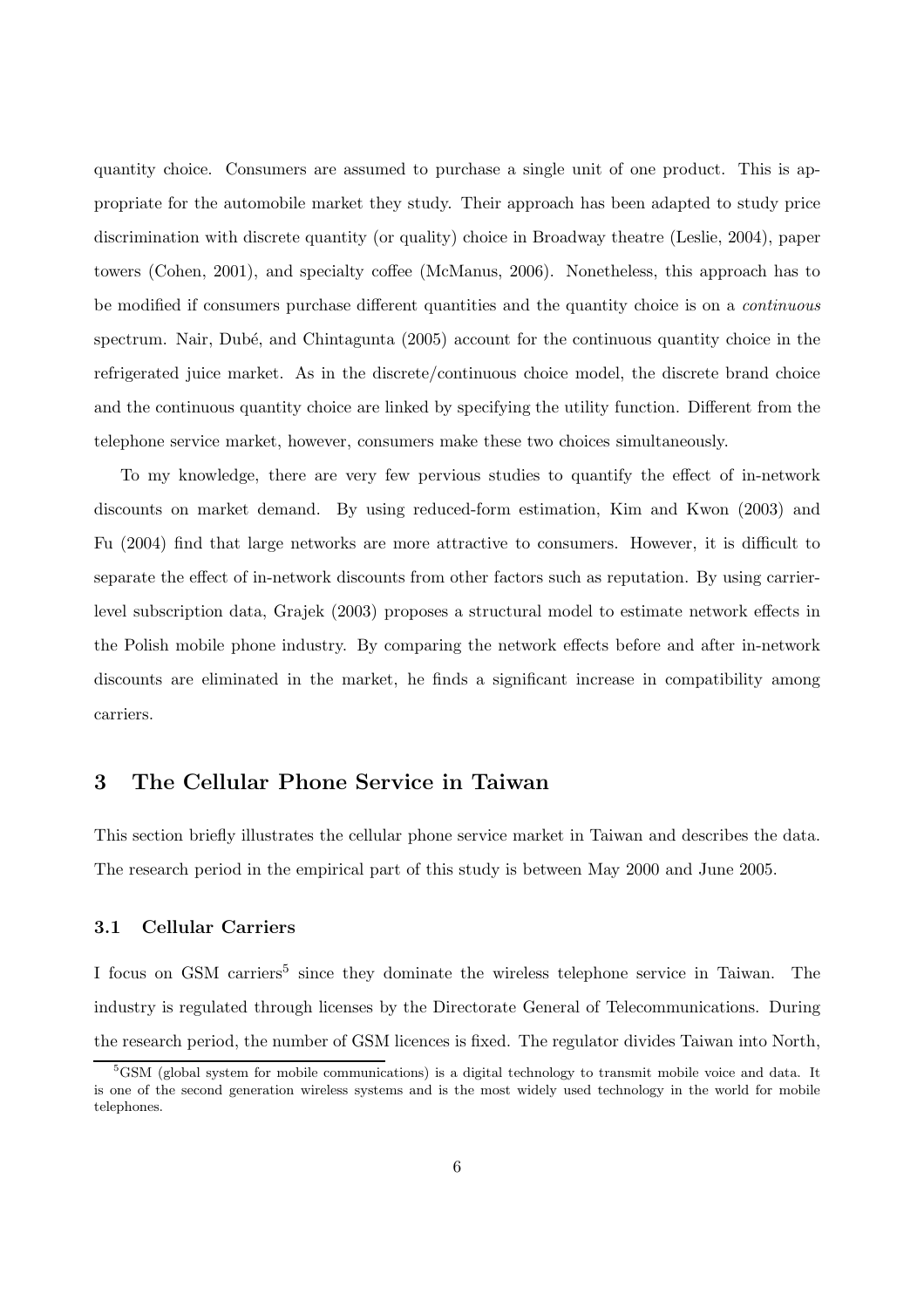|                      | <b>Operational Regions</b> |          | Market Shares |                |           |
|----------------------|----------------------------|----------|---------------|----------------|-----------|
| Carrier              | North                      | Central  | South         | by Subscribers | by Volume |
| Chunghwa Telecom     | $\times$                   | $\times$ | $\times$      | 0.308          | 0.345     |
| Taiwan Cellular      | $\times$                   | $\times$ | $\times$      | 0.256          | 0.249     |
| Far Eastone          | $\times$                   | $\times$ | $\times$      | 0.182          | 0.173     |
| KG Telecommunication | $\times$                   | $\times$ | $\times$      | 0.148          | 0.169     |
| Trans Asia           |                            |          | $\times$      | 0.066          | 0.044     |
| Mo Bi Tai            |                            | X        |               | 0.029          | 0.024     |

Table 1: Operational regions and market shares by carrier

Notes: The market shares are the medians of monthly market shares between May 2000 and June 2005.

Central, and South regions.<sup>6</sup> There are four national carriers, Chunghwa Telecom (CHT), Taiwan Cellular (TCC), Far Eastone Telecommunications (FET), and KG Telecommunications (KGT), and two regional carriers, Trans Asia Telecommunications (TAT) and Mo Bi Tai Communications (MBT). See Table 1 for their operational regions and market shares. Besides GSM system, there are other types of wireless telephone systems in Taiwan, PHS and 3G. The number of their subscribers are both less than  $4\%$  of the number of GSM subscribers.<sup>7</sup>Expect for qualities, the products are essentially identical among the GSM carriers. Since their service is operated on the same wireless technology, consumers can switch between them without purchasing a new handset.<sup>8</sup>

Within the research period, the number of firms operating GSM service has fallen from six to three. Taiwan Cellular acquired a regional carrier, Trans Asia, in May 2001. Far Eastone acquired KG Telecommunications in January 2004. In August 2004, Taiwan Cellular acquired another

 $6$ The counties and cities included in each of the three regions are (1) North Region: Keelung, Taipei, Taoyuan, Hsinchu, Yilan, Hualien, and Lienchiang; (2) Central Region: Miaoli, Taichung, Changhua, Nantou, and Yunlin; (3) South Region: Chiayi , Tainan, Kaohsiung, Pingtung, Taitung, Penghu, and Kinmen. The proportion of the population is 45% in the North Region, 25% in the Central Region, and 30% in the South.

<sup>7</sup>PHS (personal handy-phone system) is generally considered inferior to GSM because of its lower power and smaller coverage area. First International Telecom, which began its PHS service in June 2001, is the only firm operating a PHS system. Its coverage area is limited to some metropolitan areas. 3G stands for the third generation wireless system. Five national 3G licenses were auctioned off by the Directorate General of Telecommunications in January 2002. Three of them were acquired by the incumbent GSM operators, Chunghwa Telecom, Taiwan Cellular, and Far Eastone. An entrant, Asia Pacific Broadband Wireless Communications, launched its 3G service in July 2003. Other carriers did not begin operating 3G service until July 2005. To be more precise, there is also an obsolete system during the research period, called CT2 (the second generation cordless telephony). Its market share has always been less than 0.2% and keeps decreasing during the research period.

<sup>&</sup>lt;sup>8</sup>In particular, handsets are not locked to a specific carrier. Therefore, handsets are compatible with all GSM carriers. The compatibility substantially reduces switching costs among these carriers.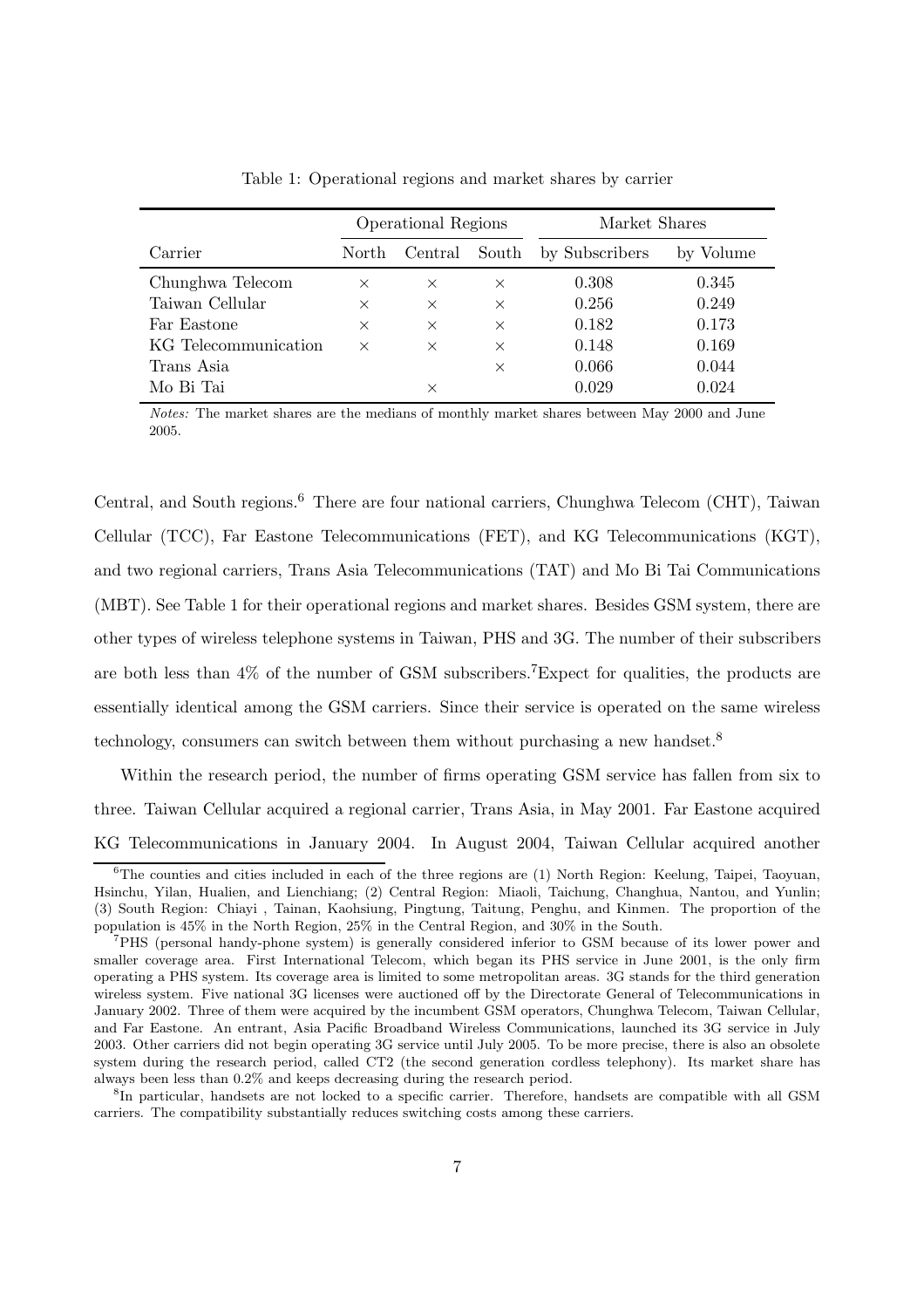regional carrier, Mo Bi Tai. Nevertheless, these acquired carriers still operate as a separate brand in the market. In particular, their price schemes are different from the acquiring carriers' price schemes. Furthermore, in-network discounts apply to phone calls between the acquired network and the acquiring network only in some rate plans.

All cellular phone networks are interconnected with each other. They are also interconnected with other types of telephone services such as landline telephone networks. Therefore, a customer in one network can make a call to a receiver in any other network. Because the carrier of a receiver can be recognized by the caller from the prefix of the phone number, it is easy to make different consumption choices when the price depends on the receiver's network.

## 3.2 Output Data

Carrier-level output data come from Monthly Statistics of Transportation and Communications published by the Ministry of Transportation and Communications of the Taiwan government. The Directorate General of Telecommunications requires each GSM operator to report the number of active subscribers and the total volume of calls originated from the carrier every month since May  $2000$ <sup>9</sup> In addition, the numbers of landline telephone subscribers and  $PHS<sup>10</sup>$  subscribers are also reported in the monthly statistics. Nevertheless, there is no reliable monthly output data of 3G service before March 2006. The number of 3G subscribers is available only in the annual statistics.

## 3.3 Rate Plans

I collect all of the rate plans offered by GSM carriers during the research period. All carriers publicly announce their current rate plans on their websites. Previous rate plans are obtained through direct contacts and from reports on newspapers and magazines. Among these sources, a consumer magazine Call: Fashion Communications Magazine reports the rate plans of all carriers regularly since 2001.

<sup>&</sup>lt;sup>9</sup>The volume of Far Eastone in the first two months (May and June, 2000) is substantially higher than that in the following months. I suspect that both incoming calls and outgoing calls were counted in the reported numbers. Therefore, I divide the reported values by two to correct the data. In addition, the volume of Chunghwa Telecom appears to have a one-month lag. I shift this series backward by one month.

 $10$ CT2 subscribers are included in the same category as PHS users. I do not treat them differently in the estimation because CT2 users only account a very small share in this category.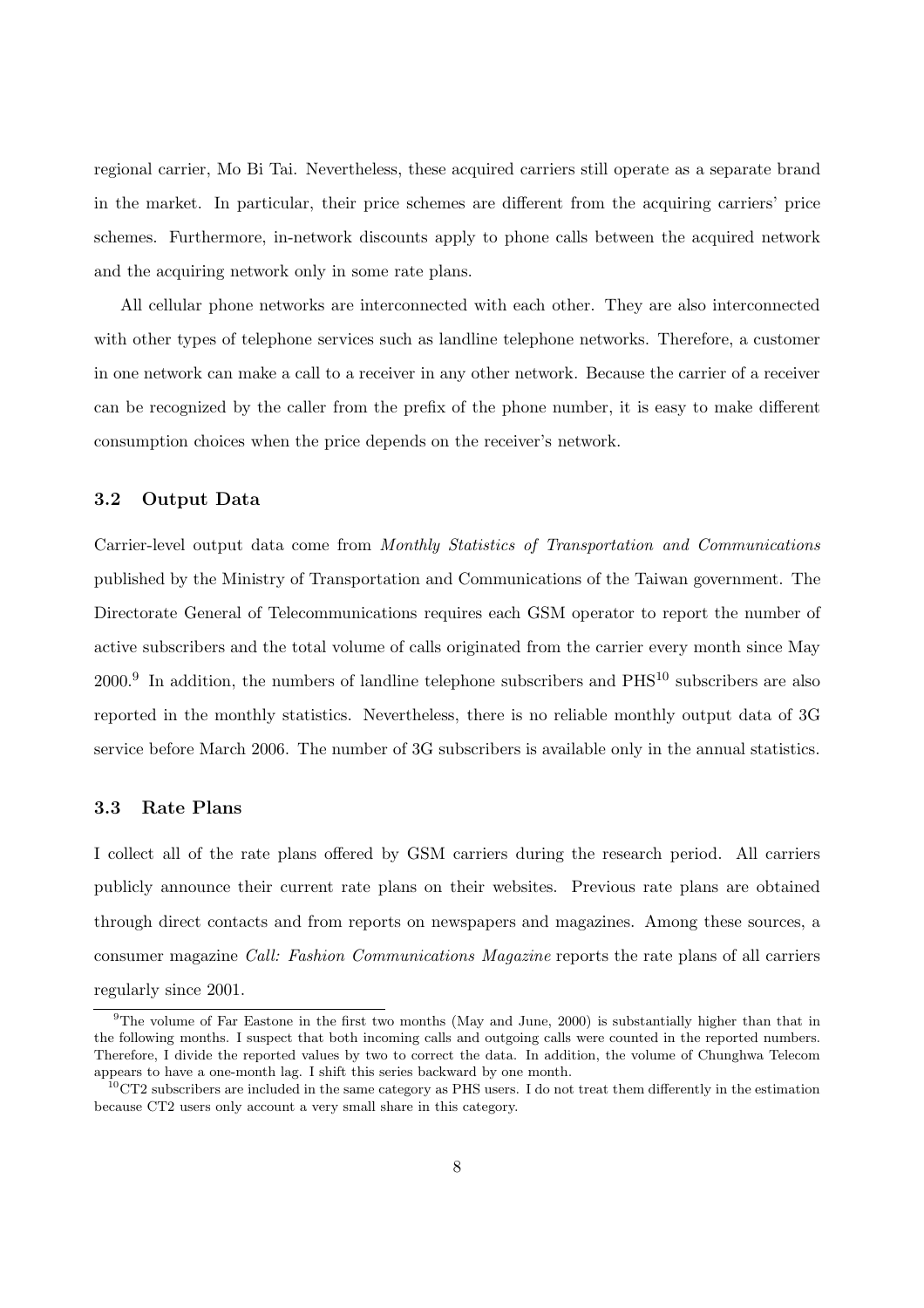| Carrier               | 2000 | 2001 | 2002 | - 2003 | 2004 | 2005 |
|-----------------------|------|------|------|--------|------|------|
| Chunghwa Telecom      | h    | 10   | 10   | 10     |      | 11   |
| Taiwan Cellular       | 5    | 9    | 9    | 10     | 9    | 14   |
| Far Eastone           | 10   | 11   |      | 12     | 13   | 16   |
| KG Telecommunications | 8    | 10   | 9    | 10     |      | 8    |
| Trans Asia            | 8    | 9    | 9    | 10     | 9    | 10   |
| Mo Bi Tai             | 9    |      | 8    | x      |      |      |

Table 2: Number of rate plans by carrier

Notes: The numbers on the table are the numbers of rate plans in May of the year.

All prices are adjusted to 2001 Taiwan dollars (TWD) using the monthly consumer price index.<sup>11</sup> During the research period, the exchange rate as compared to U.S. dollars (USD) has been between 30.7 TWD and 35.1 TWD per USD.

Table 2 summarizes the number of the rate plans by carrier. National carriers always offer the same menu of rate plans regardless the region of a customer. Each carrier provides about 10 rate plans at a given month. There is a slowly increasing trend in the number of plans as more non-voice services are introduced into the market. In addition to the price of voice service, rate plans are differentiated in the price of non-voice service.

All rate plans have a structure similar to a two-part tariff. Once subscribing to a rate plan, a positive fixed monthly fee is charged in almost all plans. Consumers only pay for outgoing calls, but not incoming calls. Contrary to a typical two-part tariff, there are distinct marginal prices for in-network and off-network calls, respectively. In addition, there are generally thresholds in a rate plan such that, for volumes less than the thresholds, the total phone tariff is simply the flat monthly fee. The positive marginal prices are applied only to quantities above the thresholds. There are various forms of the thresholds. Some plans provide free allowances, which specify the time length of free usage. The amounts of the free allowance for in-network and off-network calls can be either combined or separated, depending on the plan design. Other plans specify the threshold in the dollar amount, called *deduction*. Only the portion of the usage charge above the deduction amount

<sup>&</sup>lt;sup>11</sup>The price index is published by the Directorate-General of Budget, Accounting and Statistics. The consumer price level is very stable. The index has been between 98.8 and 103.4 during the research period.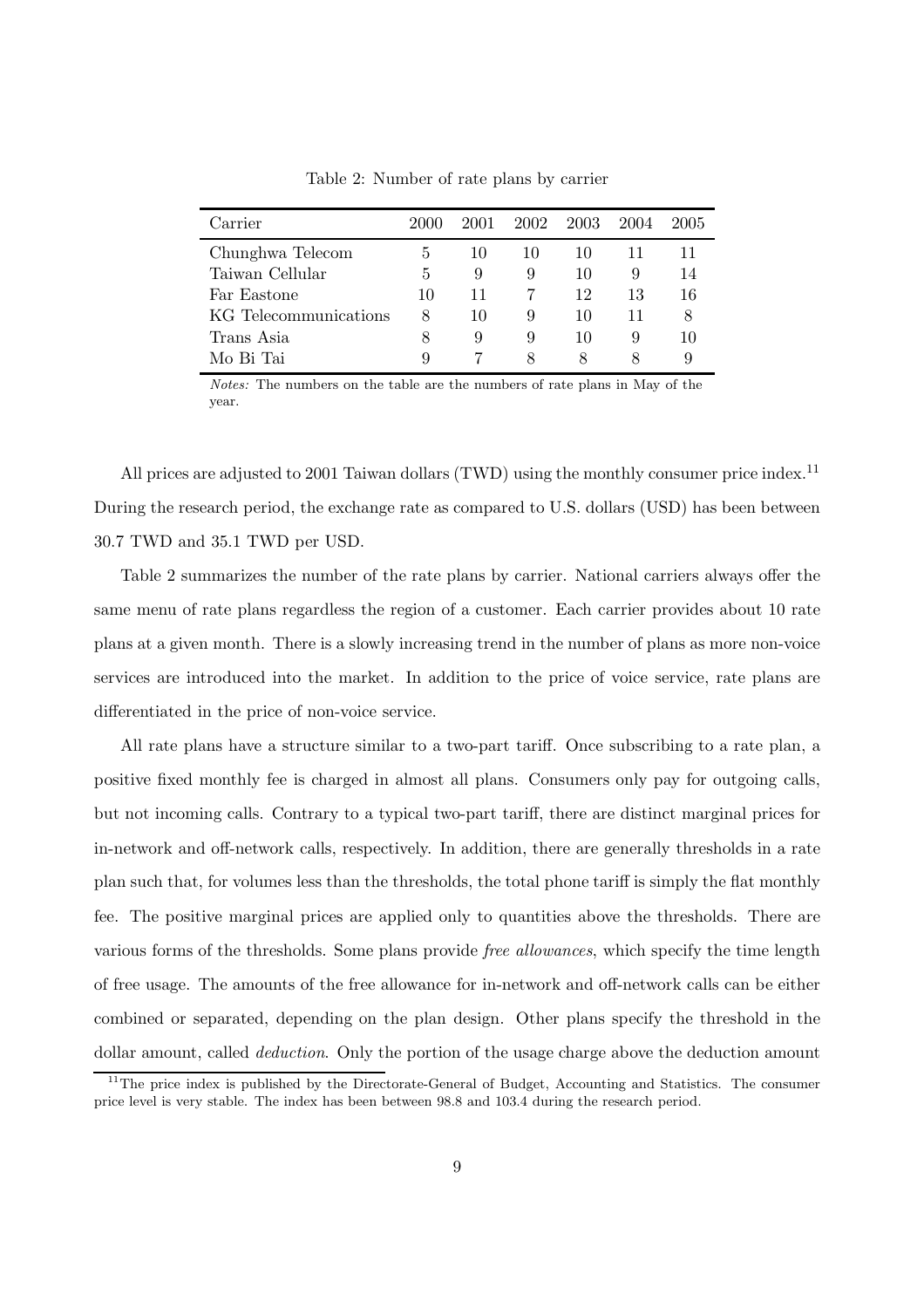| Carrier               | 2000  | 2001  | 2002  | 2003  | 2004  | 2005  |
|-----------------------|-------|-------|-------|-------|-------|-------|
| Chunghwa Telecom      | 0.466 | 0.441 | 0.441 | 0.441 | 0.468 | 0.468 |
| Taiwan Cellular       | 0.373 | 0.463 | 0.463 | 0.440 | 0.463 | 0.483 |
| Far Eastone           | 0.468 | 0.475 | 0.469 | 0.587 | 0.572 | 0.562 |
| KG Telecommunications | 0.515 | 0.497 | 0.534 | 0.527 | 0.514 | 0.469 |
| Trans Asia            | 0.437 | 0.437 | 0.500 | 0.450 | 0.389 | 0.377 |
| Mo Bi Tai             | 0.298 | 0.422 | 0.452 | 0.369 | 0.369 | 0.328 |

Table 3: Average in-network discounts by carrier

Notes: The discounts are computed from comparing the marginal price of an innetwork call with that of a call terminated in a rival GSM network in May of the year.

is counted in the phone bill. Since all plans have only very limited off-peak periods, I ignore off-peak rates. This simplification causes an upward bias of the price.

Most rate plans charge a lower price for calls terminated within the own network. As Table 3 shows, in-network prices are close to 50% of off-network prices. The significant price differences between in-network and off-network calls provide consumers incentives to identify the carrier of the receiver while dialing a phone number.

#### 3.4 Consumer Expenditure

The 2002 Survey of Family Income and Expenditure was conducted by the Directorate-General of Budget, Accounting and Statistics. The universal sampling rate is 0.20%, which is 13,681 households. The survey provides information on annual telecommunication expenditure and annual income at the household level. To account for variation of consumer tastes across regions, household income is used as a proxy to control the differences in socioeconomic status. Based on the survey data, I obtain the distribution of telecommunication expenditure conditional on income, which will be used in the estimation to identify the heterogeneity of consumer tastes.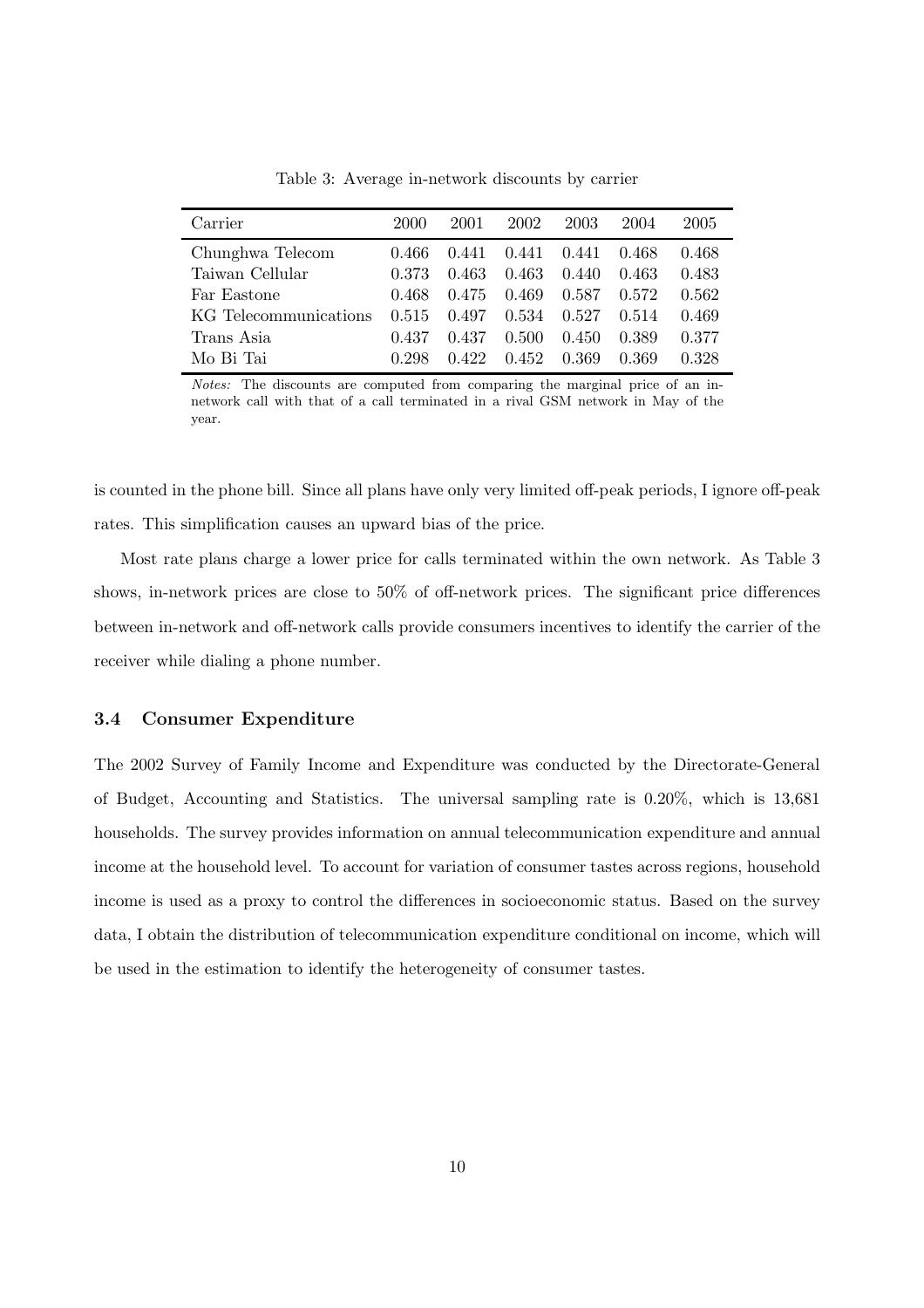# 4 Behavior Model

My model focuses on the demand for voice service in the cellular industry. Given a consumer's taste, this section derives her plan and quantity choices. Integrating the choices over all consumers, I obtain market shares for each carrier, measured in the number of subscribers and in the traffic volume.

## 4.1 Timeline of Events

The events in a billing period (a month) occur in the following order.

- 1. Each carrier announces a menu of rate plans. Consumers know their ex ante taste.
- 2. Consumers simultaneously subscribe to one (if any) of the rate plans available in their region. Carriers activate the service for consumers.
- 3. Random quality shocks for each carrier and random taste shocks for each consumer occur.
- 4. Consumers make phone calls and pay the tariff.

## 4.2 The Market Supply

The carriers of cellular phone service, determined by the regulator, vary across the three regions  $R \equiv \{North, Central, South\}$ . Let  $K_r$  denote the set of GSM brands operating in region r. Although some carriers are acquired by others, they still operate as a different network brand in the market. I will treat them as separate carriers in the estimation.

Rate plans are treated as exogenous in the model. I justify this assumption by the fact that changes on the plans have to be reported to the regulator and publicly announced before they take effect. As a consequence, firms cannot respond to interim shocks when the shocks are revealed. For any given carrier, it offers an identical menu of rate plans to all regions where it operates. Denote the set of rate plans offered by network k at time t as  $P_{kt}$ . For any carrier, the quality of service is the same regardless the chosen rate plan.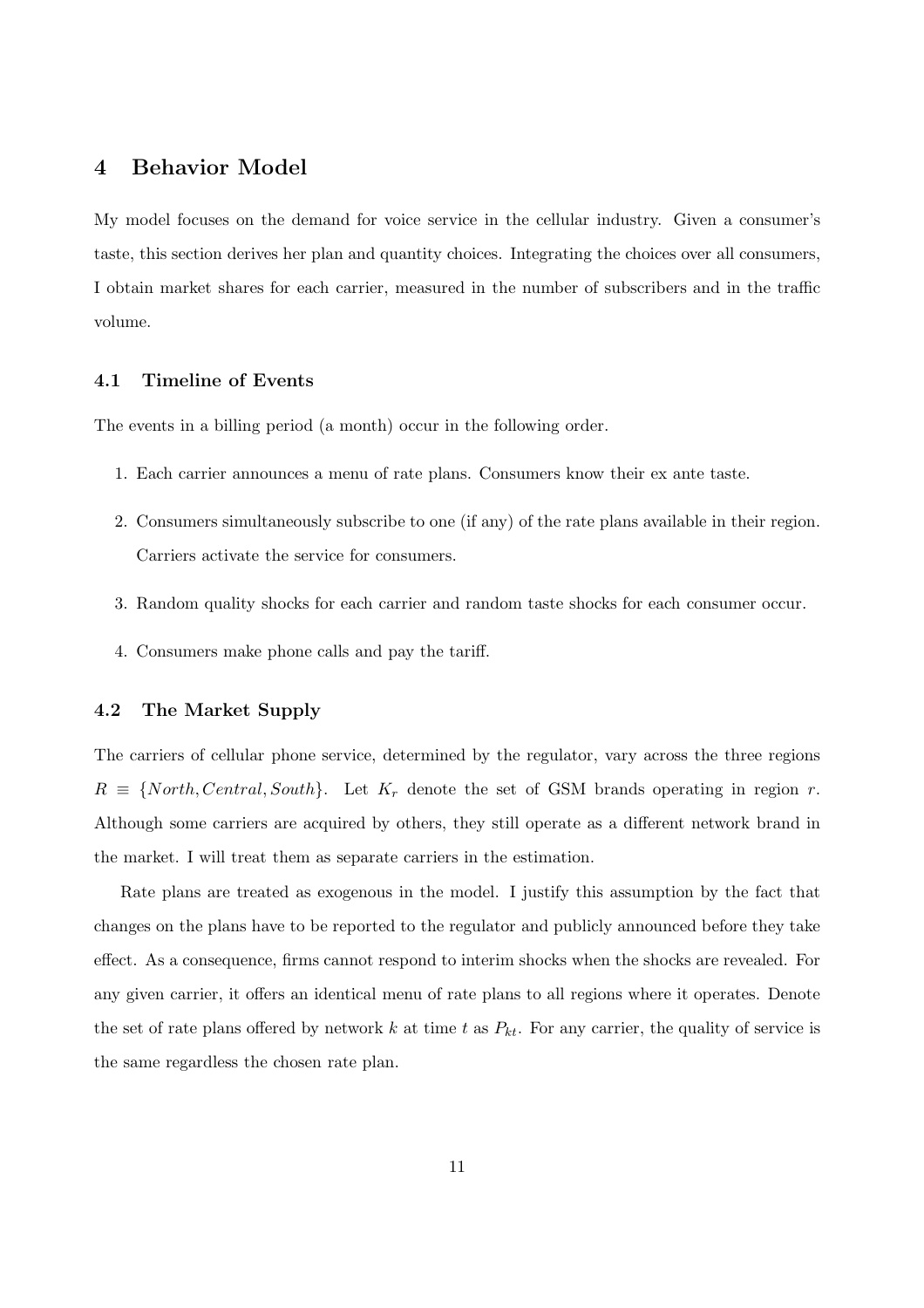I simplify the tariff formula so that in-network and off-network usages are additively separable. The payment of using  $q<sup>I</sup>$  in-network minutes and  $q<sup>O</sup>$  off-network minutes of plan p at time t is

$$
\bar{T}_{pt}(q^I, q^O) = MF_{pt} + p_{pt}^I \max\{q^I - a_{pt}^I, 0\} + p_{pt}^O \max\{q^O - a_{pt}^O, 0\},\tag{1}
$$

where  $a_{pt}^I$  and  $a_{pt}^O$  are free allowances for in-network and off-network calls, respectively;  $MF_{pt}$  is the monthly fee.<sup>12</sup> When the usage is less than free allowances  $(q^I < a_{pt}^I, q^O < a_{pt}^O)$ , a customer faces zero marginal payment and pays the flat monthly fee  $MF_{pt}$ . Beyond the thresholds, the per-second marginal payment is  $p_{pt}^I$  for in-network calls and  $p_{pt}^O$  for off-network calls.

## 4.3 The Market Demand

Consumers in the market are all individuals in the economy. Let  $\mathcal{C}_t$  denote the set of all consumers at time t.  $POP_t \equiv |\mathcal{C}_t|$  is the population.<sup>13</sup>

The value of cellular phone service increases in the number of potential receivers. Since all networks are interconnected, the destination of a call can be either in a wireless network or in a landline network. Denote the set of all potential receivers at period t as  $\mathcal{D}_t$ , which includes subscribers of all telephone networks.

The cost of switching to a different rate plan or a different carrier in the next period is assumed to be zero.<sup>14</sup> Therefore, consumers make decisions independently over time. After I estimate the model, I will provide evidence on the restrictiveness of this assumption.

<sup>&</sup>lt;sup>12</sup>For rate plans with other forms of thresholds, I divide the free allowances into  $a_{pt}^I$  and  $a_{pt}^O$  in proportion to the respective network sizes. This simplification causes a slightly upward bias of the tariff. In addition, I transform per-minute rates into per-second rates since most plans are based on per-second rates.

 $^{13}{\rm I}$  use the population registration data from the Ministry of the Interior.

<sup>&</sup>lt;sup>14</sup>In practice, consumers can change to a different rate plan within the same carrier almost costless by calling the customer service line. However, the actual cost of switching to another carrier might be positive even though all carriers had reduced the activation fee to zero by 2002. A considerable proportion of customers have a one-year or two-year contract with their carrier in exchange for handset subsidy. In addition, number portability has not taken effect in Taiwan during the research period. The inconvenience of changing a phone number is also part of switching costs.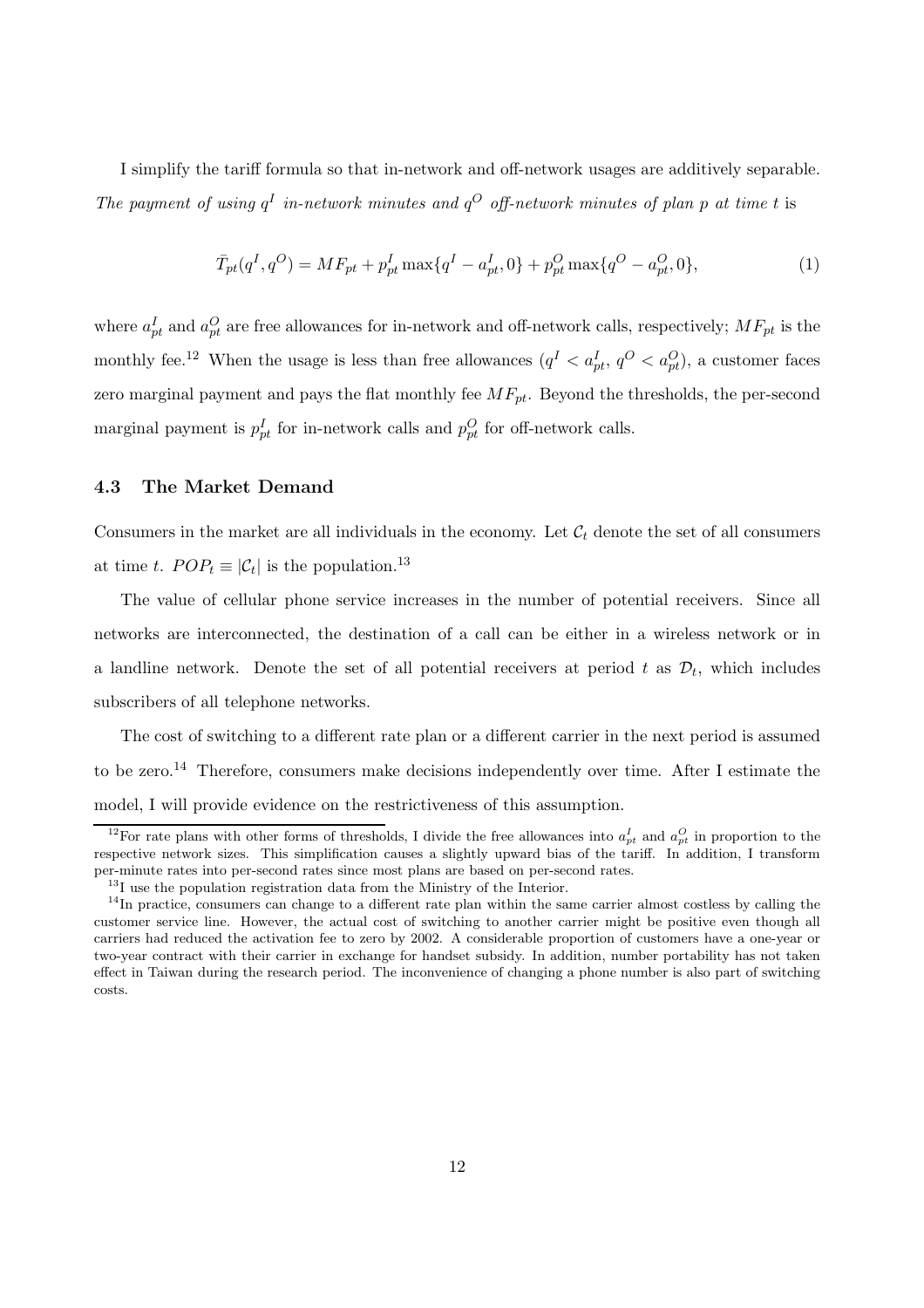#### 4.3.1 Consumer Preferences

Consumers are vertically differentiated in their utility of using cellular service. The taste of cellular service depends on (a) a consumer's ex ante taste  $\theta_{it}$ , (b) an interim taste shock  $\nu_{it}$ , and (c) the signal quality of her carrier  $\eta_{kt}$ . The singal quality is identical to all customers of a carrier.

The surplus of consumer  $i \in \mathcal{C}_t$  subscribing to rate plan  $p \in P_{kt}$  of network  $k \in K_r$  at time t can be expressed as

$$
\sum_{j \in \mathcal{D}_{it}} u(x_{ijt}; \theta_{it}, \eta_{kt}, \nu_{it}) - \alpha \bar{T}_{pt}(\mathbf{x}_{it}) + \delta_{kt} + \varepsilon_{ikt}, \tag{2}
$$

where  $\mathcal{D}_{it} \subset \mathcal{D}_t$  is a consumer-specific set of receivers, and  $\mathbf{x}_{it} \equiv (x_{ijt} : j \in \mathcal{D}_{it})$  is the vector of i's volume choice of phone calls to all receivers. Each consumer has a balanced calling pattern<sup>15</sup>. In other words, the share of each network within  $\mathcal{D}_{it}$  is the same as the market share in the entire economy  $\mathcal{D}_t$ .

In 2  $u(x_{ijt}; \theta_{it}, \eta_{kt}, \nu_{it})$  is the utility associated with calling a receiver  $j \in \mathcal{D}_{it}$ . It is additively separable across receivers. In the second term of (2),  $\bar{T}_{pt}(\mathbf{x}_{it})$  is the total payment of making  $x_{it}$  calls under the rate plan and  $\alpha$  is the *marginal disutility of payment*. Since expenditure on cellular phone services is a small proportion of the household income<sup>16</sup>, it is reasonable to consider a quasi-linear model in which consumers are risk-neutral about the phone tariff variation. The third term  $\delta_{kt}$  is a fixed effect for subscription of network k at time t, which is identical to all consumers. This term captures all carrier characteristics which do not affect the volume choice, such as advertisements, customer service, handset subsidies, reputation, ... etc. The final term  $\varepsilon_{ikt}$ is consumer i's idiosyncratic preference of carrier k. It is i's private information and is independent of other observable variables. Incoming calls do not affect  $u(x_{ijt}; \theta_{it}, \eta_{kt}, \nu_{it})$ . However, their effects can be captured by the fixed effect  $\delta_{kt}$ . This assumption implies the utility from incoming calls is identical for all subscribers in the same network.

The surplus in (2) can be decomposed into two parts: (i) the surplus from making phone calls,  $\sum_{j\in\mathcal{D}_{it}}u(x_{ijt};\theta_{it},\eta_{kt},\nu_{it})-\alpha\bar{T}_{pt}(\mathbf{x}_{it})$  and (ii) the surplus from subscription,  $\delta_{kt}+\varepsilon_{ikt}$ . Only the first

 $15$ The assumption of a balanced calling pattern is used in most theoretical papers, such as Laffont et al. (1998) and Gans and King (2001). Equation (2) would understate the surplus of subscribing to regional carriers if the network shares in  $\mathcal{D}_{it}$  are the regional market shares instead of national market shares.

 $16$ The average household expenditure on telecommunications is  $1.88\%$  of income in 2002.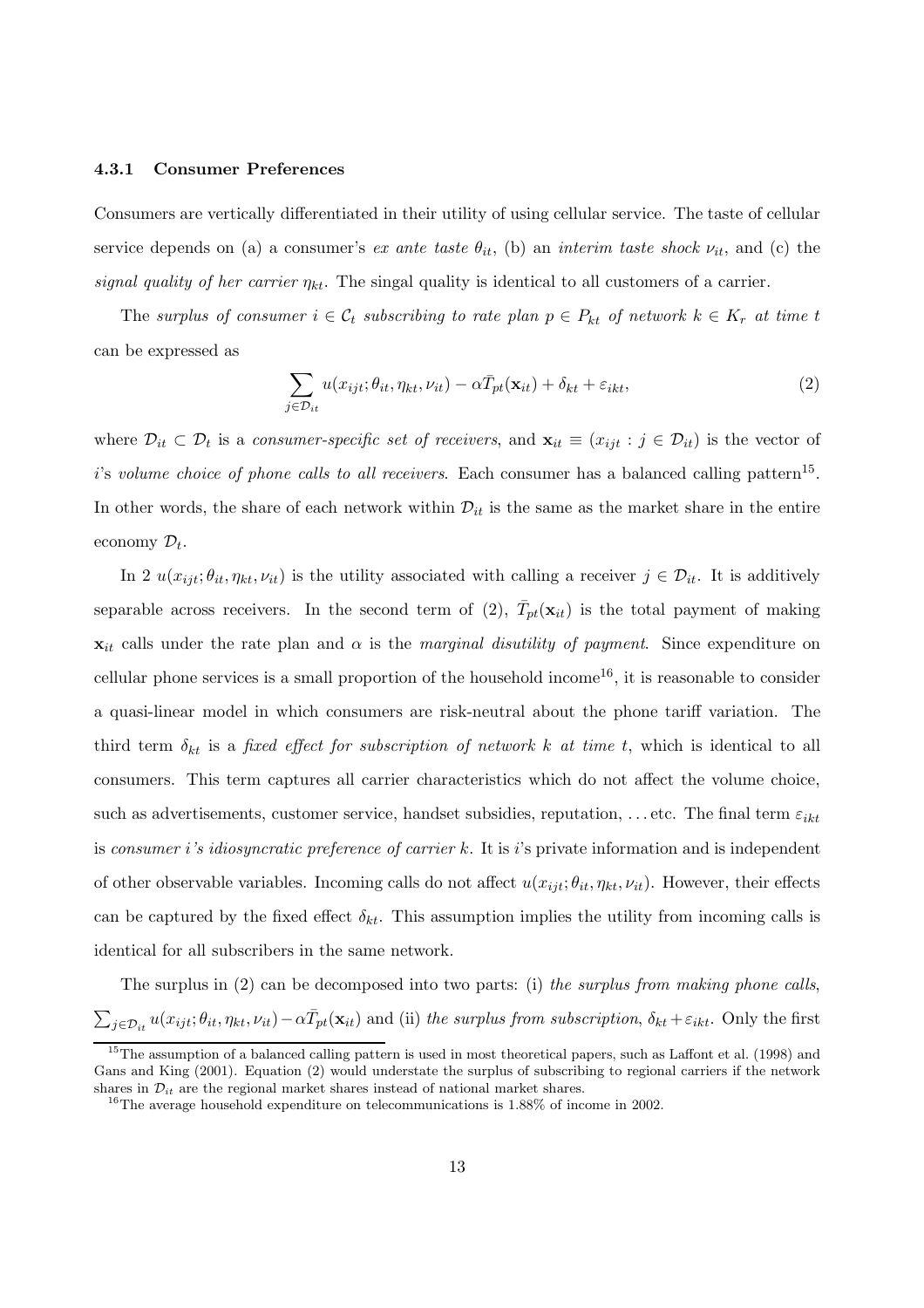one depends on the volume choice.

To obtain a tractable econometric model, I assume that consumer i's utility associated with making  $x_{ijt}$  seconds of calls from network k to receiver  $j \in \mathcal{D}_{it}$  at period t is

$$
u(x_{ijt}; \theta_{it}, \eta_{kt}, \nu_{it}) = \frac{1}{b} \left( \theta_{it} + \eta_{kt} + \nu_{it} + 1 - \log x_{ijt} \right) x_{ijt}.
$$

It depends on the quantity  $x_{ijt}$  and the consumer's ex post taste, which is determined by ex ante taste,  $\theta_{it}$ , and interim shocks,  $\eta_{kt}$  and  $\nu_{it}$ . The marginal utility is

$$
u'(x_{ijt}; \theta_{it}, \eta_{kt}, \nu_{it}) = \frac{1}{b} (\theta_{it} + \eta_{kt} + \nu_{it} - \log x_{ijt}).
$$

As a result, variation in taste shifts a consumer's marginal utility function vertically. I have normalized the utility of no consumption to zero for all consumers,  $u(0; \theta_{it}, \eta_{kt}, \nu_{it}) = 0$  for all  $\theta_{it}$ ,  $\eta_{kt}$ , and  $\nu_{it}$ .

The distribution of ex ante taste  $\theta_{it}$  depends on household income  $I_i$ . In principle, I can add other demographic variables, but the number of parameters in the model will increase exponentially, resulting the curse of dimensionality in estimation. The variable  $I_i$  can be viewed as a proxy for individual i's overall socioeconomic status. Denote the conditional distribution function of  $\theta_{it}$  by  $F_{\theta|I}$ . It is normal with mean  $\mu_{\theta|I_i}$  and variance  $\sigma_{\theta|I_i}^2$ .

$$
\theta_{it} | I_i \sim N\left(\mu_{\theta | I_i}, \sigma_{\theta | I_i}^2\right).
$$
\n(3)

Since the income distribution varies across regions, the marginal distribution of  $\theta_{it}$  differs across regions as well. Nonetheless, the income distribution is fixed over time in the model, implying the distribution of ex ante taste types  $\theta_{it}$  is stable over time.

The random shocks,  $\eta_{kt}$  and  $\nu_{it}$ , are revealed after a rate plan p has been chosen at the beginning of a month. The first shock  $\eta_{kt}$  is an index for the *perceived signal quality* of carrier k at time t. For instance, equipment failure in a network results in a lower realized value. Suppose the quality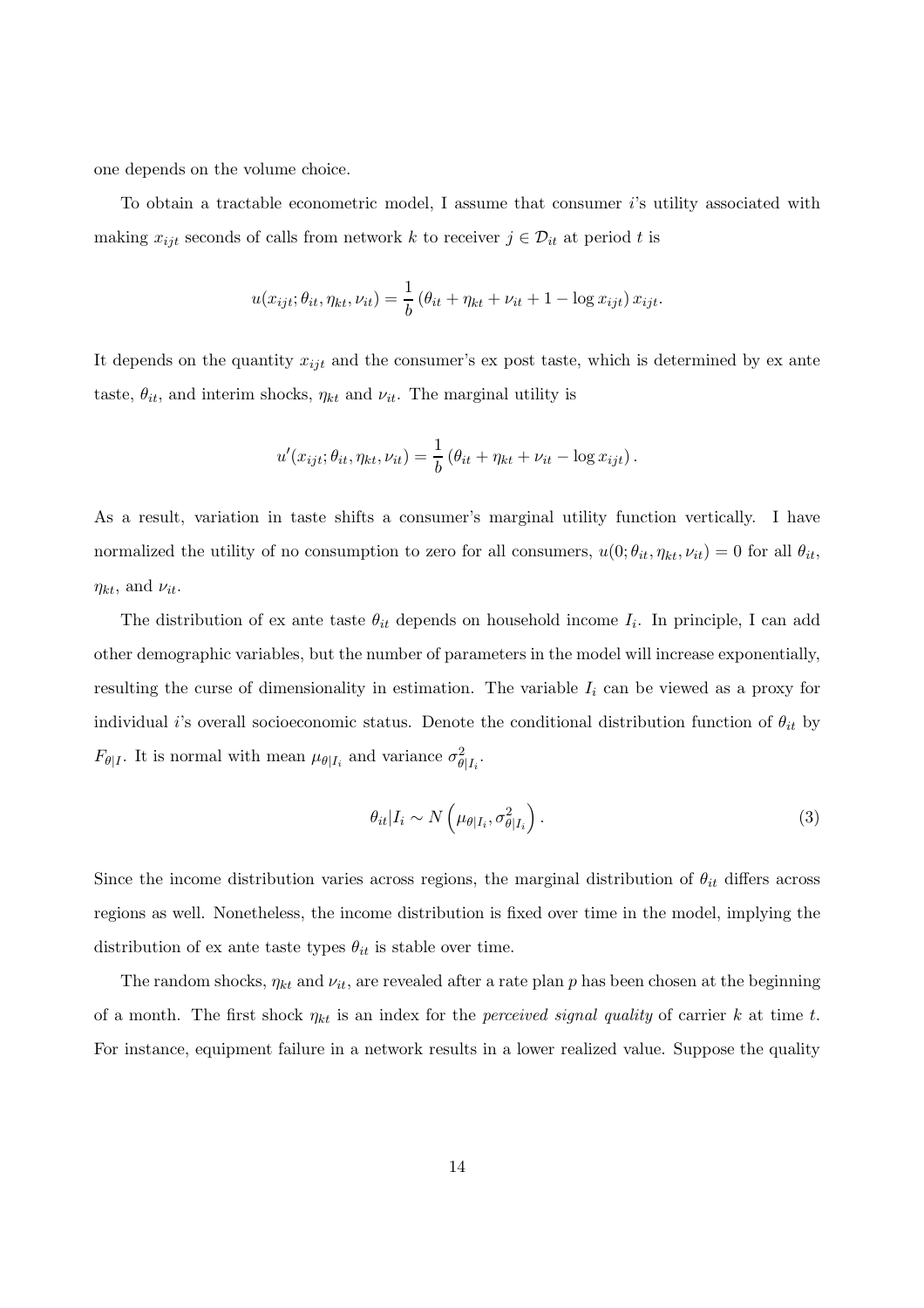index has a joint normal distribution in every period,

$$
\boldsymbol{\eta}_t \sim N(\bar{\boldsymbol{\eta}}_t, \boldsymbol{\Sigma}_{\eta}),\tag{4}
$$

where  $\eta_t \equiv (\eta_{kt} : k \in K)$  denotes the random vector of the quality indices; its mean is  $\bar{\eta}_t \equiv$  $(\bar{\eta}_{kt}: k \in K)$  with  $\bar{\eta}_{kt} = \eta_k^0 + \eta_t^0$ . A carrier-specific parameter  $\eta_k^0$  accounts for *heterogeneity of* perceived qualities across carriers. A time dummy  $\eta_t^0$  captures market-wide factors which influence the willingness to pay at time t. The variance of the shock is assumed to be  $\sigma_{\eta}^2$  for all carriers. The correlation coefficients of  $\eta_{kt}$  between any two carriers are assumed to be  $\rho_{\eta}$ . These random quality shocks  $\eta_{kt}$  are independent over time and independent of other variables.<sup>17</sup>

The second shock  $\nu_{it}$  captures some unexpected personal events, such as being sick, which affect individual taste after committing to a rate plan. Its distribution is

$$
\nu_{it} \sim N\left(0, \sigma_{\nu}^{2}\right). \tag{5}
$$

It is independent of all other variables. In addition, it is also independent across individuals  $i$  and over time t.

Consumers may choose to stay away from any GSM network. Denote the outside option as  $k = 0$ . Let  $K_r^0 \equiv K_r \cup \{0\}$  be the choice set in region r, including the outside option. Normalize the fixed effect of the outside option to be  $\delta_{0t} = 0$ . Hence, the surplus of no subscription is  $\varepsilon_{i0t}$ .

I assume that the idiosyncratic preferences  $\varepsilon_{ikt}$  follows a nested logit model. The first nest is the choice between subscription to any carrier and no subscription. The second nest after subscription is the choice among all carriers in a consumer's region. Finally, a consumer picks up the rate plan with the highest surplus from the chosen carrier. Specifically, the distribution function of  $(\varepsilon_{ikt})$  is

$$
F_{\varepsilon}(\varepsilon_{i0t},\varepsilon_{i1t},\varepsilon_{i2t},\dots) = \exp\left(-\exp(-\varepsilon_{i0t}) - \left[\sum_{k\in K_r} \exp\left(-\frac{\varepsilon_{ikt}}{\sigma_{\varepsilon}}\right)\right]^{\sigma_{\varepsilon}}\right)
$$
(6)

with  $0 < \sigma_{\varepsilon} \leq 1$ . The parameter  $\sigma_{\varepsilon}$  measures the degree of the differentiation among the rate plans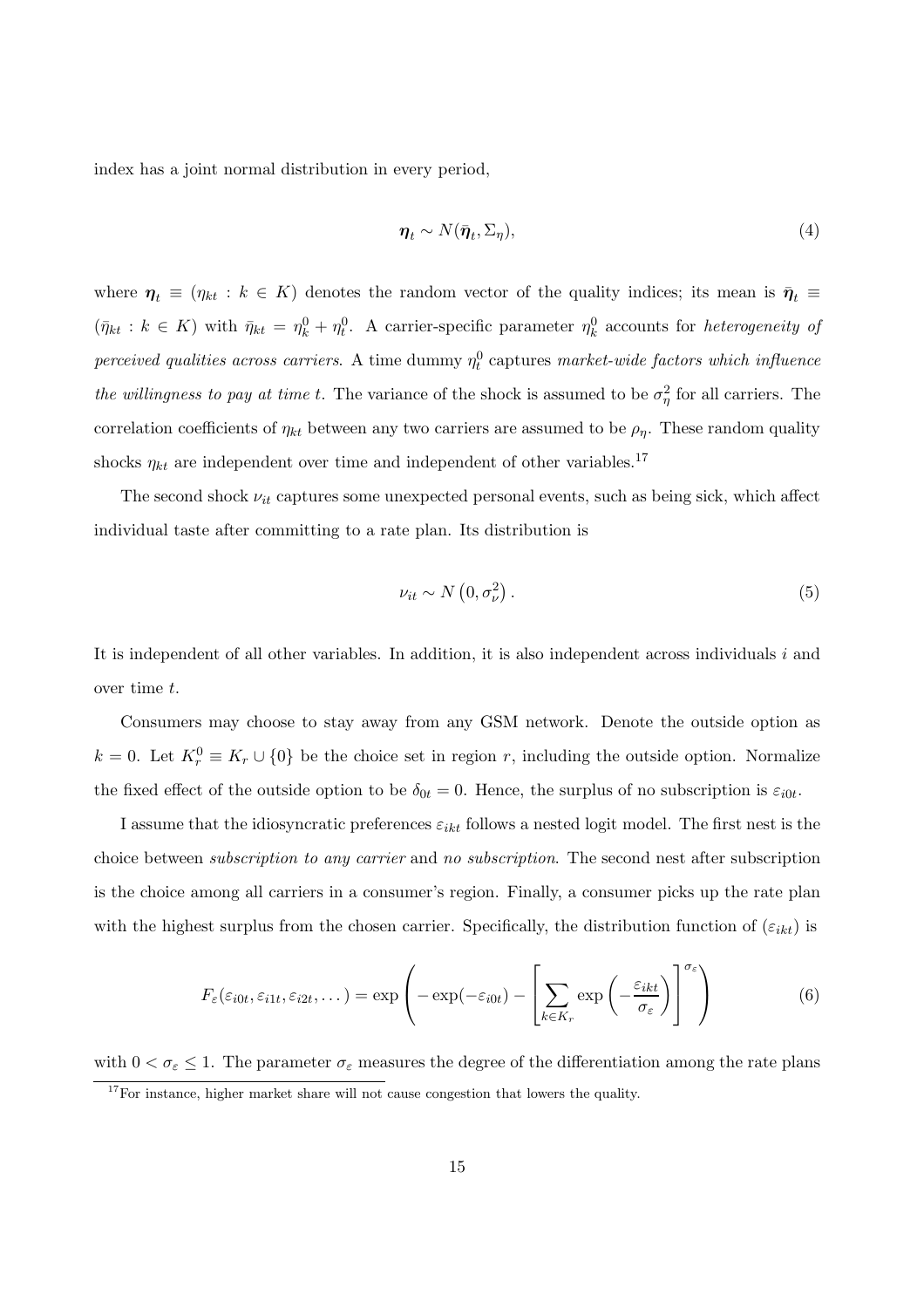relative to the on-off decision. When  $\sigma_{\epsilon} = 1$ , this model becomes the standard multinomial logit model.

### 4.3.2 Volume Decision

As in any sequential game, I solve a consumer's choice problem backward. Consider the volume decision conditional on subscribing to rate plan  $p$  of network  $k$  at time  $t$ . The volume choices are determined by maximizing the surplus from making calls, which is the first two terms in the surplus function (2). Denote this part of the surplus as

$$
\tilde{\mu}_{pt}(\theta_{it}, \eta_{kt}, \nu_{it}, \mathcal{D}_{it}) \equiv \max_{\mathbf{x}_{it}} \sum_{j \in \mathcal{D}_{it}} u(x_{ijt}; \theta_{it}, \eta_{kt}, \nu_{it}) - \alpha \bar{T}_{pt}(\mathbf{x}_{it}). \tag{7}
$$

Both the tariff schedule (1) and the utility of making phone calls are additively separable across receivers. In addition, consumers can recognize the carrier of a receiver. Therefore, the volume *choice*  $x_{ijt}$  for an individual receiver j can be expressed as

$$
x_{ijt} = \begin{cases} x_{pt}^I(\theta_{it}, \eta_{kt}, \nu_{it}, \mathcal{D}_{it}) & \text{if } j \text{'s network is eligible for in-network discounts;}\\ x_{pt}^O(\theta_{it}, \eta_{kt}, \nu_{it}, \mathcal{D}_{it}) & \text{if } j \text{'s network is not eligible for in-network discounts.} \end{cases}
$$

The volume choices solve the following maximization problem.

$$
\begin{split} \left[x_{pt}^{I}(\theta_{it}, \eta_{kt}, \nu_{it}, \mathcal{D}_{it}), x_{pt}^{O}(\theta_{it}, \eta_{kt}, \nu_{it}, \mathcal{D}_{it})\right] & \equiv\\ \arg\max_{\left[x^{I}, x^{O}\right]} \frac{|\mathcal{D}_{it}|}{|\mathcal{D}_{t}|} N_{pt}^{I} u(x^{I}; \theta_{it}, \eta_{kt}, \nu_{it}) + \frac{|\mathcal{D}_{it}|}{|\mathcal{D}_{t}|} N_{pt}^{O} u(x^{O}; \theta_{it}, \eta_{kt}, \nu_{it}) - \alpha T_{pt} \left(\frac{|\mathcal{D}_{it}|}{|\mathcal{D}_{t}|} N_{pt}^{I} x^{I}, \frac{|\mathcal{D}_{it}|}{|\mathcal{D}_{t}|} N_{pt}^{O} x^{O}\right), \end{split} \tag{8}
$$

where  $N_{pt}^I$  is the total size of networks eligible for in-network discounts and  $N_{pt}^O$  is the size of all *other networks*. The expected network sizes,  $N_{pt}^I$  and  $N_{pt}^O$ , are fulfilled at equilibrium.

The relative size of a consumer's receivers,  $|\mathcal{D}_{it}|/|\mathcal{D}_t|$ , cannot be separately identified from her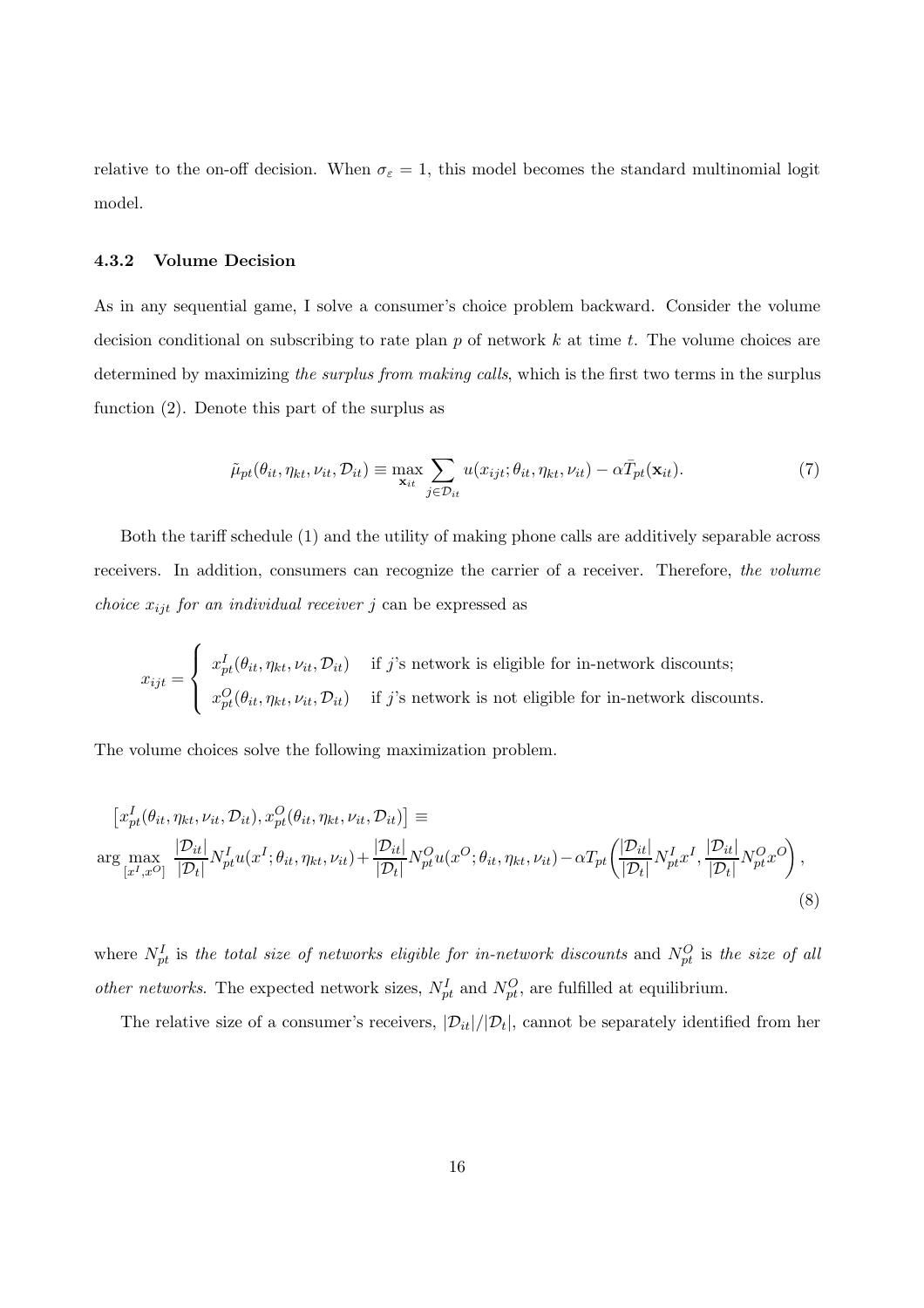ex ante taste  $\theta_{it}$ . The surplus from calling conditional on rate plan p in (8) can be expressed as

$$
\sum_{n=I,O} \frac{|\mathcal{D}_{it}|}{|\mathcal{D}_t|} \frac{N_{pt}^n}{b} \left\{ \left[ \theta_{it} + \eta_{kt} + \nu_{it} + 1 - \log x^n \right] x^n \right\} - \alpha T_{pt} \left( \frac{|\mathcal{D}_{it}|}{|\mathcal{D}_t|} N_{pt}^I x^I, \frac{|\mathcal{D}_{it}|}{|\mathcal{D}_t|} N_{pt}^O x^O \right) \right\}
$$
  
= 
$$
\sum_{n=I,O} \frac{N_{pt}^n}{b} \left\{ \left[ \theta_{it} + \log \left( \frac{|\mathcal{D}_{it}|}{|\mathcal{D}_t|} \right) + \eta_{kt} + \nu_{it} + 1 - \log \left( \frac{|\mathcal{D}_{it}|}{|\mathcal{D}_t|} x^n \right) \right] \frac{|\mathcal{D}_{it}|}{|\mathcal{D}_t|} x^n \right\} - \alpha T_{pt} \left( N_{pt}^I \frac{|\mathcal{D}_{it}|}{|\mathcal{D}_t|} x^I, N_{pt}^O \frac{|\mathcal{D}_{it}|}{|\mathcal{D}_t|} x^O \right).
$$

When we compare the surplus and the total in-network and off-network volumes, there is no distinction between a type- $\theta_{it}$  consumer who makes  $(x^I, x^O)$  calls to a set of subscribers  $\mathcal{D}_{it}$  and a type- $(\theta_{it} + \log(|\mathcal{D}_{it}|/|\mathcal{D}_t|))$  consumer who makes  $((|\mathcal{D}_{it}|/|\mathcal{D}_t|)x^I, (|\mathcal{D}_{it}|/|\mathcal{D}_t|)x^O)$  calls to every subscriber in the economy. Therefore, I assume  $\mathcal{D}_{it} = \mathcal{D}_t$  for all consumers and suppress  $\mathcal{D}_{it}$  from the notation.

Because the tariff formula (1) has kinks when volumes equal to the free allowances  $a_{pt}^I$  and/or  $a_{pt}^O$ , the quantity choice functions have flat regions. The demand function of a type- $\theta_{it}$  consumer with shocks  $(\eta_{kt}, \nu_{it})$  is

$$
x_{pt}^n(\theta_{it}, \eta_{kt}, \nu_{it}) = \begin{cases} \exp\left(\theta_{it} + \eta_{kt} + \nu_{it}\right), & \text{if } \eta_{kt} + \nu_{it} < A_1^n(\theta_{it})\\ \frac{a_{pt}^n}{N_{pt}^n}, & \text{if } A_1^n(\theta_{it}) \le \eta_{kt} + \nu_{it} < A_2^n(\theta_{it})\\ \exp\left(\theta_{it} + \eta_{kt} + \nu_{it} - \alpha b p_{pt}^n\right), & \text{if } \eta_{kt} + \nu_{it} \ge A_2^n(\theta_{it}) \end{cases} \tag{9}
$$

for  $n = I, O$ , where the boundaries are

$$
A_1^n(\theta_{it}) \equiv \log\left(\frac{a_{pt}^n}{N_{pt}^n}\right) - \theta_{it} \qquad \text{and} \qquad A_2^n(\theta_{it}) \equiv \log\left(\frac{a_{pt}^n}{N_{pt}^n}\right) - \theta_{it} + \alpha b p_{pt}^n.
$$

The total volume of calls originating from the consumer  $is^{18}$ 

$$
\tilde{q}_{pt}(\theta_{it}, \eta_{kt}, \nu_{it}) \equiv N_{pt}^I x_{pt}^I(\theta_{it}, \eta_{kt}, \nu_{it}) + N_{pt}^O x_{pt}^O(\theta_{it}, \eta_{kt}, \nu_{it}), \qquad (10)
$$

<sup>&</sup>lt;sup>18</sup>The physical constraint,  $\tilde{q}_{pt}(\theta_{it}, \eta_{kt}, \nu_{it}) \leq 30 \times 24 \times 60 \times 60$  (the total seconds in a month), is abstracted away.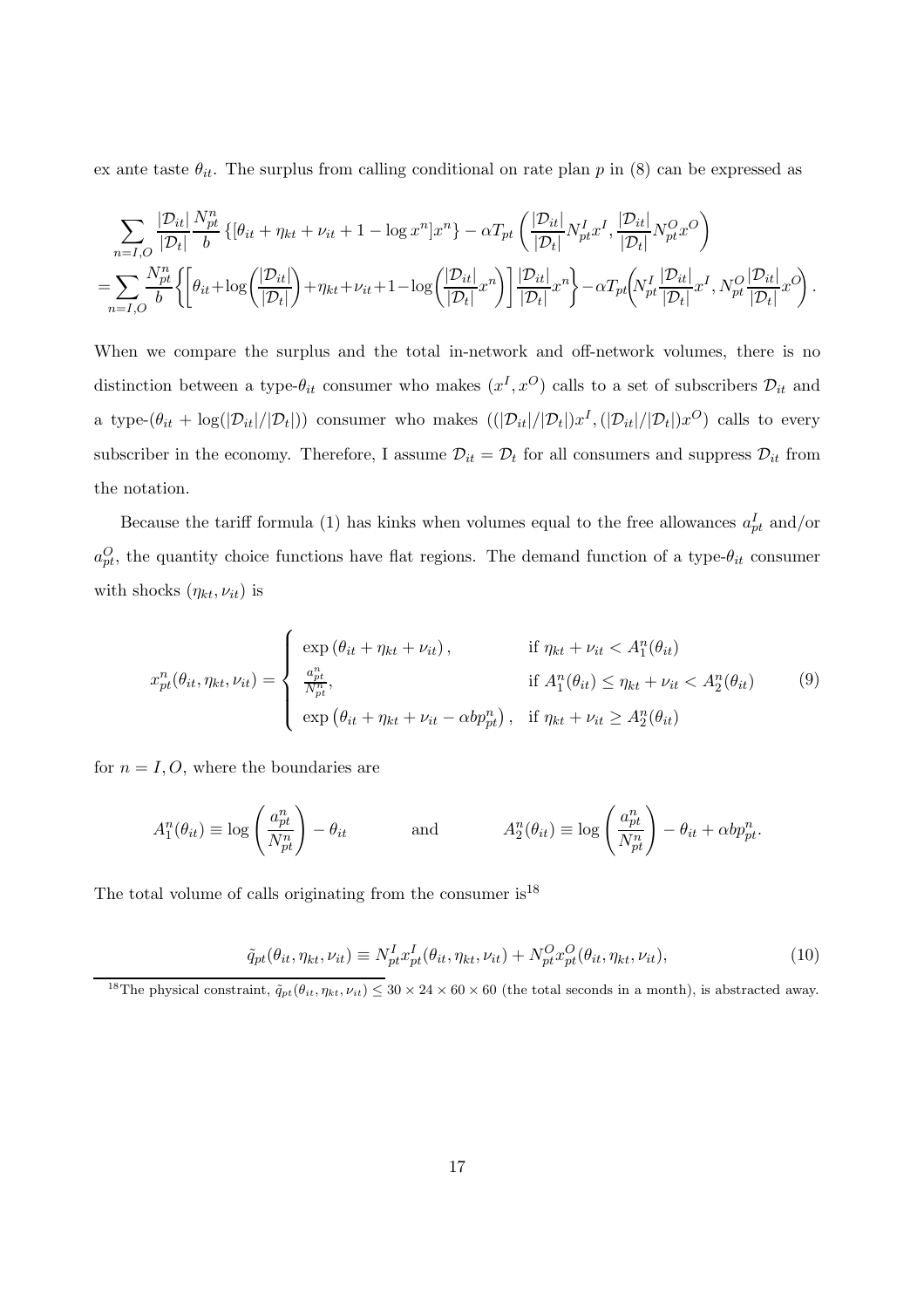and the tariff is

$$
\tilde{T}_{pt}(\theta_{it}, \eta_{kt}, \nu_{it})
$$
\n
$$
= \bar{T}_{pt} \left( N_{pt}^{I} x_{pt}^{I}(\theta_{it}, \eta_{kt}, \nu_{it}), N_{pt}^{O} x_{pt}^{O}(\theta_{it}, \eta_{kt}, \nu_{it}) \right)
$$
\n
$$
= M F_{pt} + \sum_{n=I,O} \left\{ \mathbf{1} \{ \eta_{kt} + \nu_{it} \ge A_{2}^{n}(\theta_{it}) \} p_{pt}^{n} \left[ N_{pt}^{n} \exp \left( \theta_{it} + \eta_{kt} + \nu_{it} - \alpha b p_{pt}^{n} \right) - a_{pt}^{n} \right] \right\}.
$$
\n(11)

There is a closed-form formula for the surplus from calling,

$$
\tilde{\mu}_{pt}(\theta_{it}, \eta_{kt}, \nu_{it}) = -\alpha M F_{pt} + \sum_{n=I,O} \left\{ \mathbf{1} \{ \eta_{kt} + \nu_{it} < A_1^n(\theta_{it}) \} \left[ \frac{N_{pt}^n}{b} e^{\theta_{it} + \eta_{kt} + \nu_{it}} \right] \right. \\
\left. + \mathbf{1} \{ A_1^n(\theta_{it}) \le \eta_{kt} + \nu_{it} < A_2^n(\theta_{it}) \} \frac{a_{pt}^n}{b} \left[ \theta_{it} + \eta_{kt} + \nu_{it} + 1 - \log \left( \frac{a_{pt}^n}{N_{pt}^n} \right) \right] \right. \\
\left. + \mathbf{1} \{ \eta_{kt} + \nu_{it} \ge A_2^n(\theta_{it}) \} \left[ \frac{N_{pt}^n}{b} e^{\theta_{it} + \eta_{kt} + \nu_{it} - \alpha b p_{pt}^n} + \alpha p_{pt}^n a_{pt}^n \right] \right\}.
$$
\n(12)

#### 4.3.3 Discrete Choice of Rate Plans

At the beginning of a month, consumers choose one of the rate plans available in their home region or not to subscribe at all. The choice set includes all plans offered by carriers operating in the region,  $\cup_{k \in K_r^0} P_{kt}$ .

Because the value of the shocks  $(\eta_{kt}$  and  $\nu_{it})$  are unknown to consumers at the moment of subscription, consumers pick up the rate plan which maximizes their expected surplus.

$$
\max_{k \in K_r^0} \max_{p \in P_{kt}} \left\{ E_{\eta,\nu} \left[ \tilde{\mu}_{pt}(\theta_{it}, \eta_{kt}, \nu_{it}) \right] + \delta_{kt} + \varepsilon_{ikt} \right\}.
$$

Under the normality assumption of  $\eta_{kt}$  and  $\nu_{it}$ , I can compute closed-form expressions for the expected surplus from calling  $E_{\eta,\nu}[\tilde{\mu}_{pt}(\theta_{it}, \eta_{kt}, \nu_{it})]$  from equation (12).

Let  $\pi_{kt}(\theta_{it}) \in P_{kt}$  denote the plan choice of a type- $\theta_{it}$  consumer who has subscribed to carrier k.

$$
\pi_{kt}(\theta_{it}) = \arg \max_{p \in P_{kt}} \{ E_{\eta,\nu} \left[ \tilde{\mu}_{pt}(\theta_{it}, \eta_{kt}, \nu_{it}) \right] \}.
$$
\n(13)

Thus, putting equations (10) and (13) together, the total volume of phone calls originating from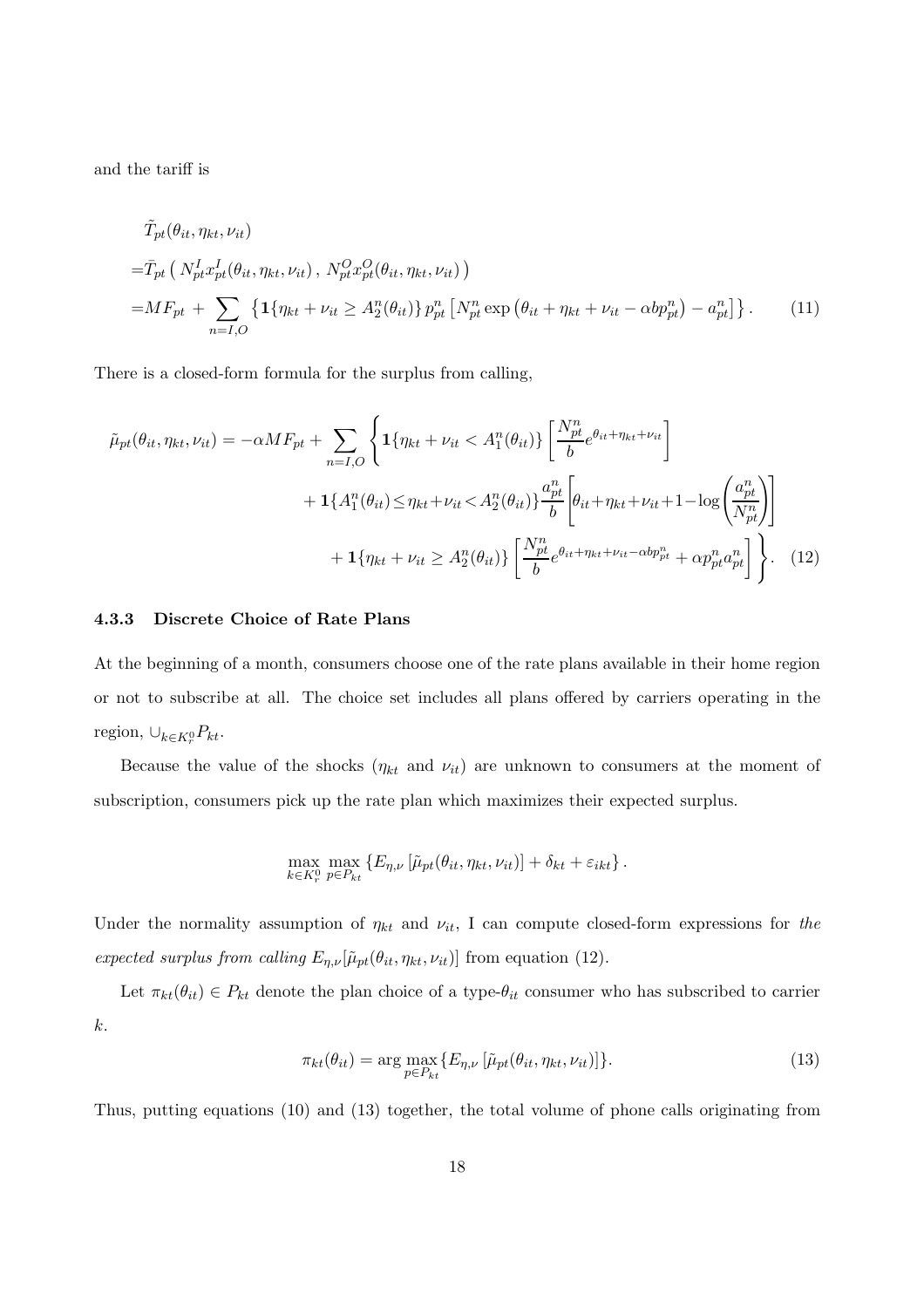the consumer is

$$
q_{kt}(\theta_{it}, \eta_{kt}, \nu_{it}) = \tilde{q}_{\pi_{kt}(\theta_{it}), t}(\theta_{it}, \eta_{kt}, \nu_{it}).
$$

Similarly, the tariff paid by the consumer is

$$
T_{kt}(\theta_{it}, \eta_{kt}, \nu_{it}) = \tilde{T}_{\pi_{kt}(\theta_{it}), t}(\theta_{it}, \eta_{kt}, \nu_{it}),
$$

and the surplus from calling is

$$
\mu_{kt}(\theta_{it}, \eta_{kt}, \nu_{it}) = \tilde{\mu}_{\pi_{kt}(\theta_{it}), t}(\theta_{it}, \eta_{kt}, \nu_{it}).
$$

A taste- $\theta_{it}$  consumer in region r selects carrier  $k \in K_r$  if and only if

$$
E_{\eta,\nu}\left[\mu_{kt}(\theta_{it},\eta_{kt},\nu_{it})\right] + \delta_{kt} + \varepsilon_{ikt} \ge E_{\eta,\nu}\left[\mu_{k't}(\theta_{it},\eta_{k't},\nu_{it})\right] + \delta_{k't} + \varepsilon_{ik't},\tag{14}
$$

for any  $k' \in K_r^0$ . Given the nested logit assumption on the idiosyncratic preferences  $\varepsilon_{ikt}$ , the market share of carrier k among consumers with ex ante taste  $\theta$  in region r is

$$
s_{krt}(\theta) = \frac{\left[\sum_{k' \in K_r} \exp\left(\frac{E_{\eta,\nu}[\mu_{k't}(\theta,\eta,\nu)] + \delta_{k't}}{\sigma_{\varepsilon}}\right)\right]^{\sigma_{\varepsilon}}}{1 + \left[\sum_{k' \in K_r} \exp\left(\frac{E_{\eta,\nu}[\mu_{k't}(\theta,\eta,\nu)] + \delta_{k't}}{\sigma_{\varepsilon}}\right)\right]^{\sigma_{\varepsilon}} \frac{\exp\left(\frac{E_{\eta,\nu}[\mu_{k't}(\theta,\eta,\nu)] + \delta_{k't}}{\sigma_{\varepsilon}}\right)}{\sum_{k' \in K_r} \exp\left(\frac{E_{\eta,\nu}[\mu_{k't}(\theta,\eta,\nu)] + \delta_{k't}}{\sigma_{\varepsilon}}\right)},
$$

and the share of the outside option is

$$
s_{0rt}(\theta) = \frac{1}{1 + \left[\sum_{k' \in K_r} \exp\left(\frac{E_{\eta,\nu}[\mu_{k't}(\theta,\eta,\nu)] + \delta_{k't}}{\sigma_{\varepsilon}}\right)\right]^{\sigma_{\varepsilon}}}.
$$

The national market share is the weighted average over all regions. Let  $Pr(r|I)$  be the proportion of the population in region  $r$  conditional on the income  $I$ . Then,

$$
s_{kt}(I,\theta) = \sum_{r \in R} \Pr(r|I) s_{krt}(\theta)
$$
\n(15)

is the national market share for carrier k at time t conditional on income I and ex ante taste  $\theta$ .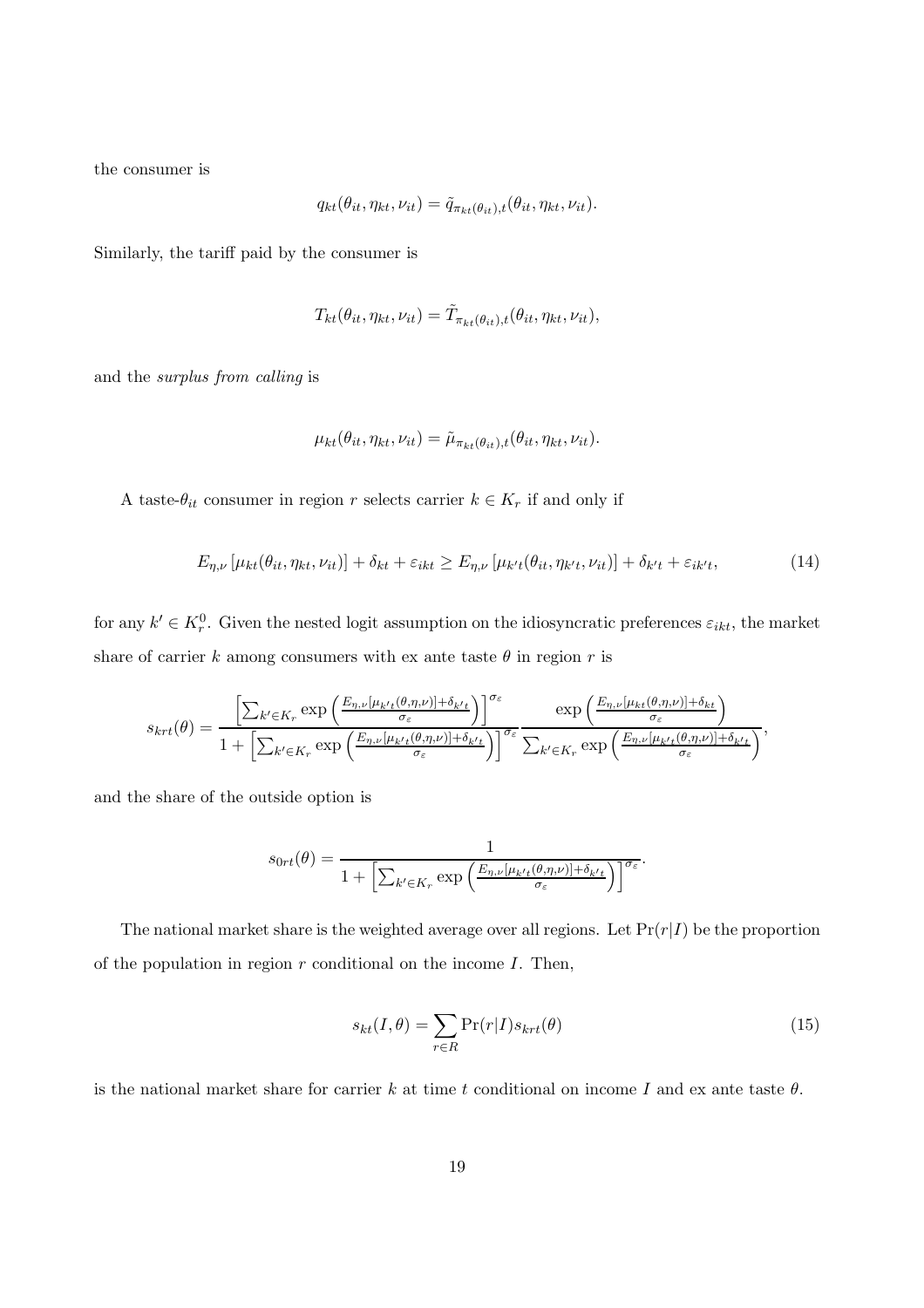|                           | Table 4: Variable definition for the structural estimation    |
|---------------------------|---------------------------------------------------------------|
| Name                      | Description                                                   |
| Carrier-Level Output Data |                                                               |
| $SUB_{kt}$                | Number of subscribers in network $k$ at time $t$              |
| $VOL_{kt}$                | Volume of calls originated from network $k$ during period $t$ |
| Household Survey Data     |                                                               |
| $EXP_M(I)$                | Mean of telecommunication expenditure condition on income I   |
| EXP <sub>V</sub> (I)      | Variance of telecommunication expenditure condition on $I$    |
| Other Data                |                                                               |
| $POP_t$                   | Population at time $t$                                        |

# 5 Estimation Approach

Similar to the concept of Berry et al. (1995), I can compute the fixed effect for subscription  $\delta_{kt}$  and the signal quality  $\eta_{kt}$  from the observed data by inversion. I then derive the likelihood function for the observed carrier-level volumes. The conditions imposed by the observed numbers of subscribers and by the distribution of household expenditure are used as constraints in the estimation. Table 4 summarizes the definitions for the observed variables.

I partition the parameters in the model into three sets  $(\Delta \delta, \Theta, \Phi)$ . First, let  $\delta$  denote the vector of all carrier-time fixed effects for subscription  $\{\delta_{kt} : k \in K, t \in T\}$ . Second, I discretize the income space into a finite set  $\mathcal{I}$ . Let  $\Theta \equiv \{\mu_{\theta|I}, \sigma_{\theta|I}^2 : I \in \mathcal{I}\}\$ denote the conditional mean and variance of ex ante taste types  $\theta$  for each income level  $I \in \mathcal{I}$ . Third, use  $\Phi$  to denote the remaining parameters in the model. My estimation strategy is to express the first parameter set  $\delta$  as a function of  $\Theta$ and  $\Phi$  from the condition implied by the observed numbers of subscribers  $SUB_{kt}$ , and then express the second parameter set  $\Theta$  as a function of  $\Phi$  from the condition implied by the expenditure distribution,  $EXP_M(I)$  and  $EXP_V(I)$ . As a result, all the parameters can be expressed in term of the third parameter set  $\Phi$ . The last step is to estimate  $\Phi$  by maximizing the likelihood of the observed volumes  $VOL_{kt}$ .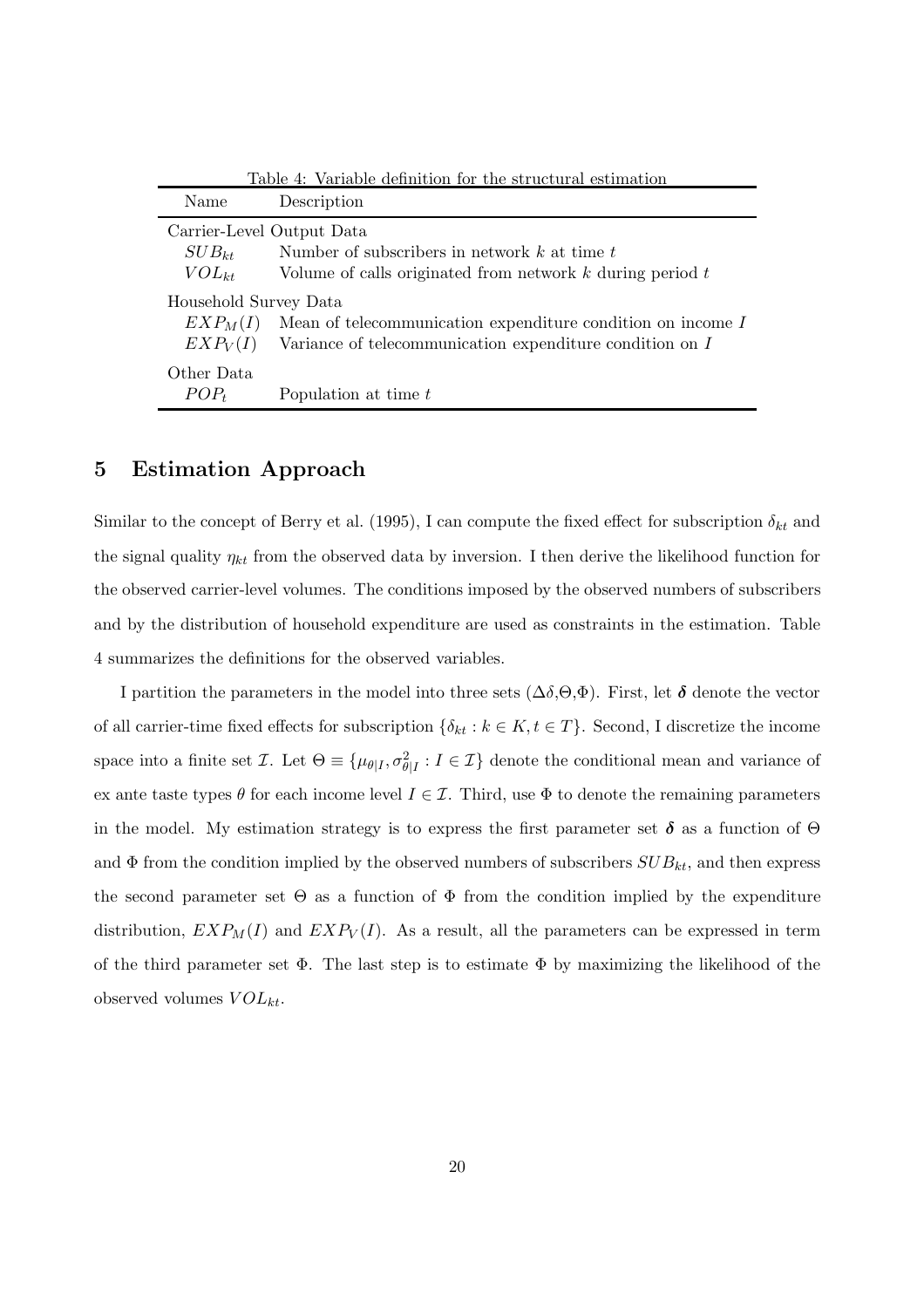

Notes: The solid line is the mean expenditure. The dashed line represents the standard deviation

Figure 1: Mean and standard deviation of annual expenditure on telecommunications

## 5.1 Econometric Specifications

I consider only voice service of cellular phones. Although the percentage of revenue from non-voice service grows steadily, voice service (plus the fixed monthly fee) still accounts for the vast majority of revenue in the industry.<sup>19</sup>

In addition to GSM networks, the set of potential receivers  $\mathcal{D}_t$  includes subscribers of landline phones and PHS phones. 3G users are ignored due to lack of reliable monthly data.<sup>20</sup> International calls are also excluded.<sup>21</sup> All calls are assumed to originate from the home region of a consumer. Roaming service is neglected.

The conditional mean and variance of telecommunication expenditures  $(EXP_M(I)$  and  $EXP_V(I)$ ), shown in Figure 1, are obtained by kernel regression.

Nonetheless, the expenditure survey reports the money amount spent by households on all

 $19$ For example, the proportion of revenue from non-voice services was below 5% for Chunghua Telecom every month between September 2001 and June 2005. See Operation Data for Most Recent 12 Months of Chunghua Telecom (http://www.cht.com.tw/CompanyCat.php?CatID=274).

 $20$ There is only one 3G carrier and its market share is small during the research period.

 $21$ Calls terminated outside Taiwan account for a small portion of the telephone traffic in terms of outgoing minutes although the ratio keeps growing (2000: 1.1%, 2001: 1.7%, 2002: 2.7%, 2003: 4.3%). See Directorate Generate of Telecommunications (2004).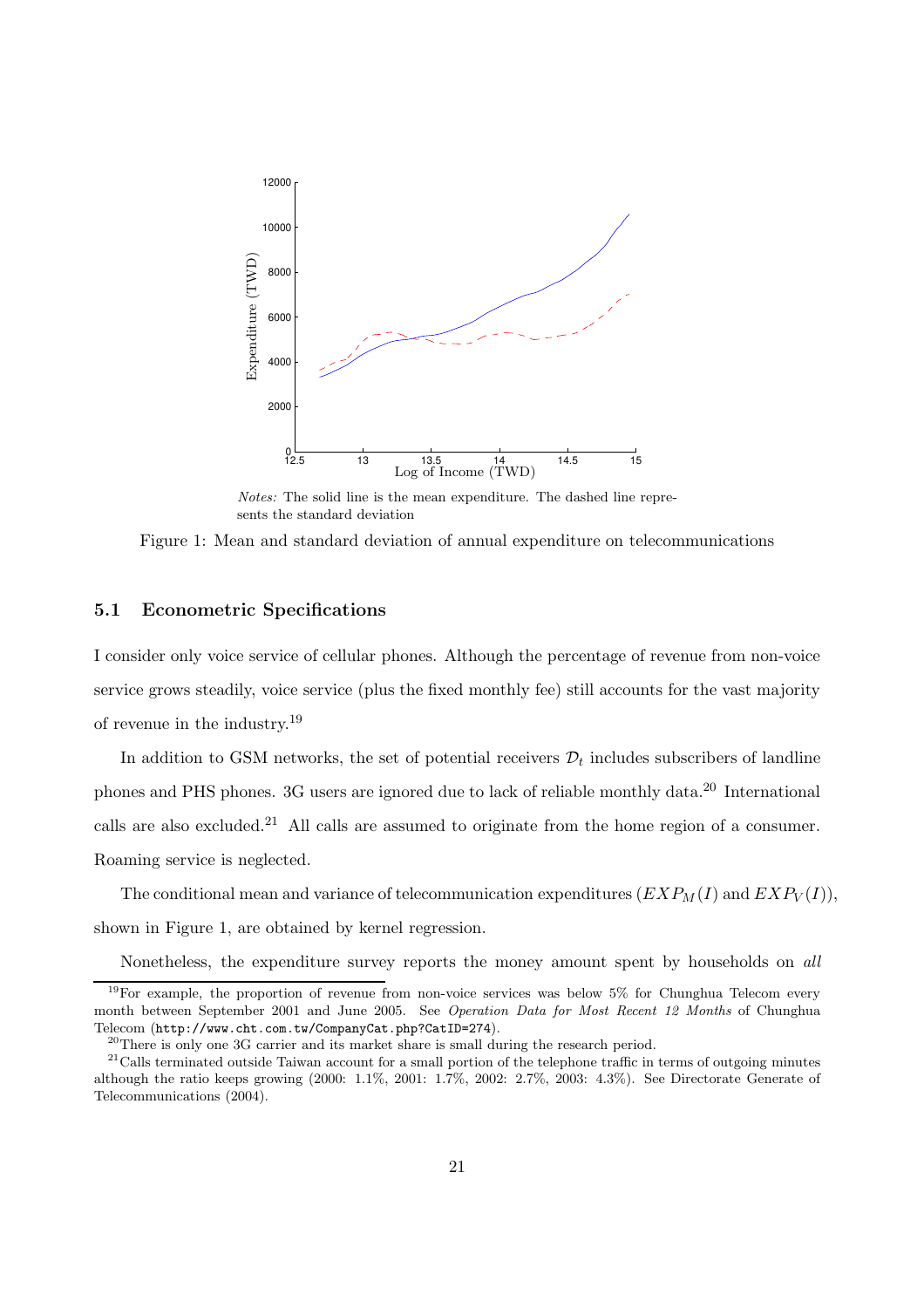

Figure 2: Number of subscribers by carrier

telecommunication services, not just cellular phone. I assume the expenditure on cellular phone service is a constant fraction  $\lambda$  (to be estimated) of the telecommunication budget for all individ- $\text{uals}^{22}$ .

Carrier-level output data from the Directorate General of Telecommunications include both residential users and business users while the expenditure survey only covers the former ones. I assume that each carrier has the same proportion of residential users among their subscribers. In addition, the proportion of the volume originated from residential users is the same as the the proportion of residential subscribers. This proportion can be computed for each December between 1999 and 2004 by comparing the number of wireless subscribers in the Directorate General of Telecommunications output data<sup>23</sup> with that in the annual family survey data. For other months, the proportion is obtained by linear interpolation. The median proportion of residential subscribers is 0.47. The output variables,  $SUB_{kt}$  and  $VOL_{kt}$ , refer to residential users in the market. Figures 2 and 3 shows the observed series of these two variables normalized by the population.

 $^{22}$ A sufficient condition to obtain a constant share of the expenditure on cellular phone is that (a) all consumers have the same homothetic preferences between cellular phone service and other telecommunications services and (b) prices are linear.

 $^{23}$ Directorate Generate of Telecommunications (2005) provides the total number of wireless subscribers, including GSM, PHS, and 3G, at the end of each year.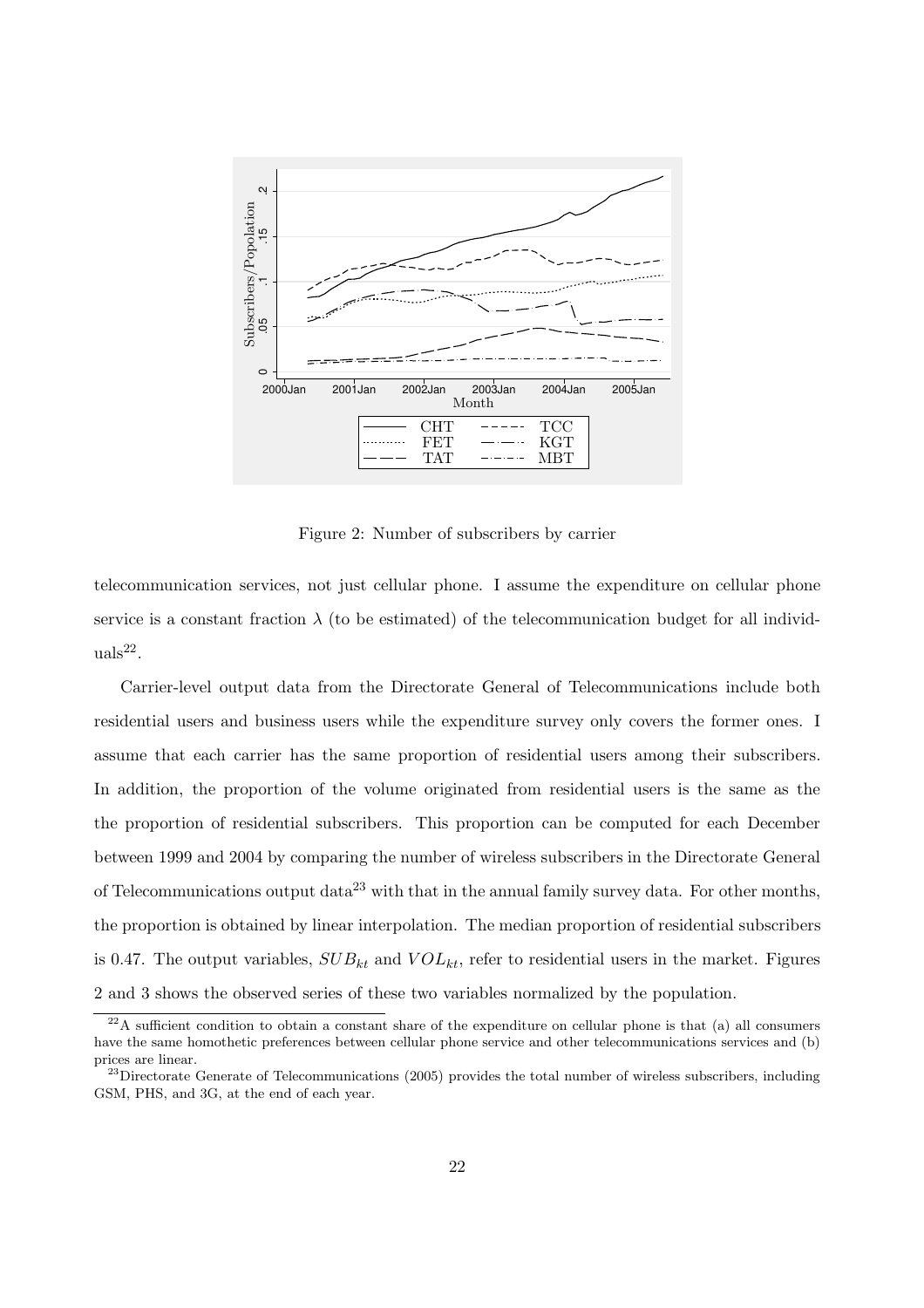

Figure 3: Outgoing volume by carrier

## 5.2 The Condition on Numbers of Subscribers

For any given parameters  $\Theta$  and  $\Phi$ , I use numbers of subscribers  $SUB_{kt}$  to recover the carrier-time fixed effects for subscription  $\delta_{kt}$ . By equating the observed number of subscribers (normalized by the population) to the number predicted in the model, I have

$$
\frac{SUB_{kt}}{POP_{t}} = \iint s_{kt}(I, \theta; \delta_t, \Theta, \Phi) dF_{\theta|I} dF_I, \qquad \forall k, t.
$$
 (16)

For each period, I have a system of equations. The value of the vector  $\delta_t(\Theta, \Phi) = \{\delta_{kt}(\Theta, \Phi) : k \in$ K} can be inverted from these equations for each  $t.^{24}$  Similar to Berry et al. (1995, p. 865), I can construct a contraction mapping to solve for  $\delta_t$  recursively. The contraction mapping also implies  $\delta_t$  is well-defined for any given observed value of  $SUB_{kt}$ .

In principle, I can stop here and estimate the demand model by the generalized method of moments as in Berry et al. (1995) if I have enough valid instruments for carrier characteristics.

 $^{24}$ If switching costs are positive (for instance, a long-term contract with their carrier) for some consumers, the fixed effects  $\delta_{kt}$  might be overestimated. Nonetheless, this bias depends on the correlation of preferences over time. If preferences are similar over time, most consumers would choose the same carrier and switching costs have little effect. I will use the observed churn rates to evaluate the restrictiveness of assuming zero switching costs in Section 6.2.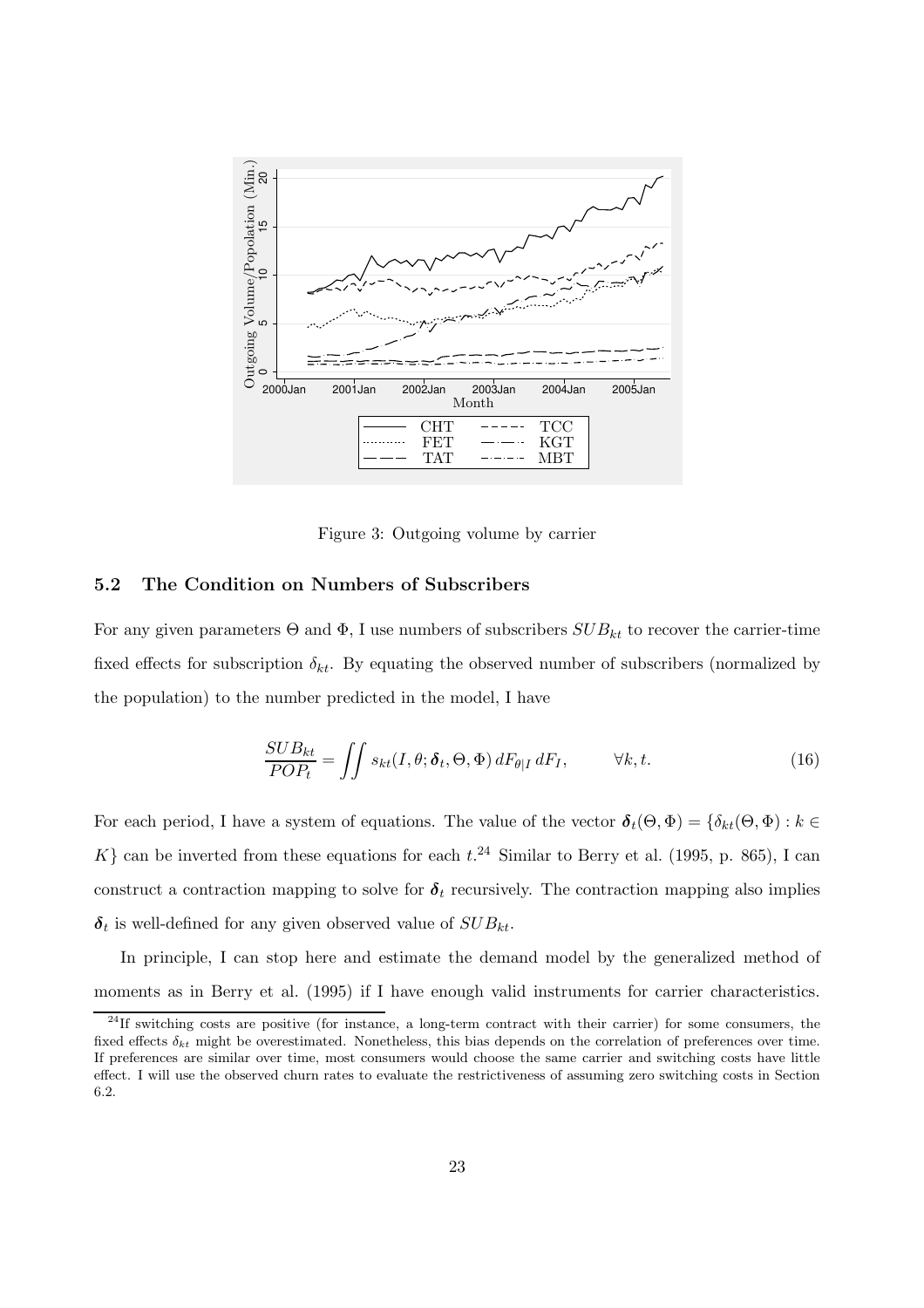Unfortunately, this approach requires a huge number of instruments in my model. Furthermore, identification of the quantity choice and taste heterogeneity only relies on the functional form assumption, not the observed data. Next, I show how to overcome the shortcomings by incorporating data on the expenditure and on the volumes.

#### 5.3 The Condition on Expenditure Distribution

Heterogeneities among consumers are identified from cross-sectional survey data. Average taste strength determines the mean expenditure. Similarly, dispersion of taste affects the variance of expenditure. Therefore, I invert the first and second moments of expenditure to obtain the parameter set  $\Theta$ , i.e. the mean  $\mu_{\theta|I}$  and the variance  $\sigma_{\theta|I}^2$  of ex ante taste for any given income level I.

The mean expenditure in the year 2002 conditional on income  $I$  is

$$
\lambda EXP_M(I) \equiv \frac{1}{\# \{i : I_i = I\}} \sum_{\{i : I_i = I\}} \sum_{t \in 2002} \sum_{k \in K} \mathbf{1} \{\kappa_{it} = k\} T_{kt}(\theta_{it}, \eta_{kt}, \nu_{it}; \Theta, \Phi)
$$
  
\n
$$
\xrightarrow{p} E_{\varepsilon, \theta, \nu} \left[ \sum_{t \in 2002} \sum_{k \in K} \mathbf{1} \{\pi_{it} = p\} T_{kt}(\theta, \eta_{kt}, \nu; \Theta, \Phi) \middle| I \right]
$$
  
\n
$$
= \sum_{t \in 2002} \sum_{k \in K} E_{\theta} \left[ s_{kt}(I, \theta; \Theta, \Phi) E_{\nu} [T_{kt}(\theta, \eta_{kt}, \nu; \Theta, \Phi)] \middle| I \right]
$$
  
\n
$$
\xrightarrow{p} \sum_{t \in 2002} \sum_{k \in K} E_{\eta} \left[ E_{\theta} \left\{ s_{kt}(I, \theta; \Theta, \Phi) E_{\nu} [T_{kt}(\theta, \eta_{kt}, \nu; \Theta, \Phi)] \middle| I \right\} \right], \tag{17}
$$

where  $\mathbf{1}{\kappa_{it} = k}$  is an indicator function of consumer *i*'s carrier choice, which equals 1 if and only if i subscribes to carrier  $k$  at period  $t$ . The limit in the second line holds in probability when the number of individuals with income  $I$  goes to infinity. The equality in the third line follows the independence of  $\theta_{it}$ ,  $\nu_{it}$ , and  $\varepsilon_{ikt}$ , . The limit in the last line applies the Law of Large Numbers to  ${\eta_{kt}}$ . To ease the notation, I have substituted the carrier-time fixed effect by the function  $\delta_t(\Theta, \Phi)$ and suppressed it in the market share function,  $s_{kt}(I, \theta; \Theta, \Phi) = s_{kt}(I, \theta; \delta_t(\Theta, \Phi), \Theta, \Phi)$ .

The second moment condition comes from the variance of the expenditure on cellular phone service. To ease the notation, denote the average expenditure of a consumer with income  $I$  in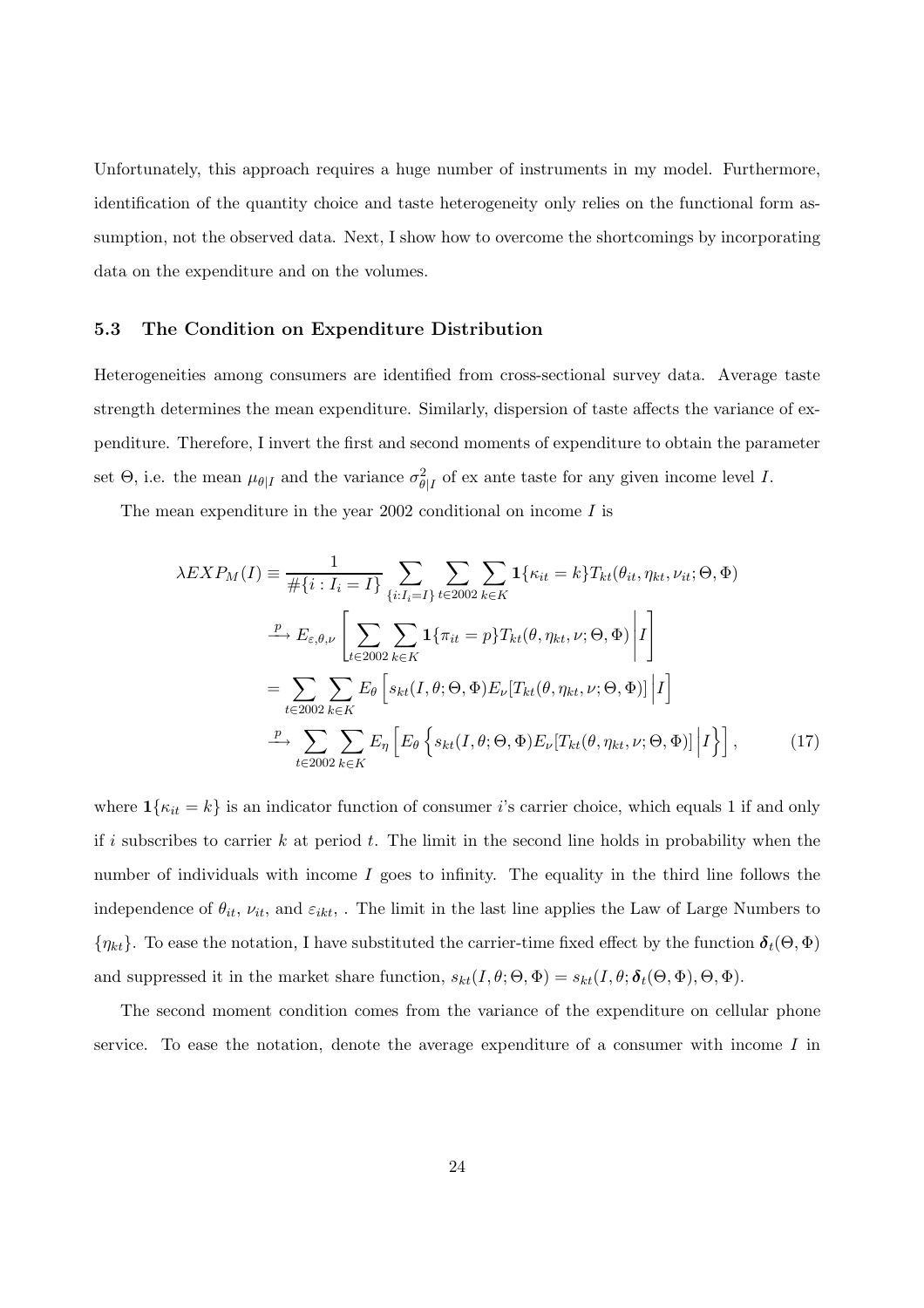period t by

$$
MT_t(I; \Theta, \Phi) = \sum_{k \in K} E_{\eta} \left[ E_{\theta} \left\{ s_{kt}(I, \theta; \Theta, \Phi) E_{\nu} [T_{kt}(\theta, \eta_{kt}, \nu)] \middle| I \right\} \right].
$$

Because the observe variance is computed from annual expenditure, I need to account for the serial correlation of ex ante taste  $\theta_{it}$  over different months. Similar to the arguments used in deriving  $(17)$ , I have<sup>25</sup>

$$
\lambda^2 EXP_V(I) = E_{\theta} \Bigg\{ \sum_{t \in 2002} \sum_{k \in K^0} s_{kt}(\theta, I; \Theta, \Phi) E_{\eta, \nu} \left[ (T_{kt}(\theta, \eta, \nu; \Theta, \Phi) - MT_t(I; \Theta, \Phi))^2 \right] + c_{\theta} \sum_{t, t' \in 2002} \left[ \left( \sum_{k \in K^0} s_{kt}(\theta, I; \Theta, \Phi) E_{\nu} [T_{kt}(\theta, \eta, \nu; \Theta, \Phi) - MT_t(I; \Theta, \Phi)] \right) \times \left( \sum_{t' \in K^0} s_{k't'}(\theta, I; \Theta, \Phi) E_{\eta, \nu} [T_{k't'}(\theta, \eta, \nu; \Theta, \Phi) - MT_{t'}(I; \Theta, \Phi)] \right) \Bigg| I \Bigg\} \tag{18}
$$

for some parameter  $c_{\theta} \in [0, 1]$  to be estimated. This parameter increases in the serial correlation of consumer's ex ante tastes  $\theta_{it}$ <sup>26</sup>

For each income level  $I \in \mathcal{I}$ , there are two moment conditions as described in (17) and (18). This can be done for all grid points in the discretized income space, so I have  $2|\mathcal{I}|$  conditions. Each condition contains the parameter sets  $\Theta$  and  $\Phi$  on the right hand side. Fix the value of the parameter set  $\Phi$  and solve for the parameter  $\Theta$  from the system of these  $2|\mathcal{I}|$  equations. Given the observed expenditure distribution, I can express the solution as a vector-valued function  $Θ(Φ)$ .

## 5.4 The Condition on Total Volumes

The total volume of calls originated from carrier  $k$  in period  $t$  (normalized by the population) is

$$
\frac{VOL_{kt}}{POP_{t}} = \iiint s_{kt}(I, \theta; \delta_{t}(\Theta(\Phi), \Phi), \Theta(\Phi), \Phi) q_{kt}(\theta, \eta_{kt}, \nu; \Theta(\Phi), \Phi) dF_{\nu} dF_{\theta|I} dF_{I}
$$
\n
$$
\xrightarrow{p} \iint s_{kt}(I, \theta; \delta_{t}(\Theta(\Phi), \Phi), \Theta(\Phi), \Phi) E_{\nu} [q_{kt}(\theta, \eta_{kt}, \nu; \Theta(\Phi), \Phi)] dF_{\theta|I} dF_{I} \qquad (19)
$$

<sup>25</sup>The computational details are relegated to Appendix.

<sup>&</sup>lt;sup>26</sup>By applying linear approximation to equation (18), the parameter  $c_{\theta} \approx \sum_{t,t'\in 2002, t\neq t'} \rho_{\theta}^{|t-t'|} / \sum_{t,t'\in 2002, t\neq t'} 1$ where  $\rho_{\theta}$  is the monthly serial correlation of the series of ex ante tastes  $\theta_{it}$ .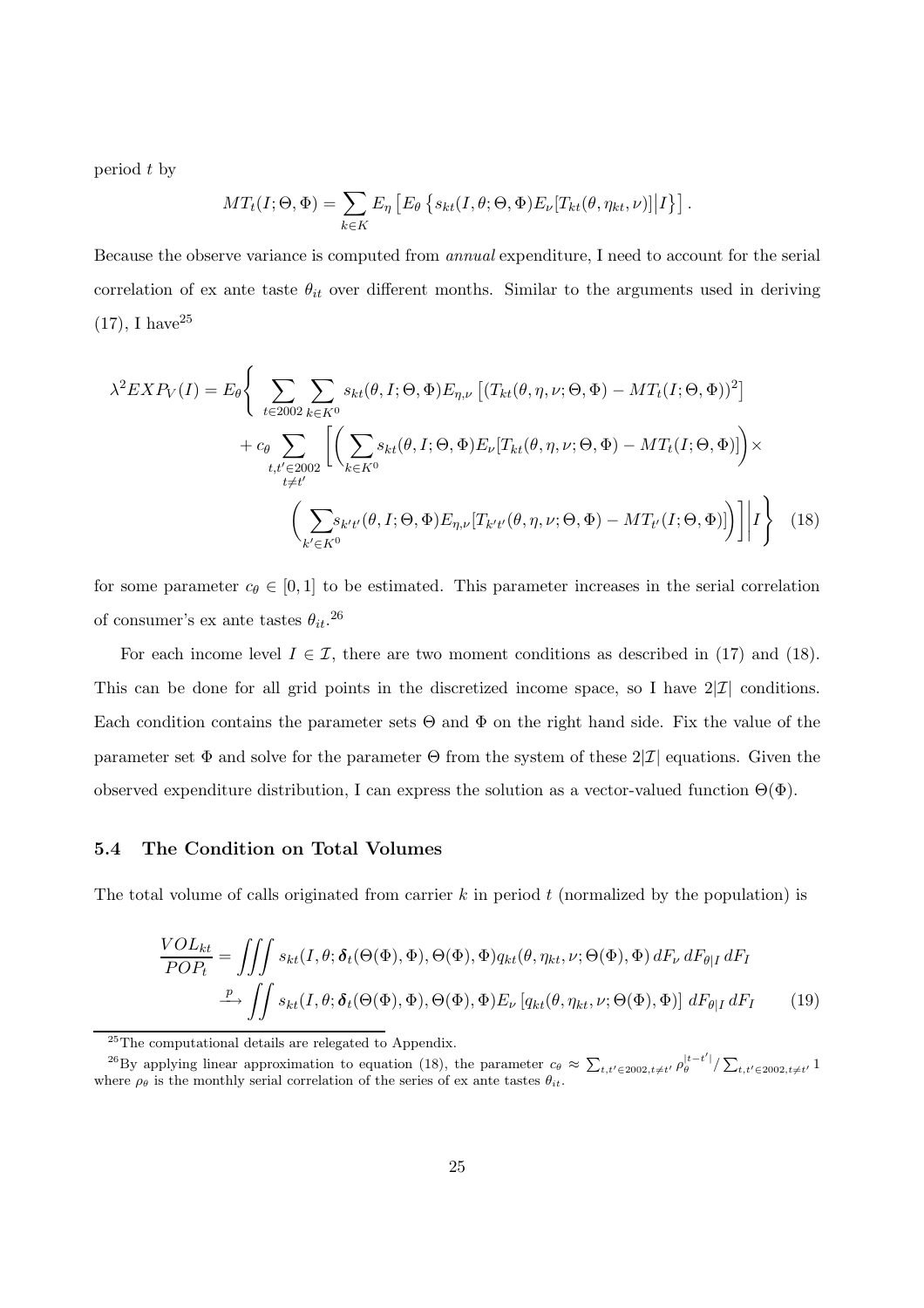The above limit holds in probability when the number of consumers goes to infinity. Note that all parameters can now be expressed in terms of  $\Phi$ . The condition 19 implicitly defines the perceived signal index as a function of the observed volume  $VOL_{kt}$  and the parameter set  $\Phi$ ,  $\eta_{kt} \equiv G_{kt}(VOL_{kt}/POP_t; \Phi).$ 

It is easy to shows that  $G_{kt}$  is a well-defined, increasing function for any  $VOL_{kt} > 0$ . First,  $E_{\nu}[q_{kt}(\theta, \eta_{kt}, \nu; \Phi)]$  is a strictly increasing function in the quality index  $\eta_{kt}$ . Second, the market share  $s_{kt}(I, \theta; \Phi) > 0$  does not depends on it. As a result, the right-hand side of (19) is a monotonic function of  $\eta_{kt}$ . Furthermore,  $E_{\nu}[q_{kt}(\theta, \eta_{kt}, \nu)] \rightarrow +\infty$  as  $\eta_{kt} \rightarrow +\infty$  and  $E_{\nu}[q_{kt}(\theta, \eta_{kt}, \nu)] \rightarrow 0$  as  $\eta_{kt} \to -\infty$ . Therefore, for any  $VOL_{kt} > 0$ , there is a unique solution of  $\eta_{kt}$  to equation (19).

## 5.5 Likelihood Function

Given the above results, now I can compute the *cumulative distribution function of the total volume* originated from carrier k (normalized by the population).

$$
\Pr\left(\frac{VOL_{kt}}{POP_t} \leq Q_k; \Phi\right) = \Pr(\eta_{kt} < G_{kt}(Q_k; \Phi)),
$$

where  $G_{kt}$  is the monotonic function implicitly defined by equation (19). Recall that  $\eta_t \sim N(\bar{\eta}_t, \Sigma_{\eta})$ . Define the vector functon  $G_t(G; \Phi) \equiv (G_{kt}(Q_k; \Phi) : k \in K)$ . The density function for the total volume at period  $t$  is

$$
l_t(\boldsymbol{Q};\boldsymbol{\Phi}) \equiv (2\pi)^{-\frac{|K|}{2}} |\Sigma_{\eta}|^{-\frac{1}{2}} \exp\left(-\frac{1}{2} \left[\boldsymbol{G}_t(\boldsymbol{Q};\boldsymbol{\Phi}) - \bar{\boldsymbol{\eta}}_t\right]' \Sigma_{\eta}^{-1} \left[\boldsymbol{G}_t(\boldsymbol{Q};\boldsymbol{\Phi}) - \bar{\boldsymbol{\eta}}_t\right]\right) |\nabla \boldsymbol{G}_t(\boldsymbol{Q};\boldsymbol{\Phi})|, \tag{20}
$$

where  $\nabla G_t$  is the Jacobian of the vector function  $G_t$ .

The parameter  $\Phi$  is estimated by

$$
\hat{\Phi} = \arg \max_{\Phi} \sum_{t} \log l_t \left( \left\{ \frac{VOL_{kt}}{POP_t} : k \in K \right\}; \Phi \right). \tag{21}
$$

Other parameters are subsequently obtained through  $\hat{\Theta} = \Theta(\hat{\Phi})$  and  $\hat{\delta} = \delta(\Theta(\hat{\Phi}), \hat{\Phi})$ .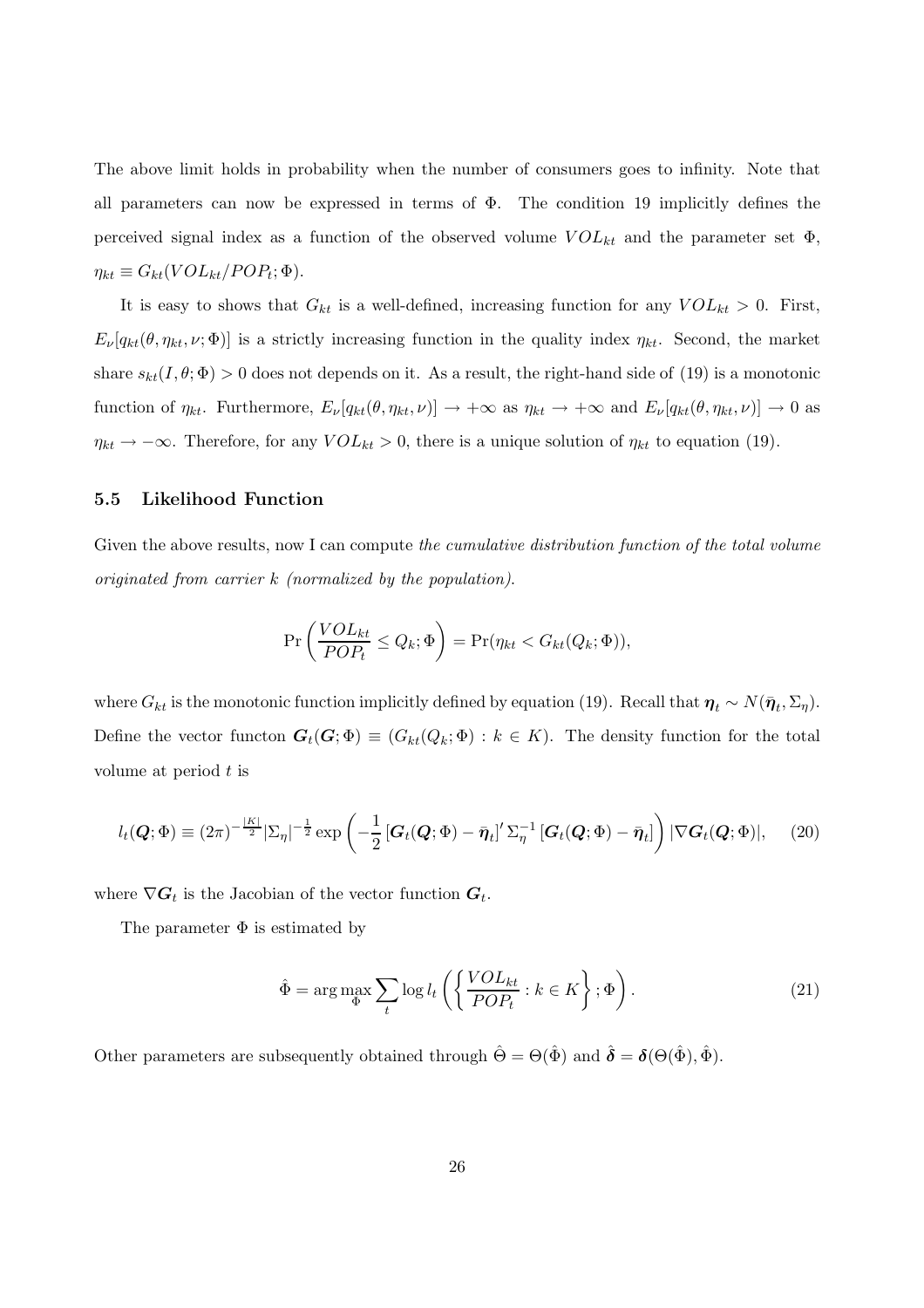#### 5.6 Identification

On important difference between my estimation approach and the standard method proposed in Berry et al. (1995) is the endogeneity of prices. All the fixed-effects of subscription  $\delta_{kt}$  are treated as parameters and estimated from data. We do not need to worry about endogenous price change resulting from unobservable carrier characteristics. Moreover, since shocks of signal qualities  $\eta_{kt}$ are revealed after the pricing stage, price tariffs are independent of the shocks.

Identification of the model parameters is a subtle issue because they are interdependent through the structural model. I now provide intuitions of how variations in the data identify the parameters. For the first parameter set  $\delta$ , the carrier-time fixed effect of subscription  $\delta_{kt}$  is identified from the number of subscribers in network k for a given level of surplus from making calls. Identification of the second parameter set  $\Theta$  has been mentioned in Subsection 5.3. The distribution of telecommunication expenditure in the cross-sectional data is used to recover the distribution of ex ante tastes across consumers.

The third parameter set  $\Phi$  is identified as follows. The marginal disutility of expenditure  $\alpha$ is mainly identified from the sensitivity of demand with respect to changes in flat monthly fees. Marginal price varies within a rate plan and across rate plans. Changes in market shares in response to these price variations identify the scale parameter of the utility b. The parameters for the distribution of the signal quality indices are identified from the variation of average volumes per customer across carriers and over time. For a given tariff formula, more calls originating from a carrier imply better perceived signal quality. Identification of the substitution parameter in the nested logit model  $\sigma_{\varepsilon}$  comes from change in the share of outside good relative to changes in market shares across carriers in response to price variation. The percentage of the expenditure on cellular service  $\lambda$  is identified from the difference between the average payment imputed from the tariff formulas and the average telecommunication expenditure found in the household survey. Similarly, the parameter for the serial correlation of ex ante tastes  $c_{\theta}$  is identified from the variance of the tariffs imputed from the monthly output data relative to the observed variance of annual expenditure in the survey.

Finally, since there are no data on an individual consumer's choice in a single period, the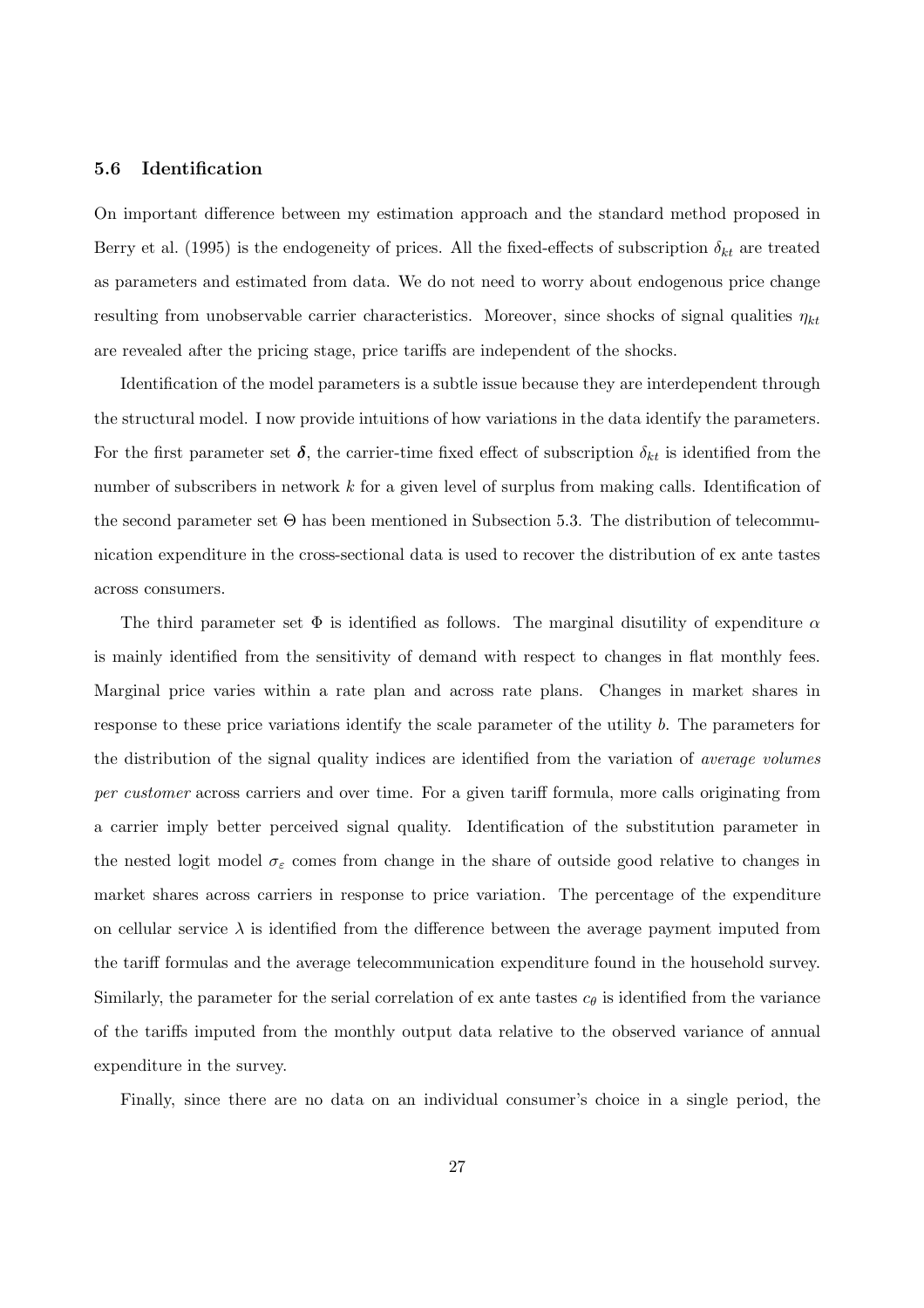variance of individual interim shock  $\sigma_{\nu}^2$  can only be identified through functional form assumptions. This does not affect the estimation result too much because there is only a second order effect of these individual shocks in the aggregate level.

## 6 Estimation Results

In this section, I presents the empirical findings on the Taiwanese cellular phone service market by using the method described in the previous section. After showing the estimated parameters and their implications, I compute the switching behavior predicted by the estimated model with the observed behavior. This comparison suggests that the assumption of zero switching costs is innocuous. In the final part of this section, I compute demand elasticities for this market.

#### 6.1 Estimated Parameters

The estimation results of the parameter set  $\Phi$  are reported on Table 5.

Two different specifications are presented here. The mean of signal quality index  $\eta_t^0$  is assumed to be a yearly dummy in column I.

$$
\eta_t^0 = \eta_{year}^0 \mathbf{1}[t \in year],
$$

where I normalize  $\eta_{2002}$  to be zero. In column II, I assume the mean value is a quadratic function over time,

$$
\eta_t^0 = \gamma_1(t - 30) + \gamma_2(t - 30)^2,
$$

where I normalize the value for the 30th period (October 2002) to be zero. There is no significant difference on most parameter estimates under these two specifications. The following discussions are based on the estimates under specification II since its likelihood is higher.

Most parameters are significantly different from zero at the 5% significance level. The marginal disutility of payment  $\alpha$  is positive as expected. The utility from making cellular calls is positive since the scale parameter  $\hat{b} > 0$ . The estimated share of expenditure on cellular phone service among telecommunication budget is 55.25%. The substitution parameter in the nested logit model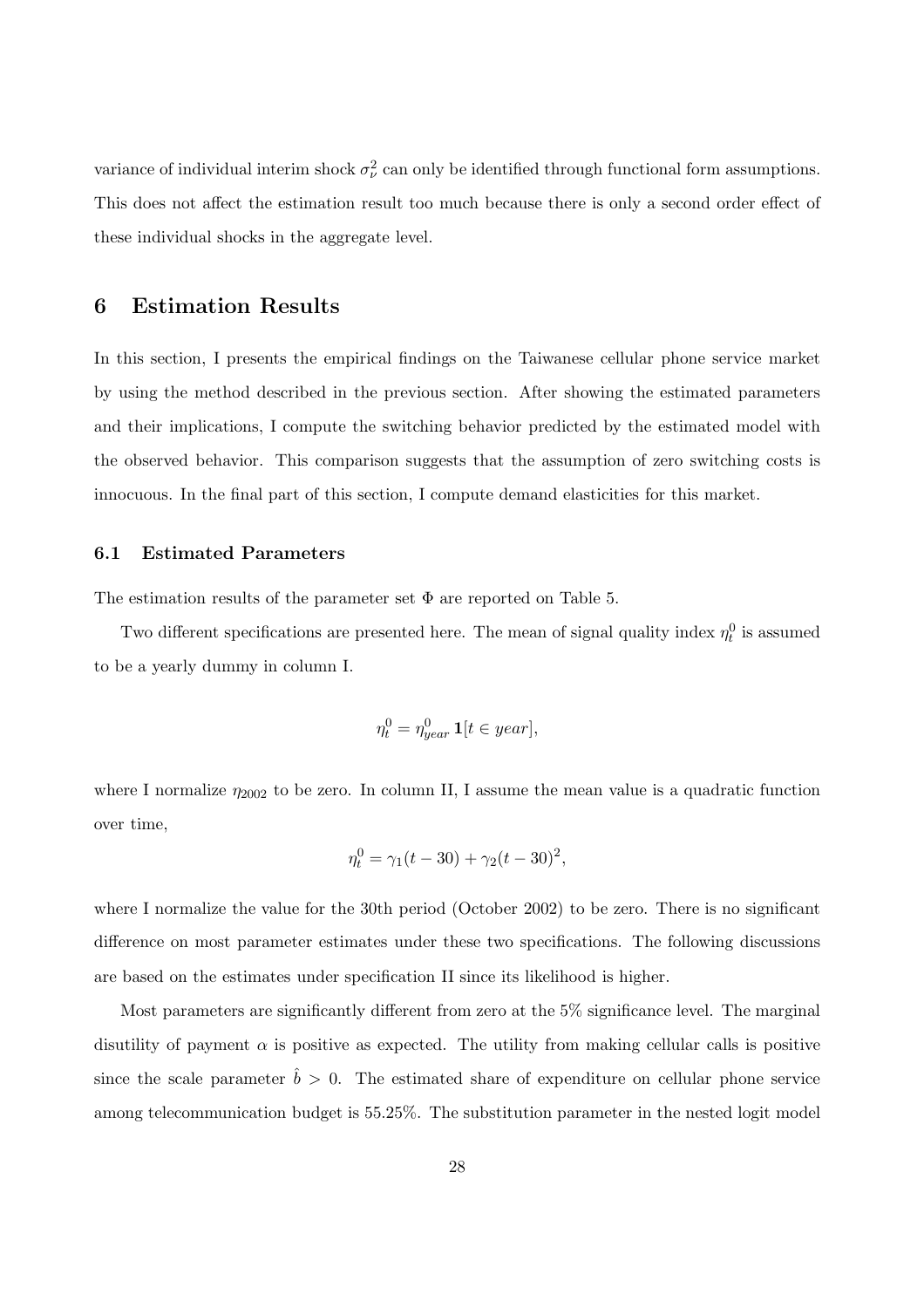| Parameter              | <u>Lable 5: Parameter estimates of the structural model</u><br>Description | I                     | $\mathbf{I}$          |
|------------------------|----------------------------------------------------------------------------|-----------------------|-----------------------|
| $1000\alpha$           | Marginal disutility of payment                                             | 7.3258<br>(0.8219)    | 7.2109<br>(0.6367)    |
| 0.001b                 | Scale parameter of utility                                                 | 0.6034<br>(0.0652)    | 0.5386<br>(0.0601)    |
| $\lambda$              | Share of cellular expenditure                                              | 0.5770<br>(0.0152)    | 0.5525<br>(0.0121)    |
| $\sigma_{\varepsilon}$ | Substitution parameter                                                     | 0.4957<br>(0.1867)    | 0.5448<br>(0.1959)    |
| $c_{\theta}$           | Correlation of $\theta$ over time                                          | 0.8731<br>(0.0591)    | 0.8682<br>(0.0526)    |
| $\eta_{TCC}^0$         | Quality index of TCC                                                       | $-0.0537$<br>(0.0124) | $-0.0274$<br>(0.0090) |
| $\eta_{FET}^0$         | Quality index of FET                                                       | 0.0226<br>(0.0339)    | 0.0198<br>(0.0291)    |
| $\eta_{KGT}^0$         | Quality index of KGT                                                       | $-0.2301$<br>(0.0236) | $-0.2249$<br>(0.0190) |
| $\eta_{TAT}^0$         | Quality index of TAT                                                       | $-0.3429$<br>(0.0439) | $-0.3457$<br>(0.0372) |
| $\eta_{MBT}^0$         | Quality index of MBT                                                       | $-0.3370$<br>(0.0290) | $-0.3242$<br>(0.0377) |
| $\eta_{2000}^{0}$      | Quality index of 2000                                                      | 0.2486<br>(0.0570)    |                       |
| $\eta_{2001}^0$        | Quality index of 2001                                                      | 0.0696<br>(0.0318)    |                       |
| $\eta_{2003}^{0}$      | Quality index of 2003                                                      | $-0.1087$<br>(0.0195) |                       |
| $\eta_{2004}^{0}$      | Quality index of 2004                                                      | 0.0125<br>(0.0131)    |                       |
| $\eta_{2005}^{0}$      | Quality index of 2005                                                      | 0.1350<br>(0.0318)    |                       |
| $1000\gamma_1$         | Time trend of quality index                                                |                       | $-0.6856$<br>(0.7422) |
| $1000\gamma_2$         | Squared term of time trend                                                 |                       | 0.2937<br>(0.0508)    |
| $\sigma_n^2$           | Variance of quality shock                                                  | 0.1307<br>(0.0137)    | 0.1247<br>(0.0140)    |
| $\rho_{\eta}$          | Correlation of quality shock                                               | $-0.0483$<br>(0.0286) | $-0.0245$<br>(0.0560) |
| Log-Likelihood         |                                                                            | $-1735.6$             | $-1730.4$             |

Table 5: Parameter estimates of the structural model

Notes: Standard errors are in parentheses. There are 372 observations. Estimates for the variance of individual demand shocks are close to zero  $(\hat{\sigma}_{\nu} = 1.9 \times 10^{-4})$  and insignificant. The number of grid points on the quantile space is 11  $\times$  11.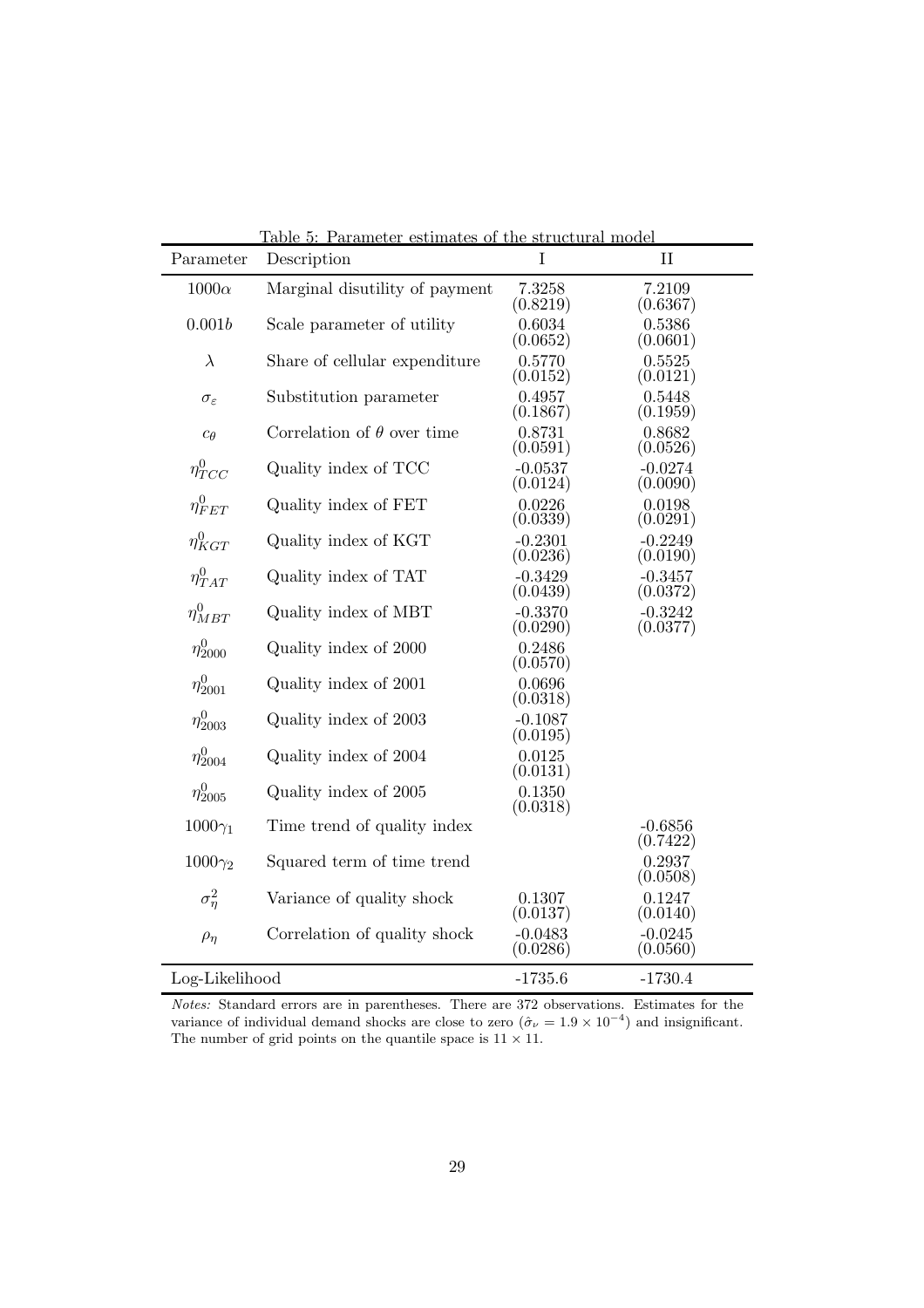|                | . .                   |       |     |     |            |
|----------------|-----------------------|-------|-----|-----|------------|
|                | <b>CHT</b>            | - TCC | EFT | KGT | <b>TAT</b> |
| $\mathrm{TCC}$ | $-0.0071$<br>(0.0024) |       |     |     |            |

Table 6: Signal quality difference between carriers

|            | (0.0024)  |           |           |           |          |
|------------|-----------|-----------|-----------|-----------|----------|
| <b>FET</b> | 0.0051    | 0.0122    |           |           |          |
|            | (0.0075)  | (0.0075)  |           |           |          |
| <b>KGT</b> | $-0.0579$ | $-0.0508$ | $-0.0630$ |           |          |
|            | (0.0048)  | (0.0033)  | (0.0080)  |           |          |
| <b>TAT</b> | $-0.0890$ | $-0.0819$ | $-0.0941$ | $-0.0311$ |          |
|            | (0.0098)  | (0.0080)  | (0.0118)  | (0.0064)  |          |
| <b>MBT</b> | $-0.0835$ | $-0.0764$ | $-0.0886$ | $-0.0256$ | 0.0055   |
|            | (0.0099)  | (0.0087)  | (0.0114)  | (0.0079)  | (0.0084) |

*Notes:* The number in entry  $(i, j)$  is the monetary value of the marginal utility of subscribing to carrier  $i$  relative to carrier  $j$  at any given quantity. Standard errors are in parentheses. Unit: TWD/second.

is  $\hat{\sigma}_{\epsilon} = 0.5448$ , which is significantly different from one, implying that the substitution among carriers significantly differs from the on-off substitution. The estimated parameter of correlation  $\hat{c}_{\theta} = 0.8682$  is large but significantly differs from one. This value suggests that the monthly serial correlation of ex ante tastes is approximately 0.9670 for a given consumer.

Conditional on subscription, perceived signal quality indices differ significantly across carriers and over time. Because the marginal utility of consuming a given quantity  $x_{ijt}$  can be expressed in the following monetary value (TWD per second)

$$
\frac{\theta_{it} + \eta_{kt} + \nu_{it} - \log x_{ijt}}{\alpha b},\tag{22}
$$

quality differences can be expressed by the monetary value of the difference in marginal utility for any fixed quantity  $x_{ijt}$ . Table 6 reports the difference between any pair of carriers. The estimated quality indices tend to be positively correlated with market shares. Far Eastone and Chunghua Telecom provide the highest marginal utility values without significant difference between them. They are followed by Taiwan Cellular. KG Telecommunication is the next. The two regional networks, Mo Bi Tai and Trans Asia, give consumers the lowest marginal values on phone calls. Furthermore, the mean signal quality index also changes over time. It declines 0.0405 Taiwan dollars per second between December 2000 and December 2002 before the index rebounds 0.0465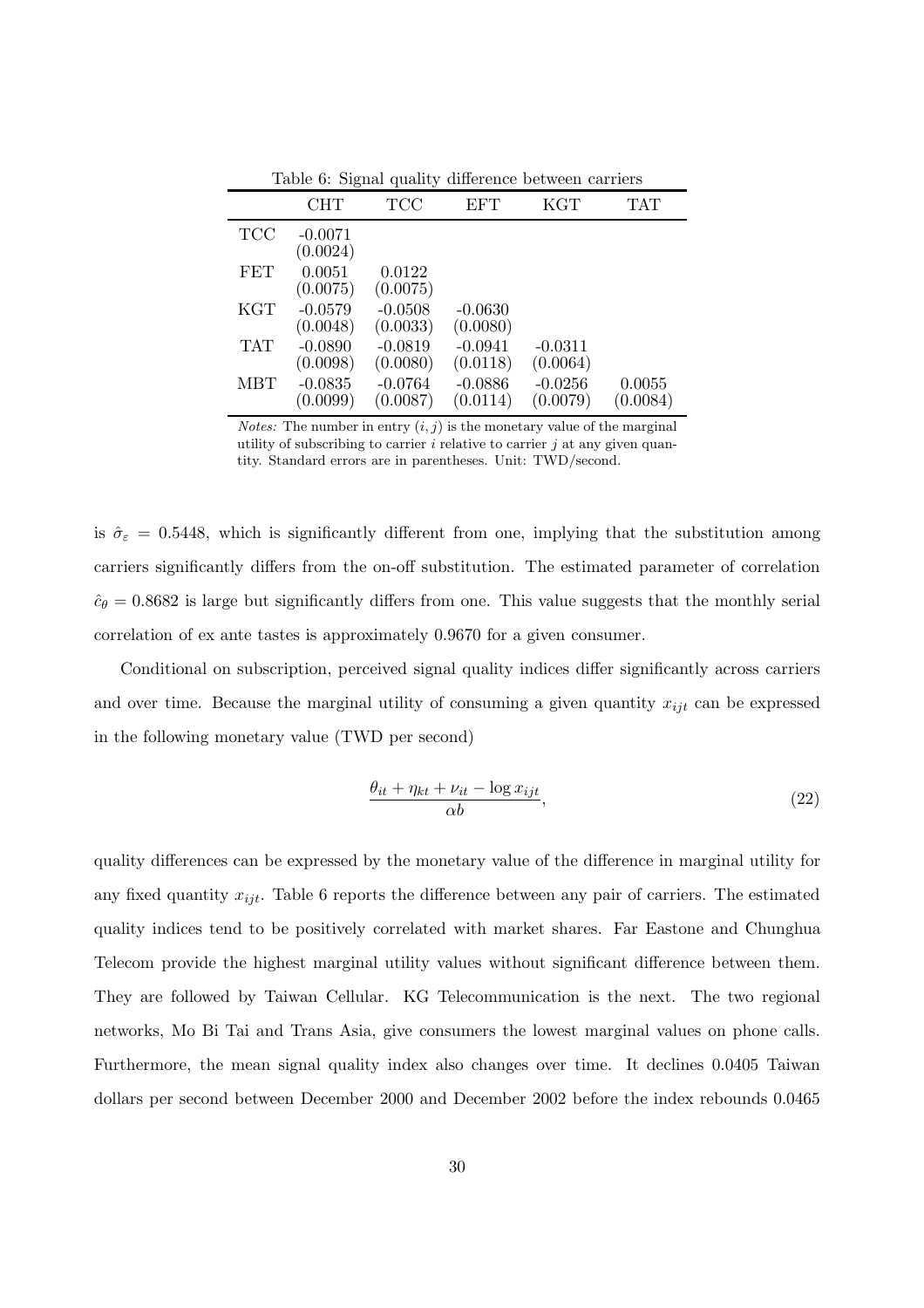

Notes: The solid line is the point estimate. The dashed lines represent the 95% confidence interval.

Figure 4: Mean of ex ante taste conditional on income

Taiwan dollars between December 2002 and December 2004. Comparing to marginal prices, quality differences across carriers and over time are both considerable.<sup>27</sup>

Interim quality shocks are important in the volume decision. The estimated variance of the quality shock,  $\hat{\sigma}_{\eta}^2 = 0.1247$ , is significantly positive. By using the measure defined in (22), a positive shock with one standard deviation would increase the marginal utility by 0.0909 Taiwan dollars per second. Equivalently, the volume would raise  $42.4\%$  under linear pricing.<sup>28</sup>

The parameters for the conditional distribution of ex ante tastes  $\theta$  is obtained from  $\hat{\Theta} = \Theta(\hat{\Phi})$ (defined in Section 5.3).

The estimated conditional means  $\hat{\mu}_{\theta|I}$ , are shown in Figure 4.<sup>29</sup>As expected, the conditional mean increases in income I. A consumer in a wealthy household tends to use more cellular phone service, ceteris paribus. Specifically, an individual in a 90% income percentile household on average

 $^{27}$ The median in-network and off-network prices among all plans are 0.07 and 0.13 Taiwan dollars per second, respectively.

<sup>28</sup>In practice, because the tariff formula has kinks, the increase in volume could be much smaller.

<sup>&</sup>lt;sup>29</sup>The magnitude of the ex ante taste type  $\theta_{it}$  can be interpreted in terms of marginal utility. Suppose the interim shocks,  $\eta_{kt}$  and  $\nu_{it}$ , are both zero. The mean of  $\theta_{it}$  is  $-8.6324$  at the median income, which means the marginal utility is 0.0721 Taiwan dollars per second for a consumer who makes 50 minutes of calls in the entire month of October 2002.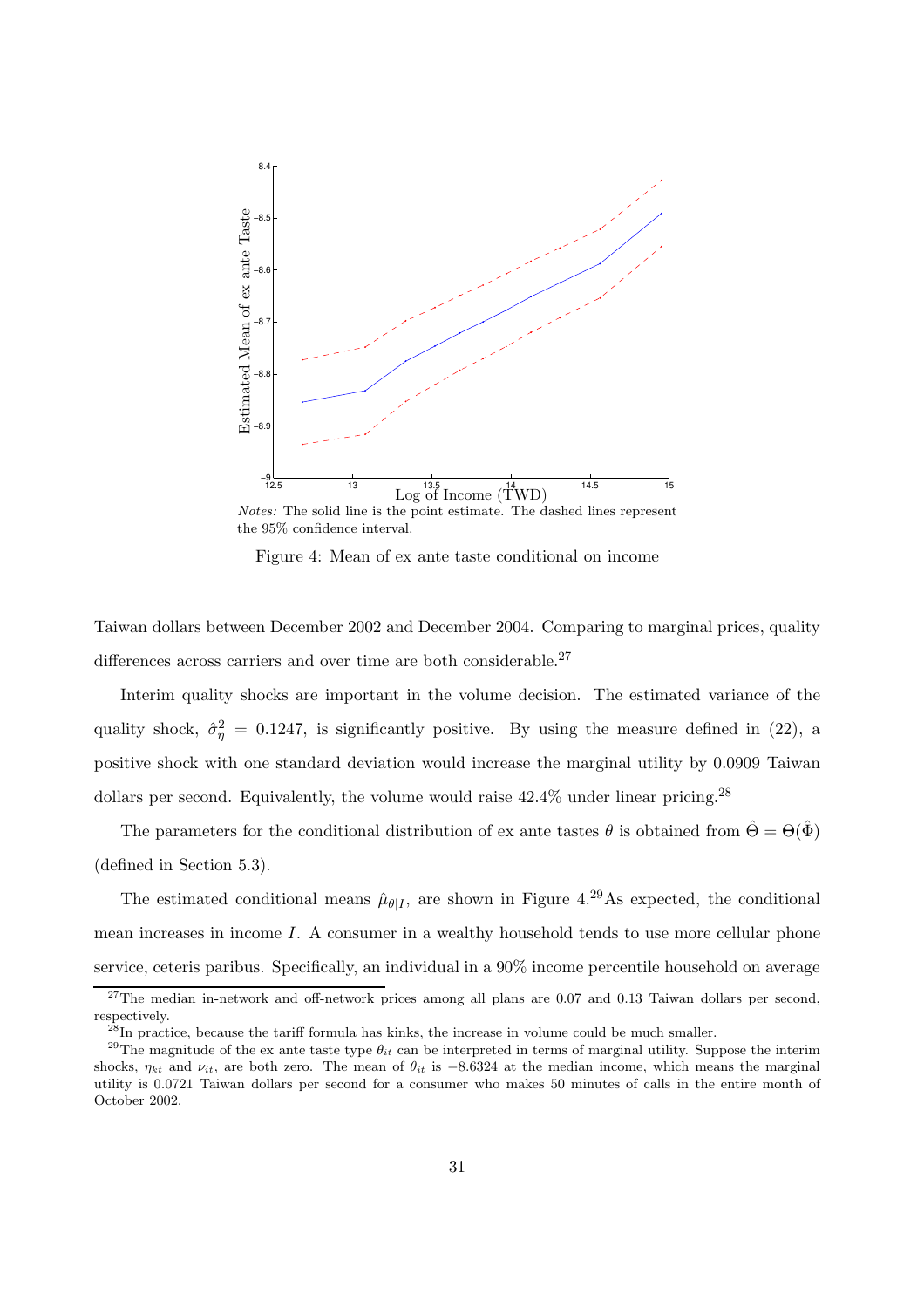

Figure 5: Standard deviation of ex ante taste conditional on income

values a second of cellular service 0.0629 Taiwan dollars more than a person in a 10% income percentile household. This difference would imply 27.7% more calling volume under linear pricing. Furthermore, after controlling for the household income, consumers still differ in their calling taste.

Figure 5 presents the estimated standard deviations conditional on income. The estimated standard deviations  $\hat{\sigma}_{\theta|I}$  are significantly positive, but there is no clear relationship between the standard deviations and income. There is substantial variation of ex ante tastes among consumers. The variance among all consumers is 0.0818, which implies the standard deviation of marginal utility is 0.0736 Taiwan dollars per second for any given quantity. Income variation can accounts for 9.38% of the taste variation.

Finally, the carrier-time fixed effects for subscription can be obtained from  $\hat{\boldsymbol{\delta}}_t = \boldsymbol{\delta}_t(\Theta(\hat{\Phi}), \hat{\Phi})$ (defined in Section 5.2).

In Figure 6, the estimated fixed effects are expressed in their monetary values  $\delta_{kt}/\hat{\alpha}$ . Relative to the outside option, the median *surplus from subscription* is about -1166 Taiwan dollars. As a result, for a consumer who does not want to make any outgoing phone call, the hassle cost of connecting to a GSM network (e.g. the cost of buying a handset) outweighs its value (e.g. receiving incoming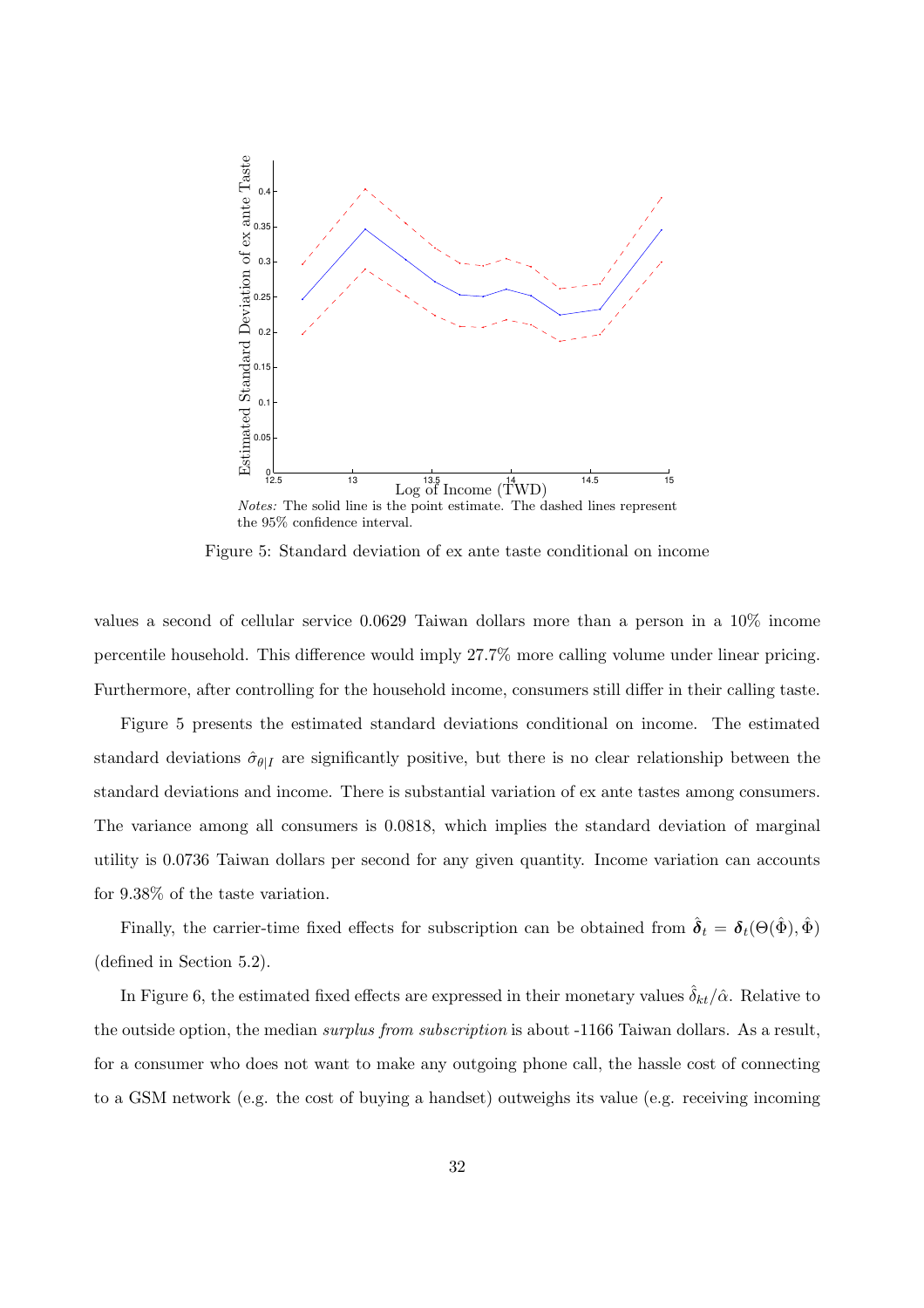

Figure 6: Carrier-time fixed effects for subscription

phone calls) when the value of outside choice is normalized to zero. The value of this fixed effect generally increases between 2000 and 2002. This is consistent with the time when carriers reduced activation fees to zero. On the contrary, the decline in the second half of the research period may reflect the effect due to entry of non-GSM wireless phone services (PHS and 3G). Note that while Far Eastone has the highest signal quality index  $\eta_{FET}^0$  and Trans Asia has the lowest index  $\eta_{TAT}^0$ , the order is reversed for the fixed effects  $\delta_{FETt}$  and  $\delta_{TATt}$ . The median surplus of subscribing to Far Eastone is -1290 Taiwan dollars, while that of subscribing to Trans Asia is -843 Taiwan dollars.

## 6.2 Validation Test: Churn Rates

A potentially crucial assumption imposed on my estimation model is that consumers incur no switching costs from one period to another. One way to evaluate the restrictiveness of the assumption is to perform an out-of-sample test. I compare the churn rates predicted by the simulated model with the churn rates observed in the market. This is a very rigorous test because my estimation does not use any information about churn rates in the market.

The estimated parameter  $c_{\theta}$  suggests the monthly serial correlation of ex ante tastes is 0.9670,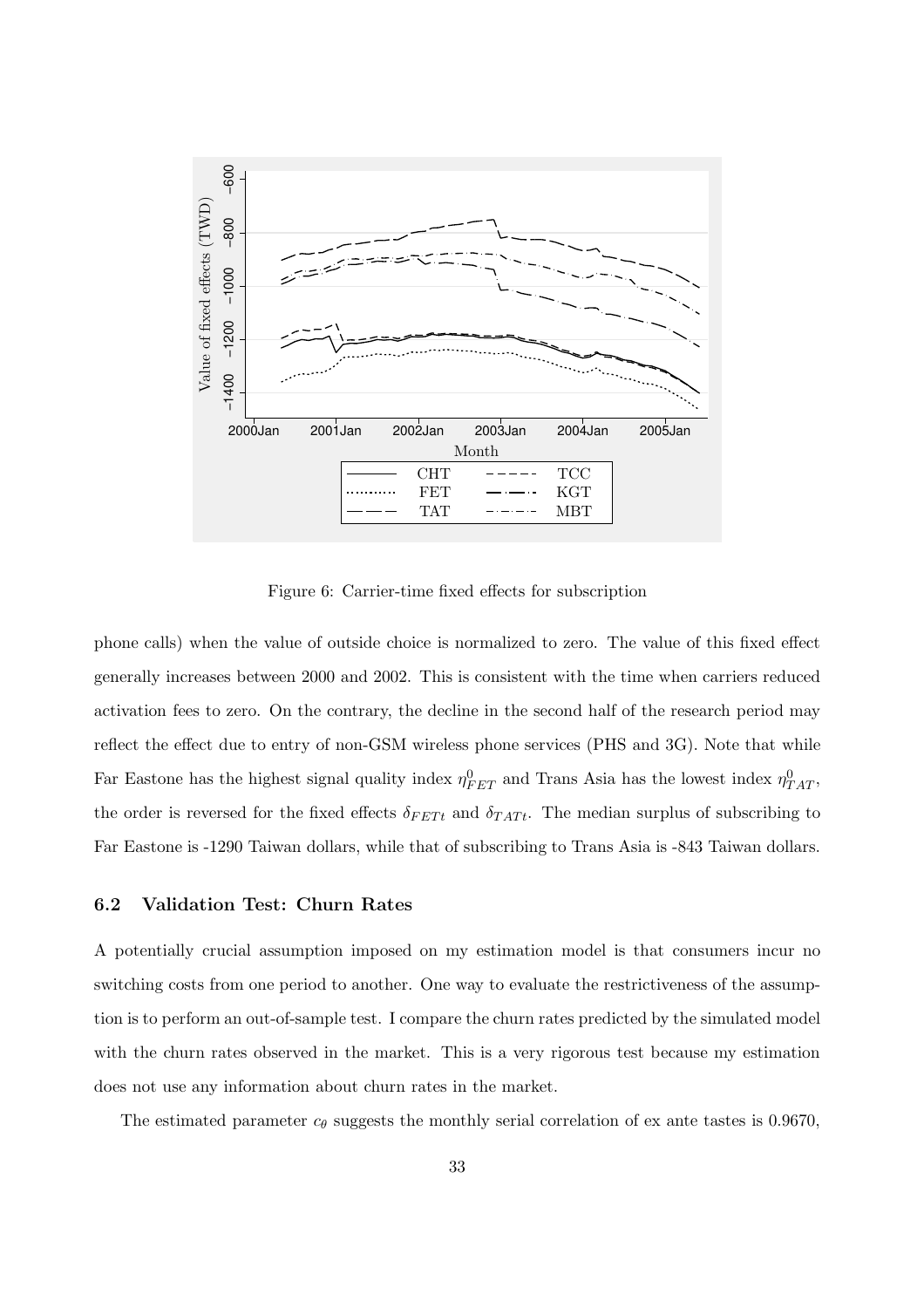

Figure 7: Monthly churn rates for Chunghua Telecom

but my estimation does not give any information on the serial correlation of a consumer's idiosyncratic preferences over various carriers. To compute the churn rates from the estimated model, I assume the preferences are fixed over time  $(\varepsilon_{ikt} = \varepsilon_{ikt'})$  for all individuals.

Figure 7 shows the observed and simulated monthly churn rates for Chunghua Telecom.<sup>30</sup> The predicted and observed churn rates are very close. The two series are very similar in magnitude, overall shape, and month-to-month variation, especially toward the end of the research period. My estimation generates these churn rates reasonably well. Consequently, the assumption of zero switching costs seems innocuous. The intuition behind the result is the following. Switching costs have no effect if a consumer does not want to switch. Since consumer tastes are highly correlated over time, only very few of them want to change their carriers from one month to another. Therefore, by imposing the simplification of zero switching costs, I can use the static model to approximate the real world with little bias and avoid solving a complicated dynamic problem.

<sup>&</sup>lt;sup>30</sup>I have detailed data on monthly churn rates only for this carrier. The data are obtained from *Operation Data for* Most Recent 12 Months on the Chunghua Telecom website (http://www.cht.com.tw/CompanyCat.php?CatID=274). The data are available since September 2001.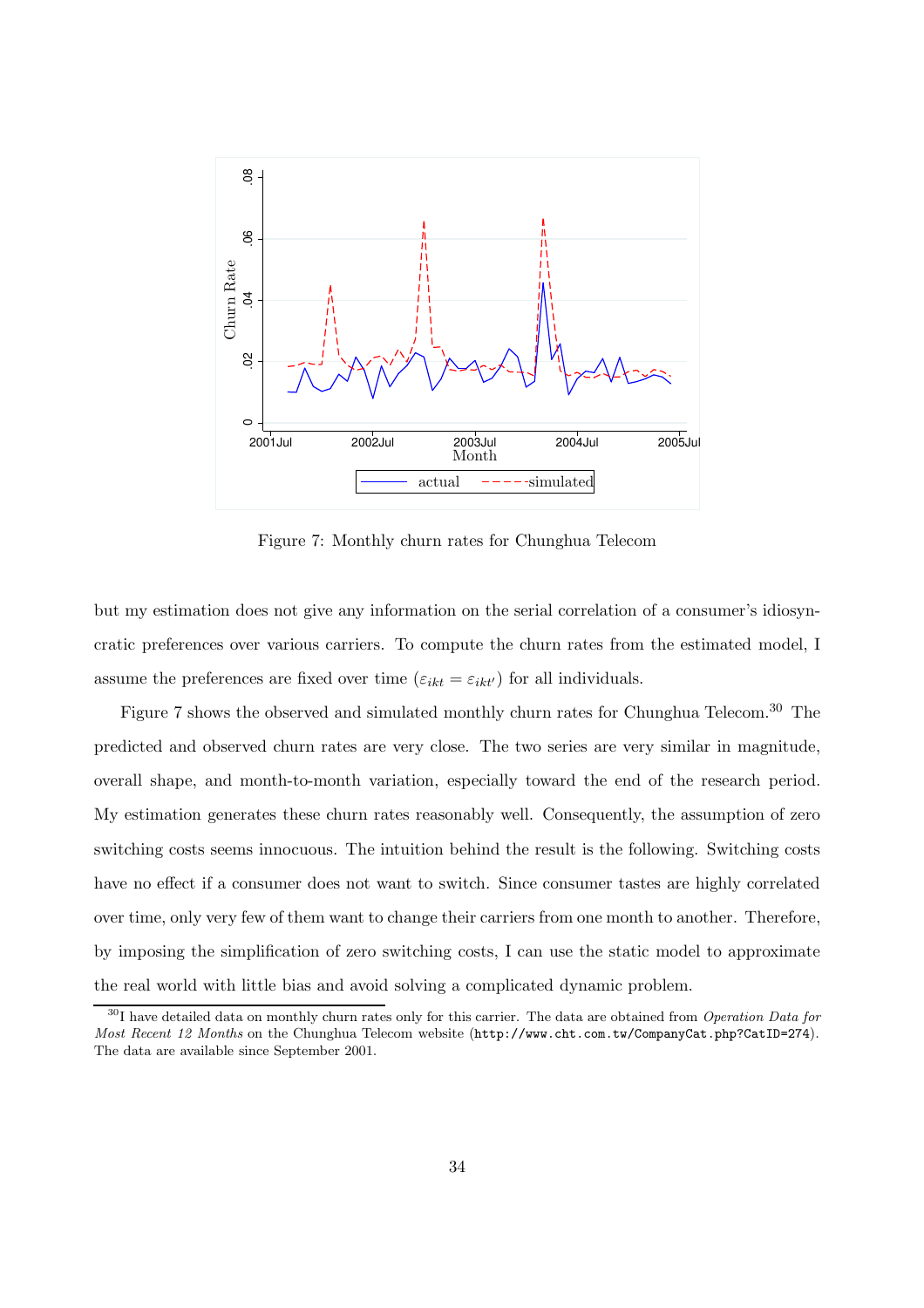|                | <b>CHT</b>            | TCC       | FET       | KGT       | <b>TAT</b> | <b>MBT</b> |
|----------------|-----------------------|-----------|-----------|-----------|------------|------------|
|                | Number of Subscribers |           |           |           |            |            |
| CHT            | $-6.1833$             | 2.0250    | 1.5163    | 0.8312    | 0.1887     | 0.1453     |
| TCC            | 2.6116                | $-6.2190$ | 1.4236    | 0.8643    | 0.2127     | 0.1430     |
| <b>FET</b>     | 2.5408                | 1.9042    | $-6.9853$ | 0.8514    | 0.2189     | 0.1413     |
| <b>KGT</b>     | 1.9465                | 1.5319    | 1.1093    | $-5.9524$ | 0.2482     | 0.1358     |
| <b>TAT</b>     | 1.0932                | 1.0569    | 0.7411    | 0.6123    | $-4.2726$  | 0.0000     |
| <b>MBT</b>     | 1.6494                | 1.6294    | 1.1573    | 0.8024    | 0.0000     | $-5.9762$  |
| Total Volume   |                       |           |           |           |            |            |
| CHT            | $-6.5359$             | 2.1548    | 1.6414    | 0.8135    | 0.1747     | 0.1444     |
| $\mathrm{TCC}$ | 3.0040                | $-6.9363$ | 1.5860    | 0.8412    | 0.1806     | 0.1452     |
| <b>FET</b>     | 2.8856                | 2.0747    | $-7.7912$ | 0.8518    | 0.1927     | 0.1427     |
| KGT            | 2.3720                | 1.7760    | 1.2682    | $-6.5036$ | 0.2204     | 0.1365     |
| <b>TAT</b>     | 1.2545                | 1.2224    | 0.8428    | 0.6736    | $-4.9977$  | 0.0000     |
| MBT            | 2.0764                | 1.8892    | 1.4045    | 0.8437    | 0.0000     | $-6.7509$  |
|                |                       |           |           |           |            |            |

Table 7: Median own- and cross-price elasticities

*Note:* Cell entries  $(i, j)$ , where i indexes row and j column, give the percentage change in network  $i$  with respect to a  $1\%$  proportional price change of network j. Each entry represents the median of the elasticities from 62 periods.

#### 6.3 Demand Elasticities

I use the estimated model to compute demand elasticities. Since pricing schemes are nonlinear, the payments are determined by several elements: in-network and off-network prices and free allowances as well as monthly fees. To compute demand elasticities, I consider a proportional increase in the tariff formula, holding free allowances fixed. The median industry-wide demand elasticity over time for a proportional change in price schemes is -1.1217 for the number of subscribers and -1.3394 for the total volume. Because increase in price would reduce the number of subscribers and the usage of the remaining customers, the latter elasticity is greater than the former one (in absolute value). My estimated elasticities are close to the results found in previous researches on the U.S. market.<sup>31</sup>

The demand elasticities for each carrier are presented in Table 7. The demand is elastic for all carriers. While all other carriers have similar own-price elasticities, Trans Asia has a substantial lower elasticity. This suggests the service of Trans Asia is more differentiated away from the other

 $31$  For example, Parker and Röller (1997) estimate the elasticity at -2.46 in a linear regression model for U.S. cellular market between 1984 and 1988, but volume choice is abstracted away in their study. Narayanan et al. (2007) find the usage elasticity in a monopolistic landline telephone market ranges between -1.76 and -1.92, depending on their models.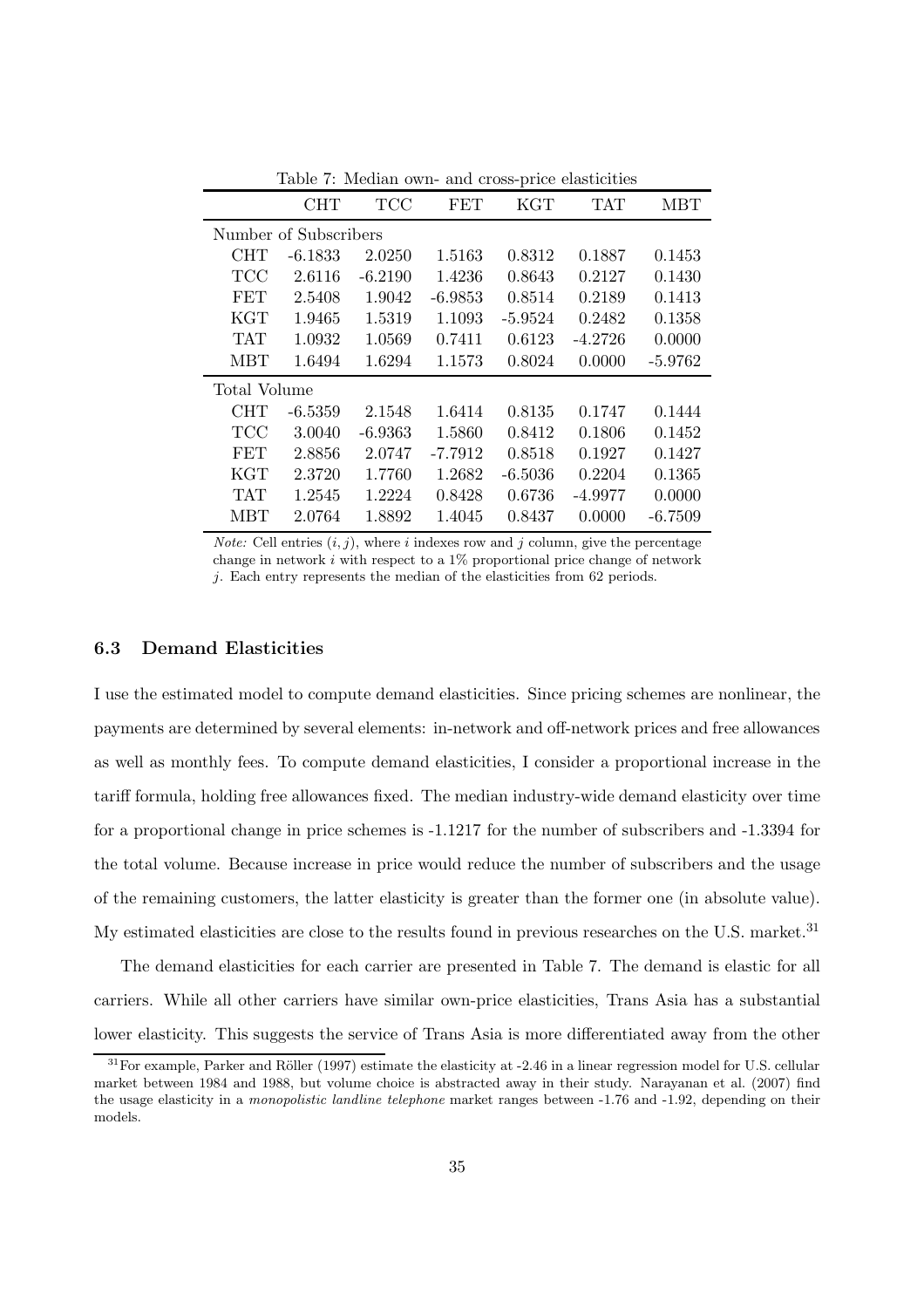five carriers. Besides, price change of a large network has a stronger impact on rival networks than that of a small network. This is primary due to network effects.

# 7 Counterfactual Simulations

Based on the behavior model, I perform two counterfactual simulations to evaluate the effects of termination-based pricing on the market structure. The first one consider the overall effects of in-network discounts. The second one quantifies the effects caused by the substitution between in-network and off-network calls resulting from the price difference. Nonetheless, one needs to be cautious in interpreting these results. Carriers may respond to policy changes by adjusting their tariffs, so the market equilibrium may change. This response is ignored in the following simulations.

#### 7.1 Evaluation of Intra-Network Discounts

For a given percentage of in-network discounts, the average price of a rate plan in a large network reduces more than that in a small network because there is a higher probability of making an in-network call. Consumers are more likely to subscribe to a rate plan offered by a large carrier.

The first column of Table 8 is the actual outcome in October of 2002. Suppose in-network discounts are not allowed and all calls (exceeding the free allowance thresholds) are priced at the observed off-network rate. The simulated result is on the second column of the table. While the average price goes up, the average consumption goes down. Consumer surplus reduces by 8.8%. There are large impacts on the relative market shares. The variation of network sizes among the carriers becomes much less when the in-network discounts are eliminated. For instance, the largest carrier, CHT, loses 23% of its subscribers, but the smallest one, MBT, gains 32%. Meanwhile, the revenue of CHT decreases by 20%, but that of MBT increases by 38%. The market shares of the four national carriers become much close.

Figure 8 shows the HHI measured in total volume for each period. The difference between the two curves reflects the effect of in-network discounts. When in-network discounts are eliminated, the median change in the indices is −218 points. The quartiles are −257 and −184 points. Although there is no clear guidance to interpret the change in HHI due to price discrimination, the U.S.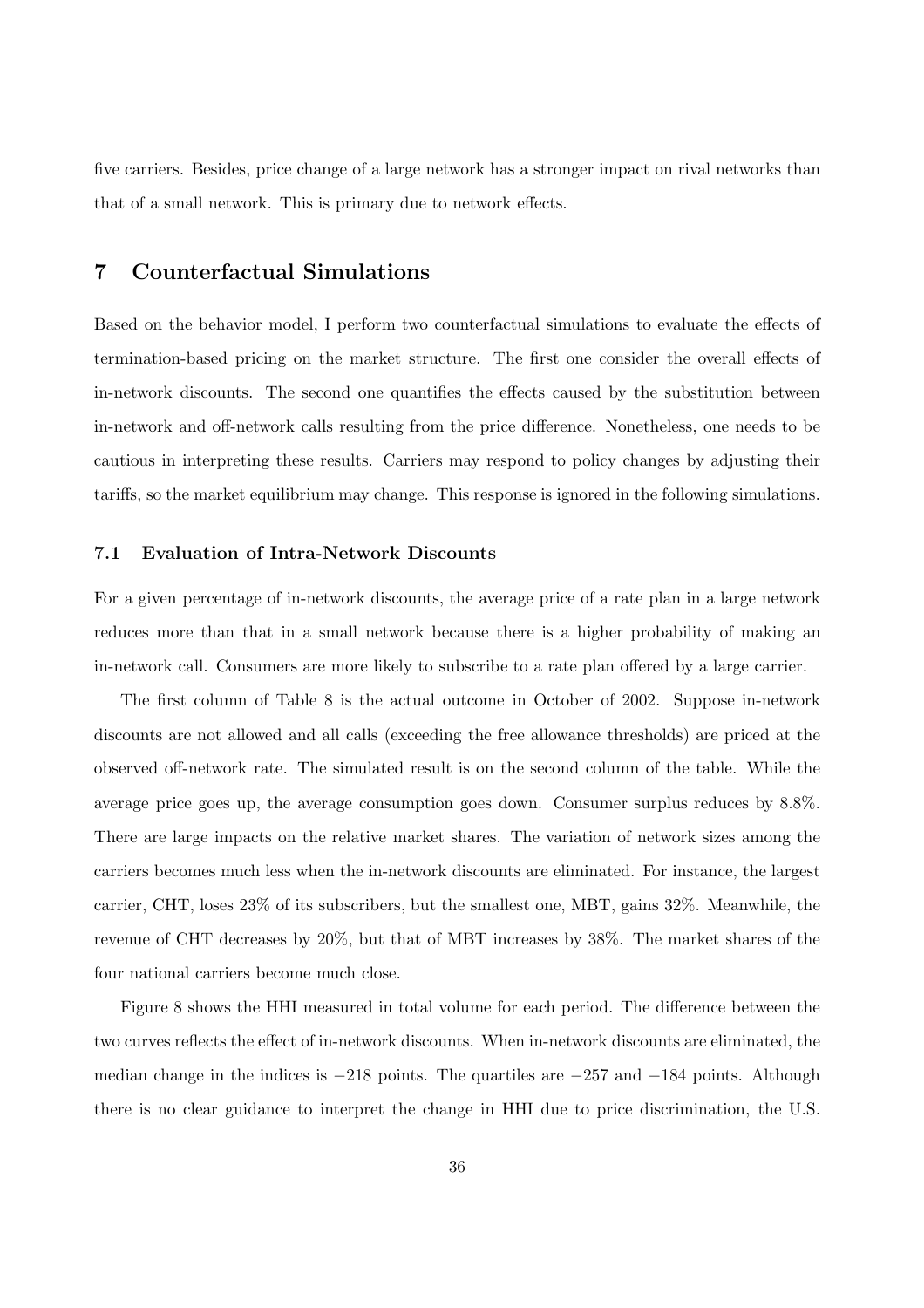| Table 8: Counterfactual simulation on no in-network discount |         |           |  |  |  |
|--------------------------------------------------------------|---------|-----------|--|--|--|
|                                                              | Actual  | Simulated |  |  |  |
| Average Usage (minutes)                                      | 35.641  | 33.343    |  |  |  |
| Average Expenditure (TWD)                                    | 258.261 | 254.821   |  |  |  |
| Average Expected Consumer Surplus (TWD)                      | 170.121 | 155.228   |  |  |  |
| Number of Subscribers (millions)                             |         |           |  |  |  |
| <b>CHT</b>                                                   | 3.325   | 2.570     |  |  |  |
| <b>TCC</b>                                                   | 2.796   | 2.535     |  |  |  |
| <b>FET</b>                                                   | 1.927   | 1.928     |  |  |  |
| <b>KGT</b>                                                   | 1.694   | 1.856     |  |  |  |
| <b>TAT</b>                                                   | 0.795   | 0.892     |  |  |  |
| <b>MBT</b>                                                   | 0.326   | 0.429     |  |  |  |
| Total                                                        | 10.862  | 10.210    |  |  |  |
| Aggregate Volume (million minutes)                           |         |           |  |  |  |
| <b>CHT</b>                                                   | 276.325 | 204.716   |  |  |  |
| <b>TCC</b>                                                   | 199.680 | 183.162   |  |  |  |
| <b>FET</b>                                                   | 129.511 | 129.033   |  |  |  |
| <b>KGT</b>                                                   | 134.292 | 157.011   |  |  |  |
| <b>TAT</b>                                                   | 39.846  | 45.125    |  |  |  |
| <b>MBT</b>                                                   | 22.135  | 31.036    |  |  |  |
| Total                                                        | 801.788 | 750.083   |  |  |  |
| Revenue (billion TWD)                                        |         |           |  |  |  |
| <b>CHT</b>                                                   | 1.908   | 1.534     |  |  |  |
| <b>TCC</b>                                                   | 1.371   | 1.335     |  |  |  |
| <b>FET</b>                                                   | 0.955   | 1.002     |  |  |  |
| <b>KGT</b>                                                   | 1.031   | 1.195     |  |  |  |
| <b>TAT</b>                                                   | 0.376   | 0.436     |  |  |  |
| <b>MBT</b>                                                   | 0.168   | 0.231     |  |  |  |
| Total                                                        | 5.810   | 5.733     |  |  |  |

Note: Calculated for October of 2002.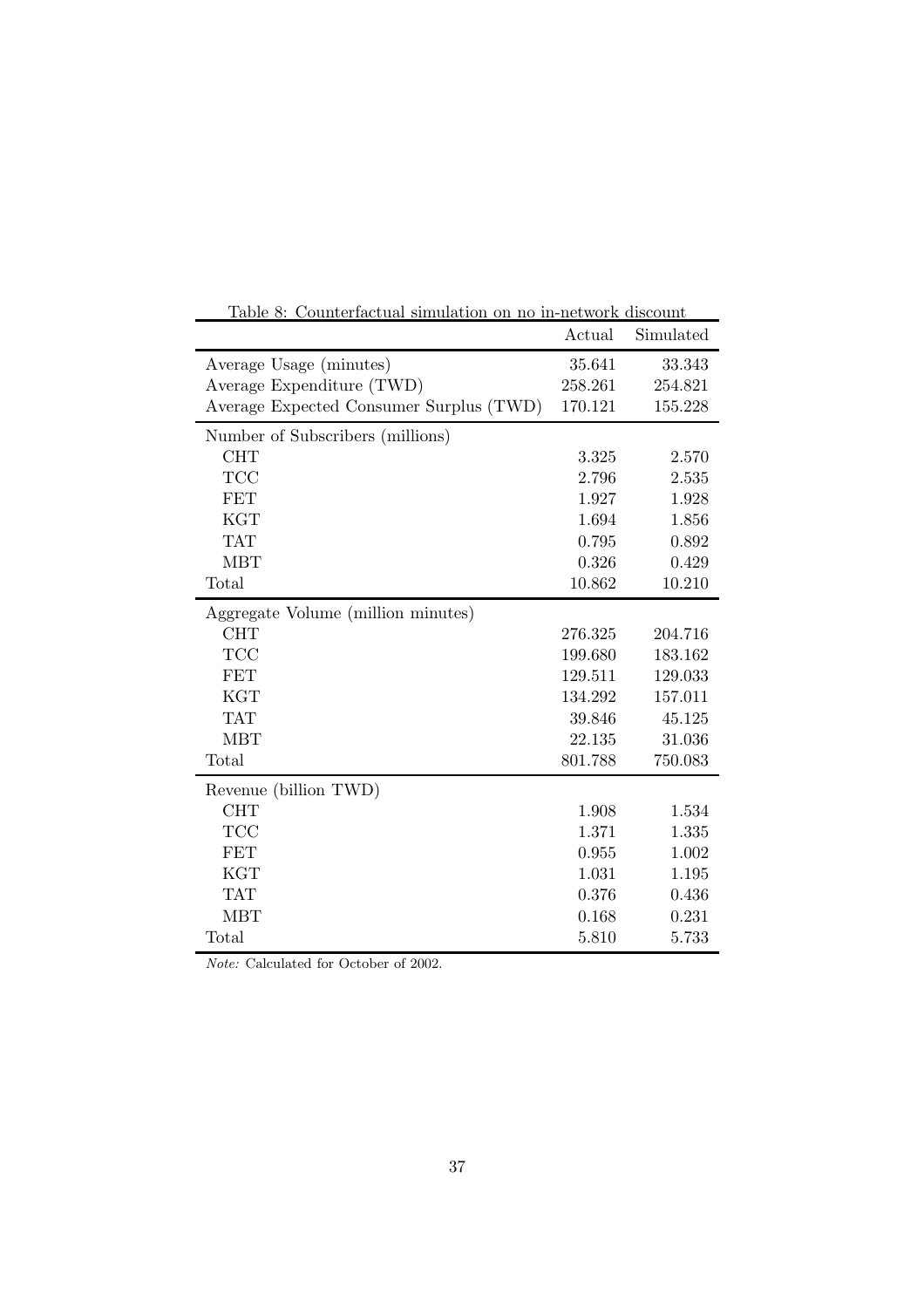

Note: Intra-network discounts are eliminated in the simulation.

Figure 8: Simulated market concentration rates without discounts

Department of Justice (1994)'s horizontal merger guidelines says "Where the post-merger HHI exceeds 1800, it will be presumed that mergers producing an increase in the HHI of more than 100 points are likely to create or enhance market power or facilitate its exercise." The change in HHI is large according to this standard. The median change of the concentration rate due to in-network discounts is equivalent to a horizontal merger between two firms with 10.4% market shares.

## 7.2 Evaluation of Carrier Recognizability

I now consider the case in which consumers cannot recognize the carrier of a receiver from the phone number. For example, after number portability is introduced into the market, consumers can switch to a different cellular carrier without changing the phone number.<sup>32</sup> The prefix of a phone number is not a valid indicator for the carrier. Alternatively, if phone numbers are not assigned to carriers with easily distinguishable prefixes, such as in the U.S. cellular service market, it is difficult for consumers to know the carrier of a receiver from the phone number.

<sup>&</sup>lt;sup>32</sup>Here, number portability is interpreted as jeopardizing the ability to recognize the carrier of a phone number. The main objective of this policy, however, is to reduce consumer's switching costs among carriers. I do not consider switching costs in this paper.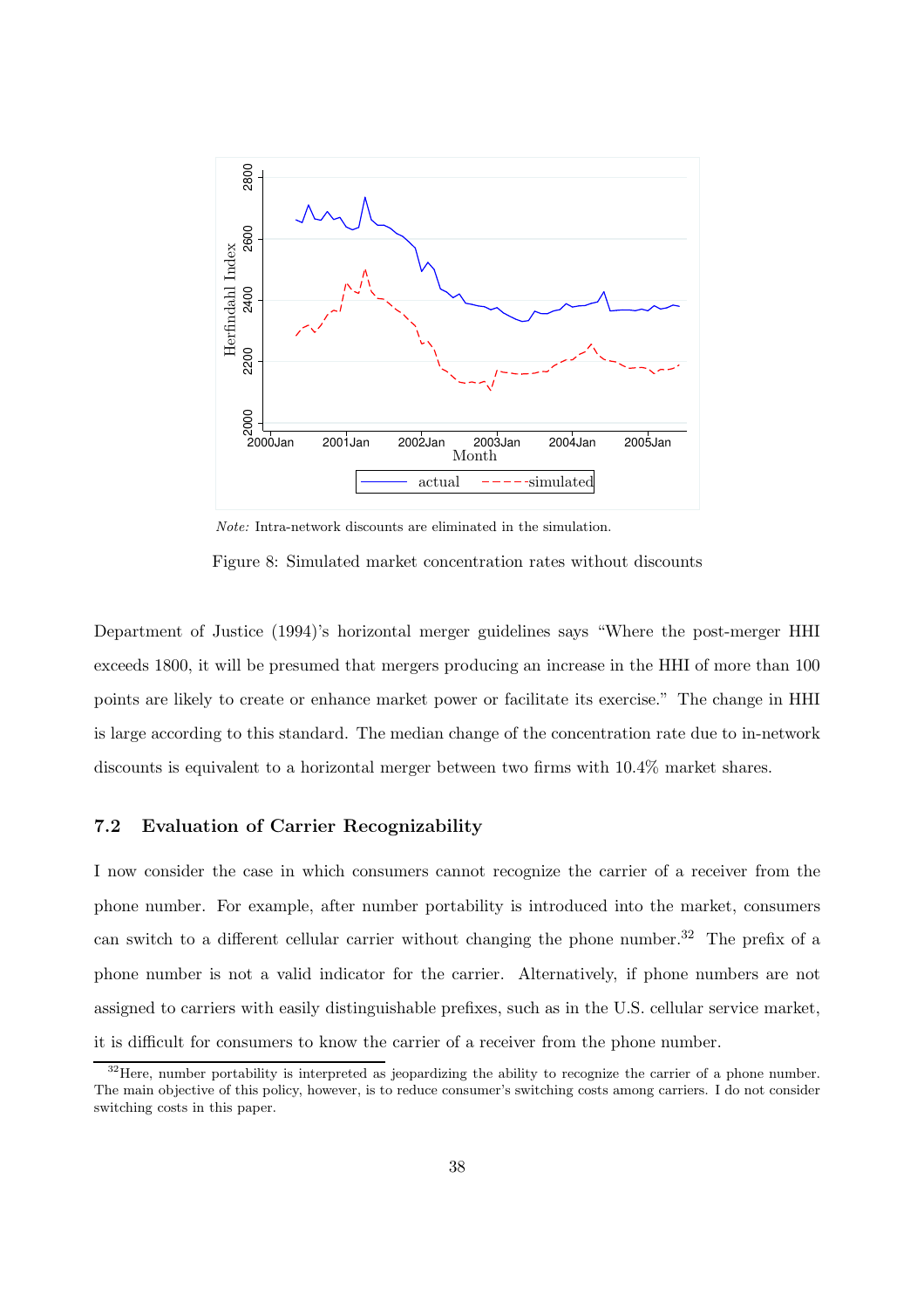By eliminating the ability to recognize the carrier of a receiver, it is impossible to choose calling volumes according to the termination of a phone call. Consumers cannot substitute between in-network and off-network calls. The price difference between in-network and off-network calls does not affect consumption. Only the average price matters. Without loss of generality, assume  $a_{pt}^I/N_{pt}^I \ge a_{pt}^O/N_{pt}^O$ . Let  $N_t = N_{pt}^I + N_{pt}^O$  be the total number of receivers. The demand function of a type  $\theta_{it}$  consumer with shocks  $(\eta_{kt}, \nu_{it})$  for a give plan  $p$  becomes

$$
x_{pt}(\theta_{it}, \eta_{kt}, \nu_{it}) = \begin{cases} \exp(\theta_{it} + \eta_{kt} + \nu_{it}), & \text{if } \eta_{kt} + \nu_{it} < B_1(\theta_{it}) \\ \frac{a_{pt}^O}{N_{pt}^O}, & \text{if } B_1(\theta_{it}) \leq \eta_{kt} + \nu_{it} < B_2(\theta_{it}) \\ \exp(\theta_{it} + \eta_{kt} + \nu_{it} - \alpha b \bar{p}_{pt}^O), & \text{if } B_2(\theta_{it}) \leq \eta_{kt} + \nu_{it} < B_3(\theta_{it}) \\ \frac{a_{pt}^I}{N_{pt}^I}, & \text{if } B_3(\theta_{it}) \leq \eta_{kt} + \nu_{it} < B_4(\theta_{it}) \\ \exp(\theta_{it} + \eta_{kt} + \nu_{it} - \alpha b \bar{p}_{pt}), & \text{if } \eta_{kt} + \nu_{it} \geq B_4(\theta_{it}) \end{cases}
$$

where  $\bar{p}_{pt} = (N_{pt}^I p_{pt}^I + N_{pt}^O p_{pt}^O) / N_t$ ,  $\bar{p}_{pt}^O = N_{pt}^O p_{pt}^O / N_t$  and the boundaries are

$$
B_1(\theta_{it}) \equiv \log \left(\frac{a_{pt}^O}{N_{pt}^O}\right) - \theta_{it} ,
$$
  
\n
$$
B_2(\theta_{it}) \equiv \log \left(\frac{a_{pt}^O}{N_{pt}^O}\right) - \theta_{it} + \alpha b \bar{p}_{pt}^O ,
$$
  
\n
$$
B_3(\theta_{it}) \equiv \log \left(\frac{a_{pt}^I}{N_{pt}^I}\right) - \theta_{it} + \alpha b \bar{p}_{pt}^O ,
$$
 and 
$$
B_4(\theta_{it}) \equiv \log \left(\frac{a_{pt}^I}{N_{pt}^I}\right) - \theta_{it} + \alpha b \bar{p}_{pt} .
$$

Both in-network and off-network prices enter demand function only indirectly through their averages. The tariff is

$$
\tilde{T}_{pt}(\theta_{it}, \eta_{kt}, \nu_{it}) = MF_{pt} \n+ \mathbf{1} \{ B_2(\theta_{it} \leq \eta_{kt} + \nu_{it} < B_3(\theta_{it}) \} \left[ \bar{p}_{pt}^O N_t e^{\theta_{it} + \eta_{kt} + \nu_{it} - \alpha b \bar{p}_{pt}^O} - p_{pt}^O a_{pt}^O \right] \n+ \mathbf{1} \{ B_3(\theta_{it} \leq \eta_{kt} + \nu_{it} < B_4(\theta_{it}) \} \bar{p}_{pt}^O N_t \left( \frac{a_{pt}^I}{N_{pt}^I} - \frac{a_{pt}^O}{N_{pt}^O} \right) \n+ \mathbf{1} \{ \eta_{kt} + \nu_{it} \geq B_4(\theta_{it}) \} \left[ \bar{p}_{pt} N_t e^{\theta_{it} + \eta_{kt} + \nu_{it} - \alpha b \bar{p}_{pt}} - p_{pt}^O a_{pt}^O - p_{pt}^I a_{pt}^I \right].
$$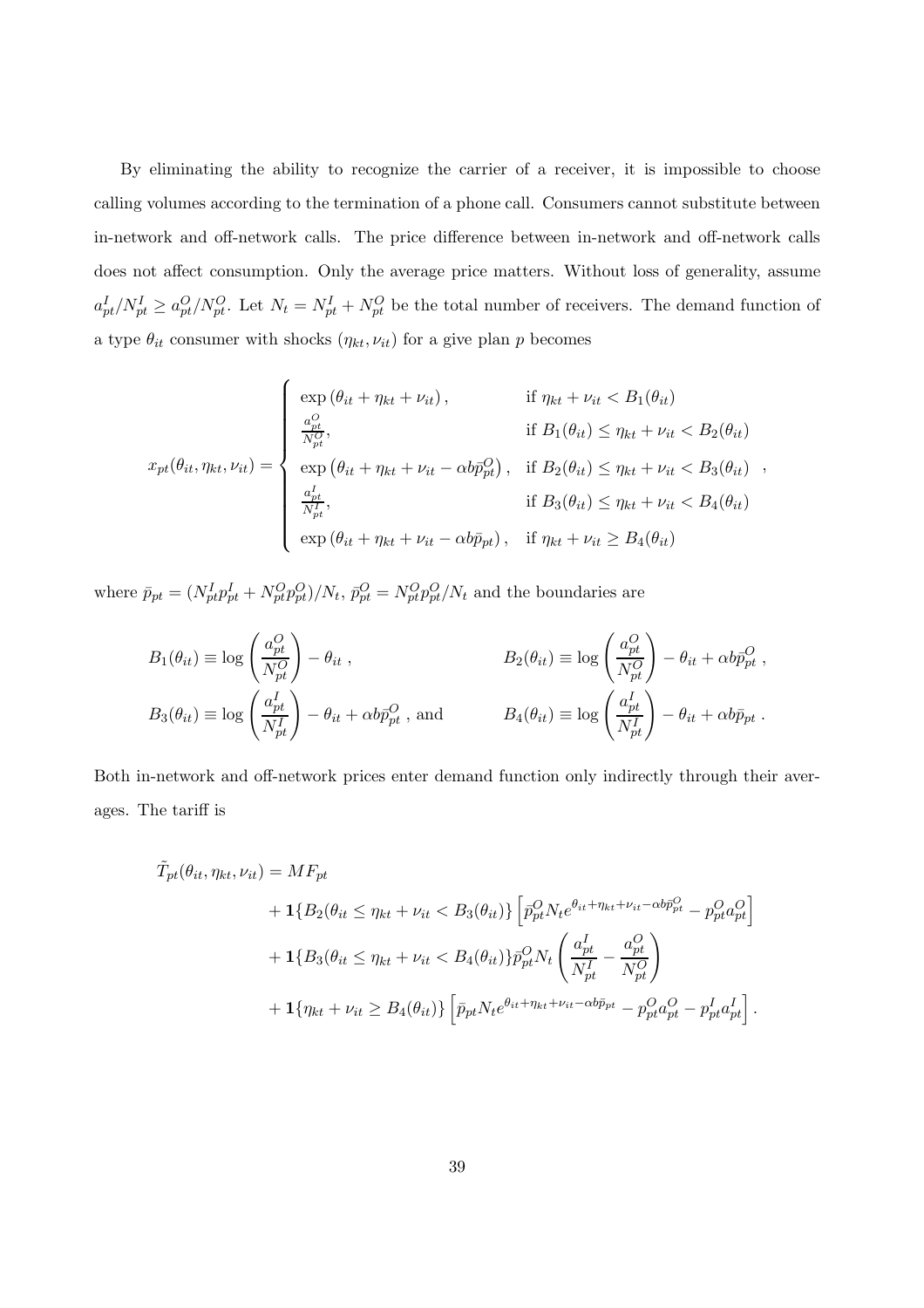The surplus from calling is

$$
\tilde{\mu}_{pt}(\theta_{it}, \eta_{kt}, \nu_{it}) = -\alpha M F_{pt} + \mathbf{1} \{ \eta_{kt} + \nu_{it} < B_1 \} \left[ \frac{N_t}{b} e^{\theta_{it} + \eta_{kt} + \nu_{it}} \right] \n+ \mathbf{1} \{ B_1 \le \eta_{kt} + \nu_{it} < B_2 \} \frac{N_t a_{pt}^O}{b N_{pt}^O} \left[ \theta_{it} + \eta_{kt} + \nu_{it} + 1 - \log \left( \frac{a_{pt}^O}{N_{pt}^O} \right) \right] \n+ \mathbf{1} \{ B_2 \le \eta_{kt} + \nu_{it} < B_3 \} \left[ \frac{N_t}{b} e^{\theta_{it} + \eta_{kt} + \nu_{it} - \alpha b \bar{p}_{pt}^O} + \alpha p_{pt}^O a_{pt}^O \right] \n+ \mathbf{1} \{ B_3 \le \eta_{kt} + \nu_{it} < B_4 \} \left[ \frac{N_t a_{pt}^I}{b N_{pt}^I} \left( \theta_{it} + \eta_{kt} + \nu_{it} + 1 - \log \left( \frac{a_{pt}^I}{N_{pt}^I} \right) \right) - \alpha N_t \bar{p}_{pt}^O \left( \frac{a_{pt}^I}{N_{pt}^I} - \frac{a_{pt}^O}{N_{pt}^O} \right) \right] \n+ \mathbf{1} \{ \eta_{kt} + \nu_{it} \ge B_4 \} \left[ \frac{N_t}{b} e^{\theta_{it} + \eta_{kt} + \nu_{it} - \alpha b \bar{p}_{pt}} + \alpha \left( p_{pt}^O a_{pt}^O + p_{pt}^I a_{pt}^I \right) \right].
$$

Table 9 compares the actual outcome with the simulated one for October 2002. The differences are small. Consumers are slightly worse off when they cannot recognize the carrier of a phone receiver. The average expected consumer surplus drops by 0.8%. The market shares are more evenly distributed among carriers. Chunghua Telecom loses 1.6% of subscribers while Mo Bi Tai gains 2.1%.

As Figure 9 shows, there is little change on the HHI over the entire research period.<sup>33</sup> The median change in HHI over time is marely -3.1 points.

Compare this simulation with the previous one. Most of the "tipping effects" on the market shares due to intra-network discounts can be attributed to lowering the average prices. To quantify the effect directly from the price difference, I eliminate the substitution between in-network and offnetwork calls in the second counterfactual simulation. There is little effect on the market structure resulting directly from the price difference.

# 8 Conclusion

In the telecommunications industry, firms often provide a menu of optional rate plans. Because plan choice and volume choice are temporally separated, consumers can adjust their behaviors

<sup>&</sup>lt;sup>33</sup> Because of interim shocks, the HHI measured in total volumes may increase even when the HHI measured in the number of subscribers decreases. In fact, the latter index always decreases when carriers are not recognizable from phone numbers.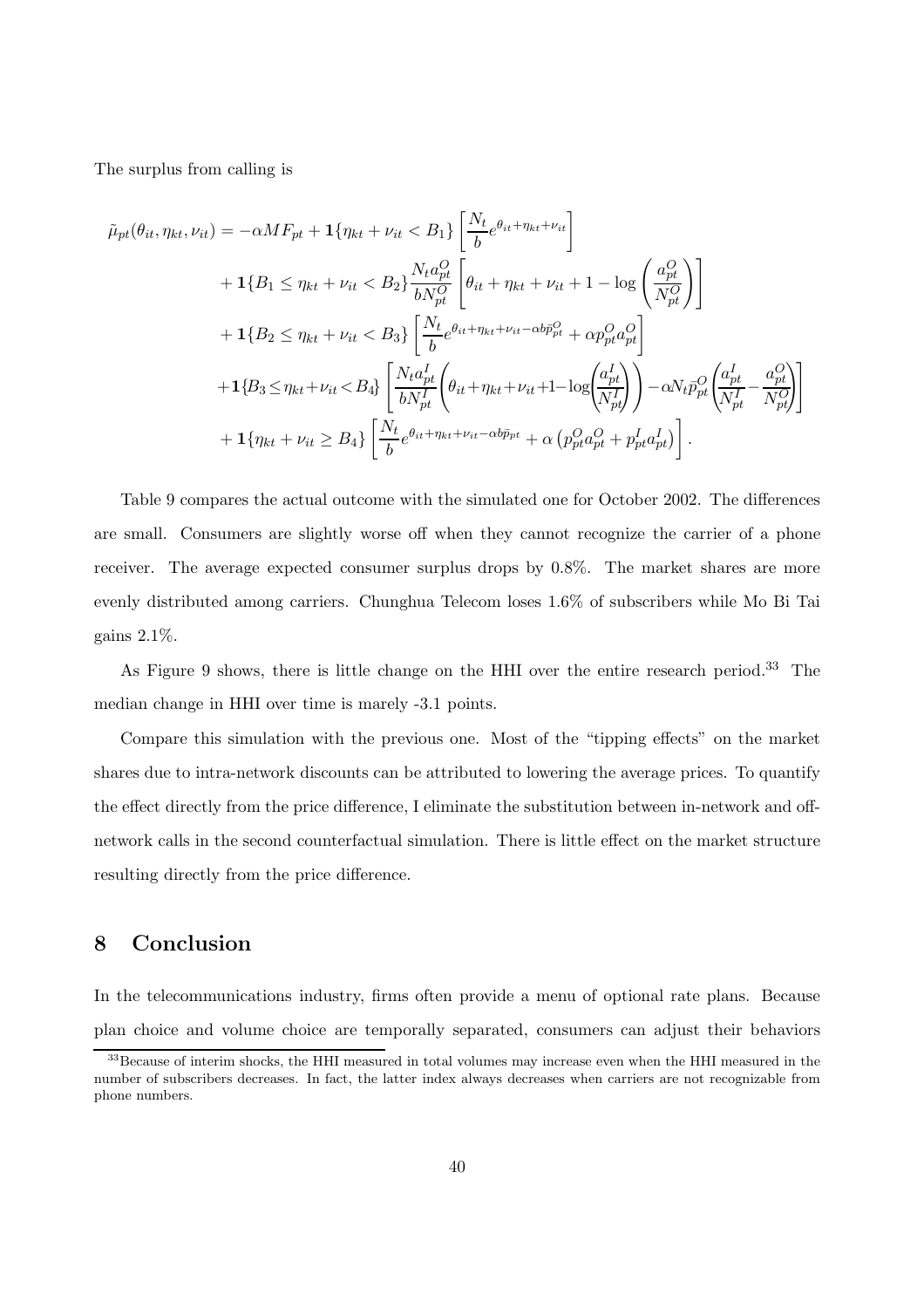|                                         | Actual  | Simulated |
|-----------------------------------------|---------|-----------|
| Average Usage (minutes)                 | 35.641  | 35.538    |
| Average Expenditure (TWD)               | 258.261 | 258.818   |
| Average Expected Consumer Surplus (TWD) | 170.121 | 168.779   |
| Number of Subscribers (millions)        |         |           |
| <b>CHT</b>                              | 3.325   | 3.272     |
| <b>TCC</b>                              | 2.796   | 2.786     |
| <b>FET</b>                              | 1.927   | 1.923     |
| <b>KGT</b>                              | 1.694   | 1.694     |
| <b>TAT</b>                              | 0.795   | 0.795     |
| <b>MBT</b>                              | 0.326   | 0.333     |
| Total                                   | 10.862  | 10.803    |
| Aggregate Volume (million minutes)      |         |           |
| <b>CHT</b>                              | 276.325 | 273.008   |
| <b>TCC</b>                              | 199.680 | 200.185   |
| <b>FET</b>                              | 129.511 | 129.014   |
| <b>KGT</b>                              | 134.292 | 134.711   |
| <b>TAT</b>                              | 39.846  | 39.833    |
| <b>MBT</b>                              | 22.135  | 22.729    |
| Total                                   | 801.788 | 799.480   |
| Revenue (billion TWD)                   |         |           |
| <b>CHT</b>                              | 1.908   | 1.891     |
| <b>TCC</b>                              | 1.371   | 1.380     |
| <b>FET</b>                              | 0.955   | 0.959     |
| <b>KGT</b>                              | 1.031   | 1.041     |
| <b>TAT</b>                              | 0.376   | 0.379     |
| <b>MBT</b>                              | 0.168   | 0.172     |
| Total                                   | 5.810   | 5.822     |

Table 9: Counterfactual simulation on carrier recognizability

Note: Calculated for October 2002.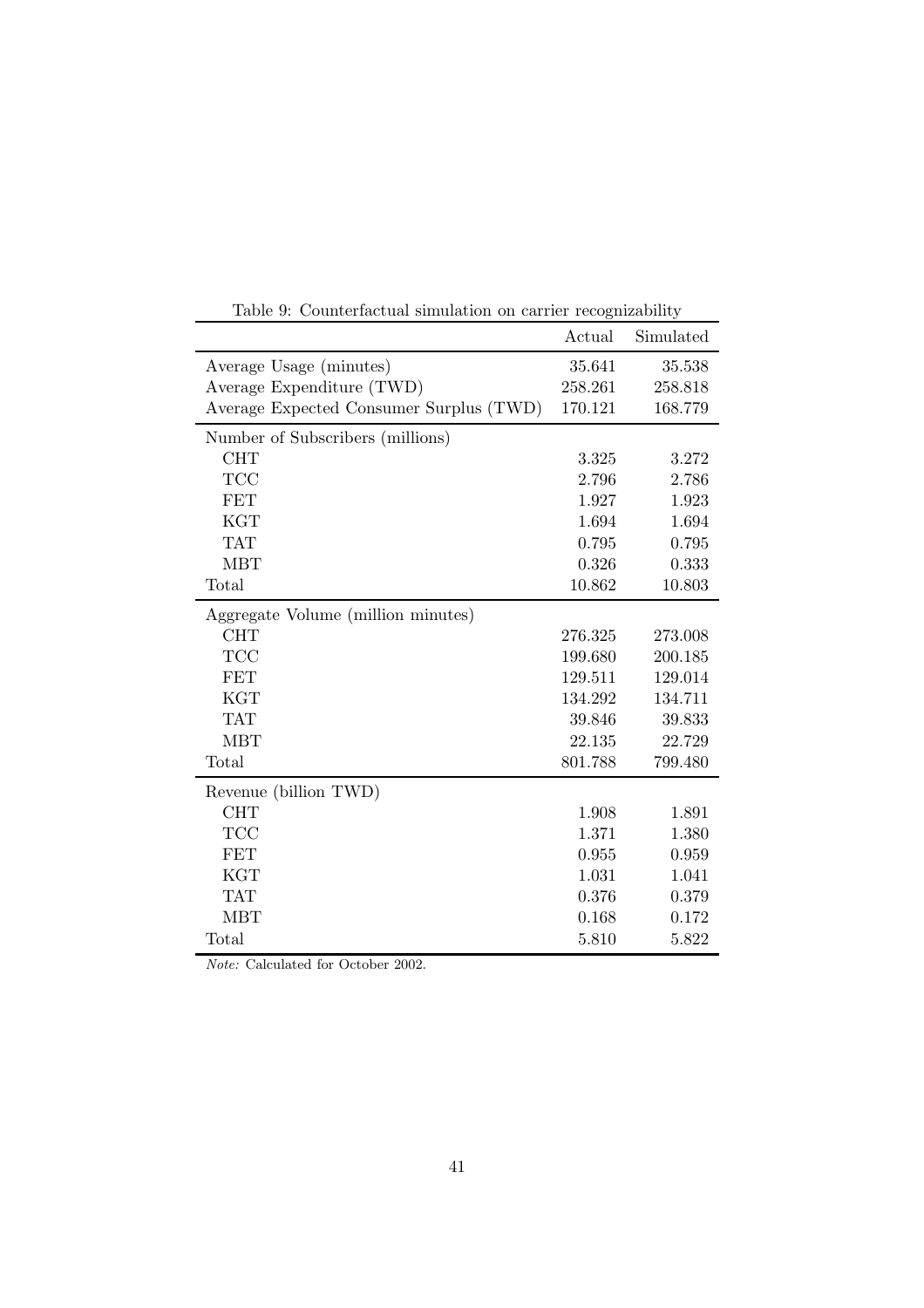

Note: Consumers cannot recognize the carrier of a phone receiver in the simulation.

Figure 9: Simulated market concentration rates with carrier recognizability

after learning new information. This paper develops a framework to analyze such an environment by using carrier-level data. Because consumers choose different quantity of the service, market shares measured by the number of subscribers differ from those computed from the traffic volume. I combine these two measures of market shares in the estimation to identify consumers' twostage decisions on plan and volume. Moreover, household survey data are incorporated to identify consumer heterogeneities. Estimation is based on a preference-based structural model. I apply the method to analyze the cellular phone service market in Taiwan. Although switching costs are abstracted away in my model, the estimated model predicts churn rates similar to those observed in the real world. I use the estimated results to evaluate the effect of termination-based pricing schemes on the market structure. Intra-network discounts substantially increase the concentration rate in this highly concentrated market. However, the effects are primarily caused by lower average prices. The effects of the discounts per se are very small. Even though my counterfactual analysis only considers the demand side and is not an equilibrium analysis, the small effects imply that carriers would only change their tariffs slightly if termination-based pricing schemes is prohibited.

This paper focuses on consumer demand, taking price schedules as given. A more compre-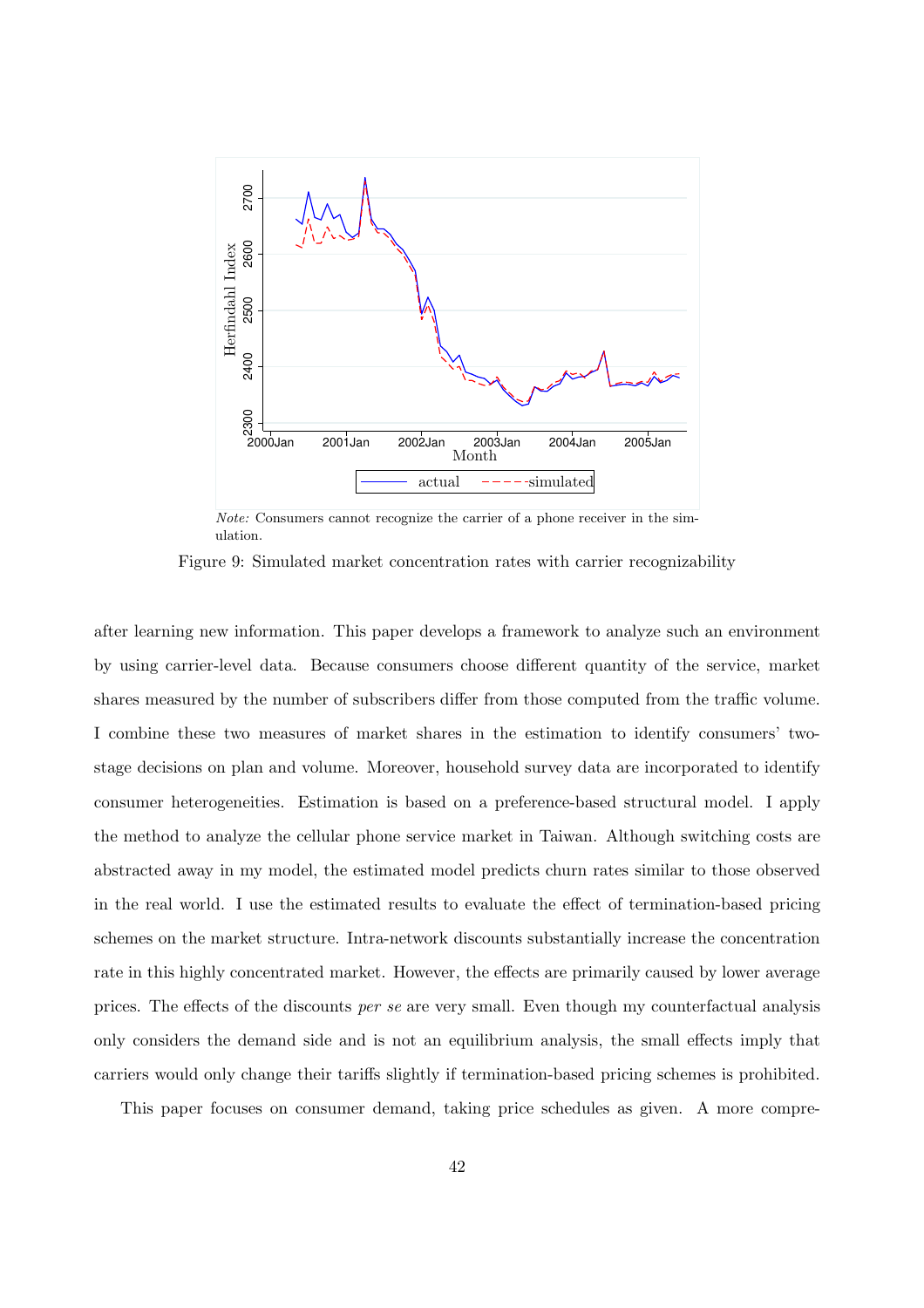hensive analysis including carriers' pricing decision is important for future research. In addition, even though my empirical results suggest that switching costs only have modest effects on the subscription decisions, a dynamic model is needed to formally quantify the effects. Another important future extension is to relax the assumption of balanced calling pattern so that a group of consumers who often make calls to each other may coordinate their subscription decisions to take advantage of in-network discounts.

# A Appendix: The Condition on the Variance of Expenditure

I will show that the condition on the conditional expenditure variance can be expressed as

$$
\lambda^{2} EXP_{V}(I) = E_{\theta} \Bigg\{ \sum_{t \in 2002} \sum_{k \in K^{0}} s_{kt}(\theta, I; \Theta, \Phi) E_{\eta, \nu} \left[ (T_{kt}(\theta, \eta, \nu) - MT_{t}(I))^{2} \right] + c_{\theta} \sum_{t, t' \in 2002} \Bigg[ \sum_{k \in K^{0}} s_{kt}(\theta, I) E_{\nu} [T_{kt}(\theta, \eta, \nu) - MT_{t}(I)] \Bigg] \Bigg[ \sum_{k' \in K^{0}} s_{k't'}(\theta, I) E_{\eta, \nu} [T_{k't'}(\theta, \eta, \nu) - MT_{t'}(I)] \Bigg] \Bigg| I \Bigg\}
$$
(23)

for some parameter  $c_{\theta}$  to be estimated. This parameter is increasing in the serial correlation of consumer's ex ante taste  $\theta_{it}$ .

In this appendix, I will consider two extreme cases. The first one is the case with fully correlated ex ante taste,  $\theta_{it} = \theta_i$  for all t in the year 2002. The parameter  $c_{\theta} = 1$  in this case. In the second case, the ex ante taste is assumed to be independent over time. Then,  $c_{\theta} = 0$ . In general, the correlation of ex ante taste is between the two extreme cases, and I have  $c_{\theta} \in (0, 1)$ .

## A.1 Case One

When the interim taste shock  $\varepsilon_{ikt}$  is independent over t, I have

$$
\Pr(\kappa_{it} = k, \kappa_{it'} = k' | \theta_i) = \Pr(\kappa_{it} = k | \theta_i) \times \Pr(\kappa_{it'} = k' | \theta_i), \quad \text{for any } k, k' \text{ and } t \neq t'.
$$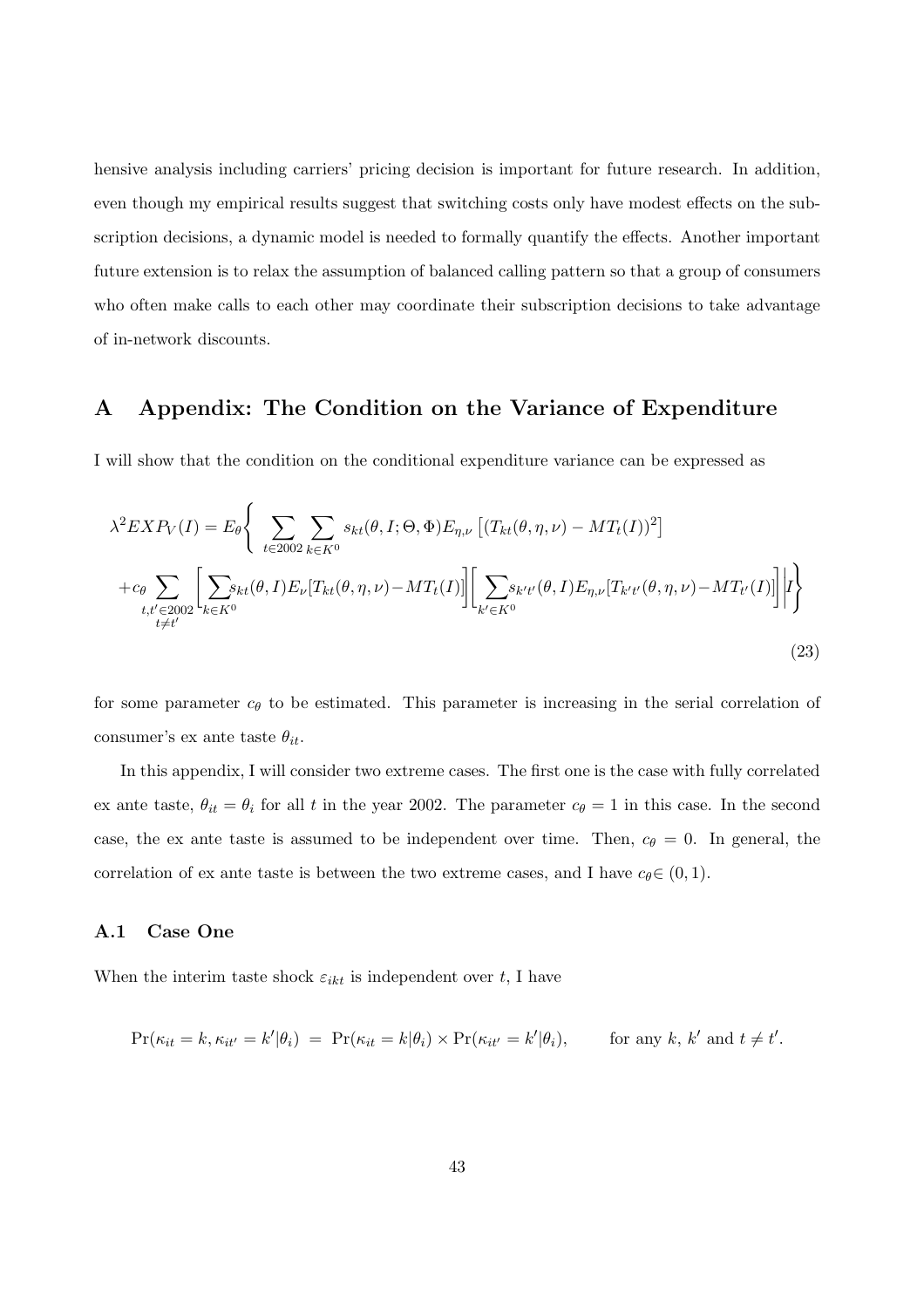By the definition conditional variance, for an income level  $I$ ,

$$
\lambda^2 EXP_V(I) \equiv \frac{1}{\#\{i : I_i = I\}} \sum_{\{i : I_i = I\}} \left[ \sum_{t \in 2002} \sum_{k \in K^0} \mathbf{1}_{\{\kappa_{it} = k\}} T_{kt}(\theta_{it}, \eta_{kt}, \nu_{it}) - \lambda EXP_M(I) \right]^2.
$$

Recall that  $MT_t(I) = \sum_{k \in K} E_\eta[E_\theta\{s_{kt}(I, \theta)E_\nu[T_{kt}(\theta, \eta_{kt}, \nu)]|I\}]$  denotes the expected expenditure of a consumer with income  $I$  at period  $t$ . Plugging in the condition on expenditure mean (17), I obtain

$$
\lambda^{2} EXP_{V}(I) = \frac{1}{\#\{i : I_{i} = I\}} \sum_{\{i: I_{i} = I\}} \left\{ \sum_{t \in 2002} \left[ \sum_{k \in K^{0}} \mathbf{1}_{\{\kappa_{it} = k\}} T_{kt}(\theta_{it}, \eta_{kt}, \nu_{it}) - MT_{t}(I) \right] \right\}^{2}
$$
  

$$
= \frac{1}{\#\{i : I_{i} = I\}} \sum_{\{i: I_{i} = I\}} \left\{ \sum_{t \in 2002} \left[ \sum_{k \in K^{0}} \mathbf{1}_{\{\kappa_{it} = k\}} T_{kt}(\theta_{it}, \eta_{kt}, \nu_{it}) - MT_{t}(I) \right]^{2}
$$
  

$$
+ \sum_{t, t' \in 2002} \left[ \sum_{k \in K^{0}} \mathbf{1}_{\{\kappa_{it} = k\}} T_{kt}(\cdot) - MT_{t}(I) \right] \left[ \sum_{k' \in K^{0}} \mathbf{1}_{\{\kappa_{it'} = k'\}} T_{k't}(\cdot) - MT_{t'}(I) \right] \right\}.
$$

As the number of consumers with income level I goes to infinity, the above equation converge in probability to

$$
E_{\theta,\nu,\varepsilon} \Bigg\{ \sum_{t \in 2002} \Bigg[ \sum_{k \in K^0} \mathbf{1}_{\{\kappa_{it} = k\}} T_{kt}(\theta_{it}, \eta_{kt}, \nu_{it}) - MT_t(I) \Bigg]^2 + \sum_{\substack{t, t' \in 2002}} \Bigg[ \sum_{k \in K^0} \mathbf{1}_{\{\kappa_{it} = k\}} T_{kt}(\cdot) - MT_t(I) \Bigg] \Bigg[ \sum_{k' \in K^0} \mathbf{1}_{\{\kappa_{it'} = k'\}} T_{k't'}(\cdot) - MT_{t'}(I) \Bigg] \Bigg| I \Bigg\}
$$

Because of the independence of  $\varepsilon_{ikt}$ ,  $\theta_{it}$ , and  $\nu_{it}$ , it equals

$$
E_{\theta}\Biggl\{\sum_{t\in2002}\sum_{k\in K^{0}}s_{kt}(\theta,I)E_{\nu}\left[(T_{kt}(\theta,\eta_{kt},\nu)-MT_{t}(I))^{2}\right] + \sum_{\substack{t,t'\in2002\\t\neq t'}}\Biggl[\sum_{k\in K^{0}}s_{kt}(\theta,I)E_{\nu}[T_{kt}(\cdot)-MT_{t}(I)]\Biggr]\Biggl[\sum_{k'\in K^{0}}s_{k't'}(\theta,I)E_{\nu}[T_{k't'}(\cdot)-MT_{t'}(I)]\Biggr]\Biggl|I\Biggr\}\qquad(24)
$$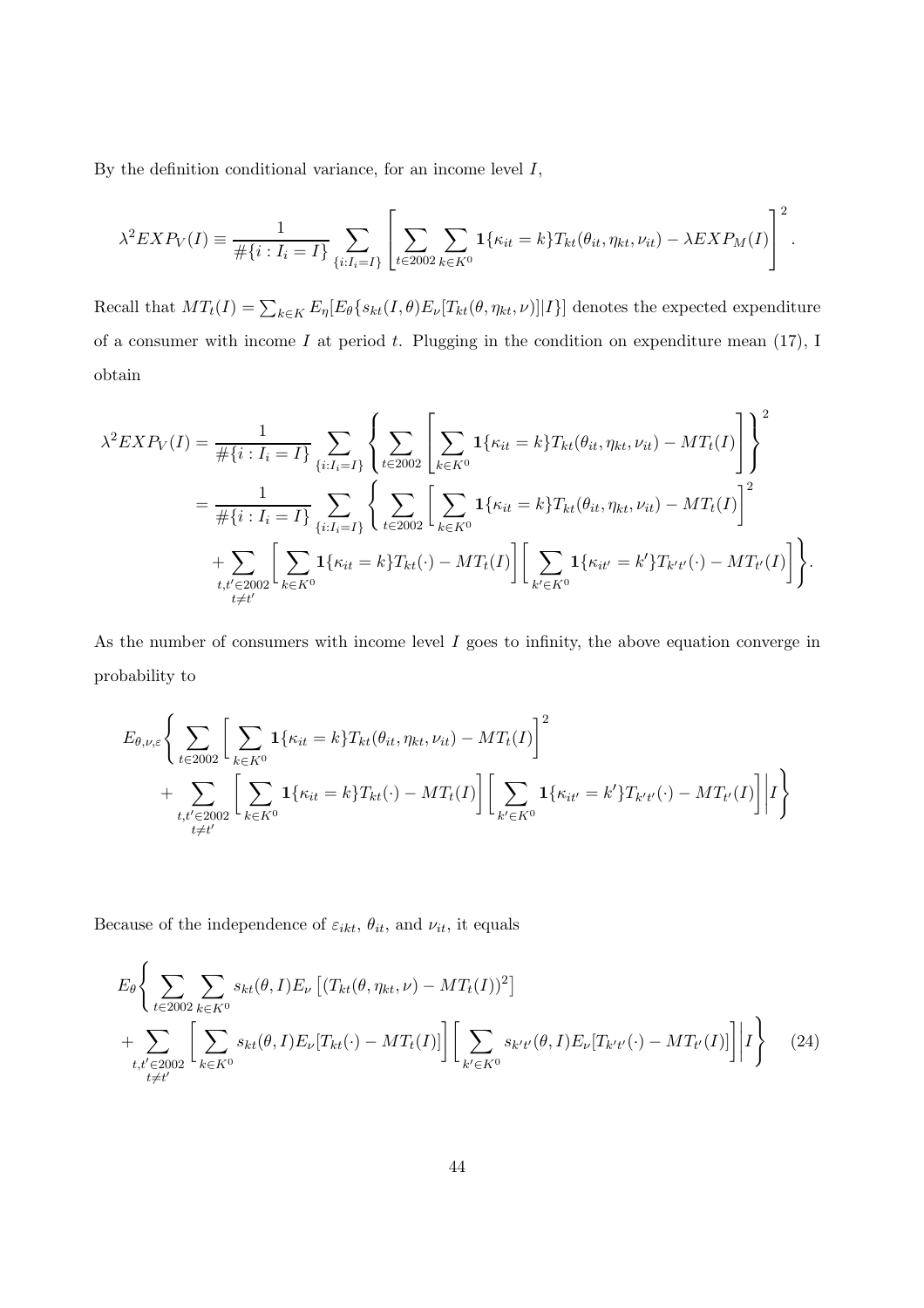The following lemma shows that the Law of Large Numbers can be applied to equation (24).

**Lemma 1.** Suppose  $\eta_{kt}$  is independent over time t. As |T| goes to infinity,

$$
\frac{1}{|T|^2} \Bigg\{ \sum_{t \in T} \sum_{k \in K^0} s_{kt}(\theta, I) E_{\nu} \left[ (T_{kt}(\theta, \eta_{kt}, \nu) - MT_t(I))^2 \right] + \sum_{\substack{t, t' \in T \\ t \neq t'}} \left[ \sum_{k \in K^0} s_{kt}(\theta, I) E_{\nu} [T_{kt}(\theta, \eta_{kt}, \nu) - MT_t(I)] \right] \Bigg[ \sum_{k' \in K^0} s_{k't'}(\theta, I) E_{\nu} [T_{k't'}(\theta, \eta_{kt}, \nu) - MT_{t'}(I)] \Bigg\} \tag{25}
$$

converges in probability to

$$
\frac{1}{|T|^2} \Big\{ \sum_{t \in T} \sum_{k \in K^0} s_{kt}(\theta, I) E_{\eta} E_{\nu} \left[ (T_{kt}(\theta, \eta_{kt}, \nu) - MT_t(I))^2 \right] \n+ \sum_{t, t' \in T} \Biggl[ \sum_{k \in K^0} s_{kt}(\theta, I) E_{\eta} E_{\nu} [T_{kt}(\theta, \eta_{kt}, \nu) - MT_t(I)] \Biggr] \Biggl[ \sum_{k' \in K^0} s_{k't'}(\theta, I) E_{\eta} E_{\nu} [T_{k't'}(\theta, \eta_{kt}, \nu) - MT_{t'}(I)] \Biggr] \Biggr\}.
$$
\n(26)

Proof. The second term in (1) can be expressed as

$$
\sum_{\substack{t,t'\in T\\t\neq t'}}\bigg[\sum_{k\in K^0}s_{kt}(\theta,I)E_{\nu}[T_{kt}(\theta,\eta_{kt},\nu)-MT_t(I)]\bigg]\bigg[\sum_{k'\in K^0}s_{k't'}(\theta,I)E_{\nu}[T_{k't'}-MT_{t'}(I)]\bigg]
$$
\n
$$
=\bigg[\sum_{t\in T}\bigg[\sum_{k\in K^0}s_{kt}(\theta,I)E_{\nu}[T_{kt}(\theta,\eta_{kt},\nu)-MT_t(I)]\bigg]^2-\sum_{t\in T}\bigg[\sum_{k\in K^0}s_{kt}(\theta,I)E_{\nu}[T_{kt}(\theta,\eta_{kt},\nu)-MT_t(I)]\bigg]^2
$$

By the independence of  $\eta_{kt}$  over t, the Law of Large Numbers implies

$$
\frac{1}{|T|} \sum_{t \in T} \sum_{k \in K^0} s_{kt}(\theta, I) E_{\nu} \left[ (T_{kt}(\theta, \eta_{kt}, \nu) - MT_t(I))^2 \right]
$$
\n
$$
\xrightarrow{p} \frac{1}{|T|} \sum_{t \in T} \sum_{k \in K^0} s_{kt}(\theta, I) E_{\eta} E_{\nu} \left[ (T_{kt}(\theta, \eta_{kt}, \nu) - MT_t(I))^2 \right],
$$
\n
$$
\xrightarrow{1} \sum_{t \in T} \sum_{k \in K^0} (A_{t} I) E_{t} [T_{t}(\theta, \eta_{kt}, \nu) - MT_t(I)]^2
$$

$$
\frac{1}{|T|} \sum_{t \in T} \sum_{k \in K^0} s_{kt}(\theta, I) E_{\nu} [T_{kt}(\theta, \eta_{kt}, \nu) - MT_t(I)] \xrightarrow{p} \frac{1}{|T|} \sum_{t \in T} \sum_{k \in K^0} s_{kt}(\theta, I) E_{\eta} E_{\nu} [T_{kt}(\theta, \eta_{kt}, \nu) - MT_t(I)],
$$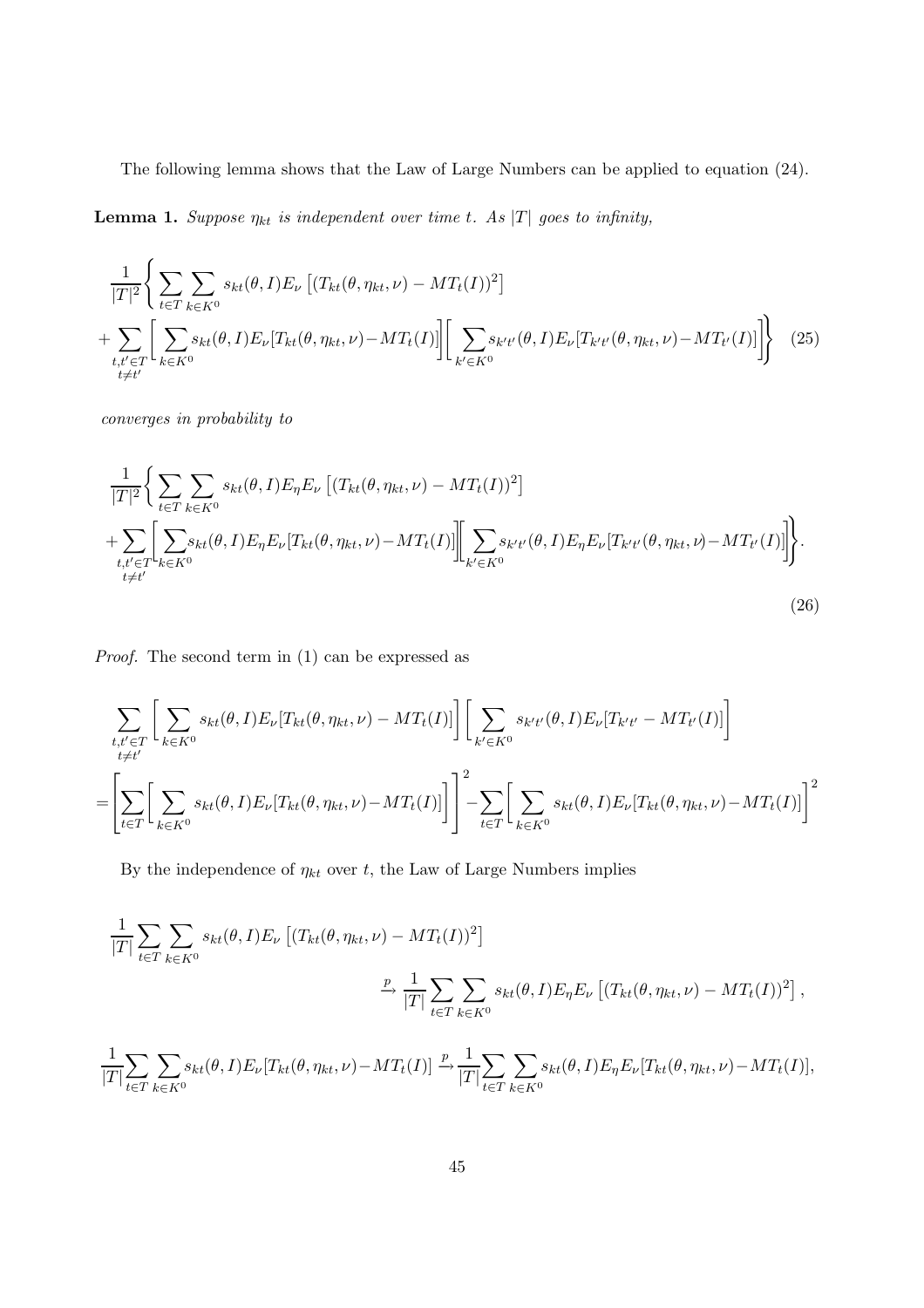and

$$
\frac{1}{|T|} \sum_{t \in T} \biggl[ \sum_{k \in K^0} s_{kt}(\theta, I) E_{\nu} [T_{kt}(\theta, \eta_{kt}, \nu) - MT_t(I)] \biggr]^2 \xrightarrow{p} \frac{1}{|T|} \sum_{t \in T} \biggl[ \sum_{k \in K^0} s_{kt}(\theta, I) E_{\eta} E_{\nu} [T_{kt}(\theta, \eta_{kt}, \nu) - MT_t(I)] \biggr]^2
$$

Combining the above results, the probability limit stated in this lemma can be obtained after  $\Box$ algebraic simplification.

Using the result in Lemma 1, I obtain the following condition.

$$
\lambda^2 EXP_V(I) = E_{\theta} \Bigg\{ \sum_{t \in 2002} \sum_{k \in K^0} s_{kt}(\theta, I) E_{\eta, \nu} \left[ (T_{kt}(\theta, \eta, \nu) - MT_t(I))^2 \right] + \sum_{t, t' \in 2002} \Bigg[ \sum_{k \in K^0} s_{kt}(\theta, I) E_{\nu} \left[ T_{kt}(\theta, \eta, \nu) - MT_t(I) \right] \Bigg| \Bigg[ \sum_{k' \in K^0} s_{k't'}(\theta, I) E_{\eta, \nu} \left[ T_{k't'}(\theta, \eta, \nu) - MT_{t'}(I) \right] \Bigg| I \Bigg\}.
$$
 (27)

## A.2 Case Two

Next, consider the other extreme case. Suppose ex ante taste  $\theta_{it}$  is independent over time t. The reasoning is similar to the previous case. However, because

$$
E_{\theta_t, \theta_{t'}} \Biggl\{ \Biggl[ \sum_{k \in K^0} s_{kt}(\theta_t, I) E_{\nu} [T_{kt}(\theta_t, \eta, \nu) - MT_t(I)] \Biggr] \Biggl[ \sum_{k' \in K^0} s_{k't'}(\theta_{t'}, I) E_{\eta, \nu} [T_{k't'}(\theta_{t'}, \eta, \nu) - MT_{t'}(I)] \Biggr] \Biggl| I \Biggr\}
$$
  
= 
$$
E_{\theta_t} \Biggl\{ \sum_{k \in K^0} s_{kt}(\theta_t, I) E_{\nu} [T_{kt}(\theta_t, \eta, \nu) - MT_t(I)] \Biggr| I \Biggr\} E_{\theta_{t'}} \Biggl\{ \sum_{k' \in K^0} s_{k't'}(\theta_{t'}, I) E_{\eta, \nu} [T_{k't'}(\theta_{t'}, \eta, \nu) - MT_{t'}(I)] \Biggr| I \Biggr\}
$$
  
= 0

for any  $t \neq t'$ , the second term on the right hand side of the equation (27) disappears in this case. The condition becomes

$$
\lambda^2 EXP_V(I) = E_{\theta} \Bigg[ \sum_{t \in 2002} \sum_{k \in K^0} s_{kt}(\theta, I) E_{\eta, \nu} \left[ (T_{kt}(\theta, \eta, \nu) - MT_t(I))^2 \right] \Big| I \Bigg].
$$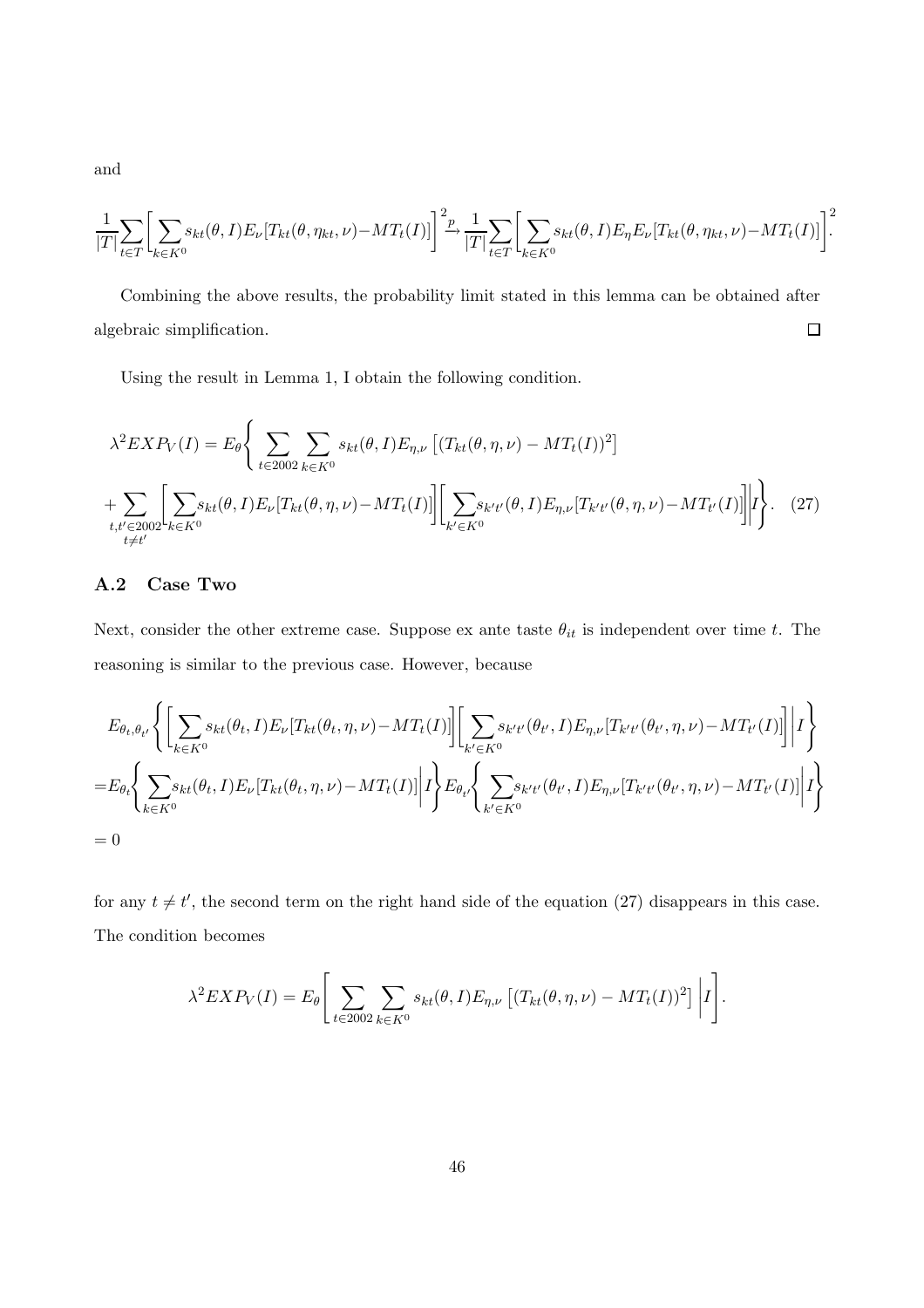# References

- Berry, S., J. Levinsohn, and A. Pakes (1995). Automobile prices in market equilibrium. Econometrica 63, 841–890.
- Cohen, A. (2001). Package size and price discrimination in paper towels. Mimeo. University of Virginia.
- Department of Justice (1994). Horizontal Merger Guidelines. Washington, DC: Department of Justice.
- Directorate Generate of Telecommunications (2004). 2003 Annual Report. Taipei, Taiwan: Directorate Generate of Telecommunications.
- Directorate Generate of Telecommunications (2005). 2004 Annual Report. Taipei, Taiwan: Directorate Generate of Telecommunications.
- Economides, N., K. Seim, and B. V. Viard (2006). Quantifying the benefits of entry into local phone service. Mimeo. New York University and Stanford University.
- Fu, W. W. (2004). Termination-discriminatory pricing, subscriber bandwagons, and network traffic patterns: The Taiwanese mobile phone market. Telecommunications Policy 28, 5–22.
- Gans, J. S. and S. P. King (2001). Using 'bill and keep' interconnect arrangement to soften network competition. Economic Letters 71, 413–420.
- Grajek, M. (2003). Estimating network effects and compatibility in mobile telecommunications. Discussion Paper SP II 2003 - 26, Wissenschaftszentrum Berlin, Germany.
- Hanemann, M. W. (1984). Discrete/continuous models of consumer demand. Econometrica 52, 541–561.
- Hausman, J. A. (1997). Valuing the effect of regulation on new services in telecommunications. Brookings papers on economic activity. Microeconomics 1997, 1–54.